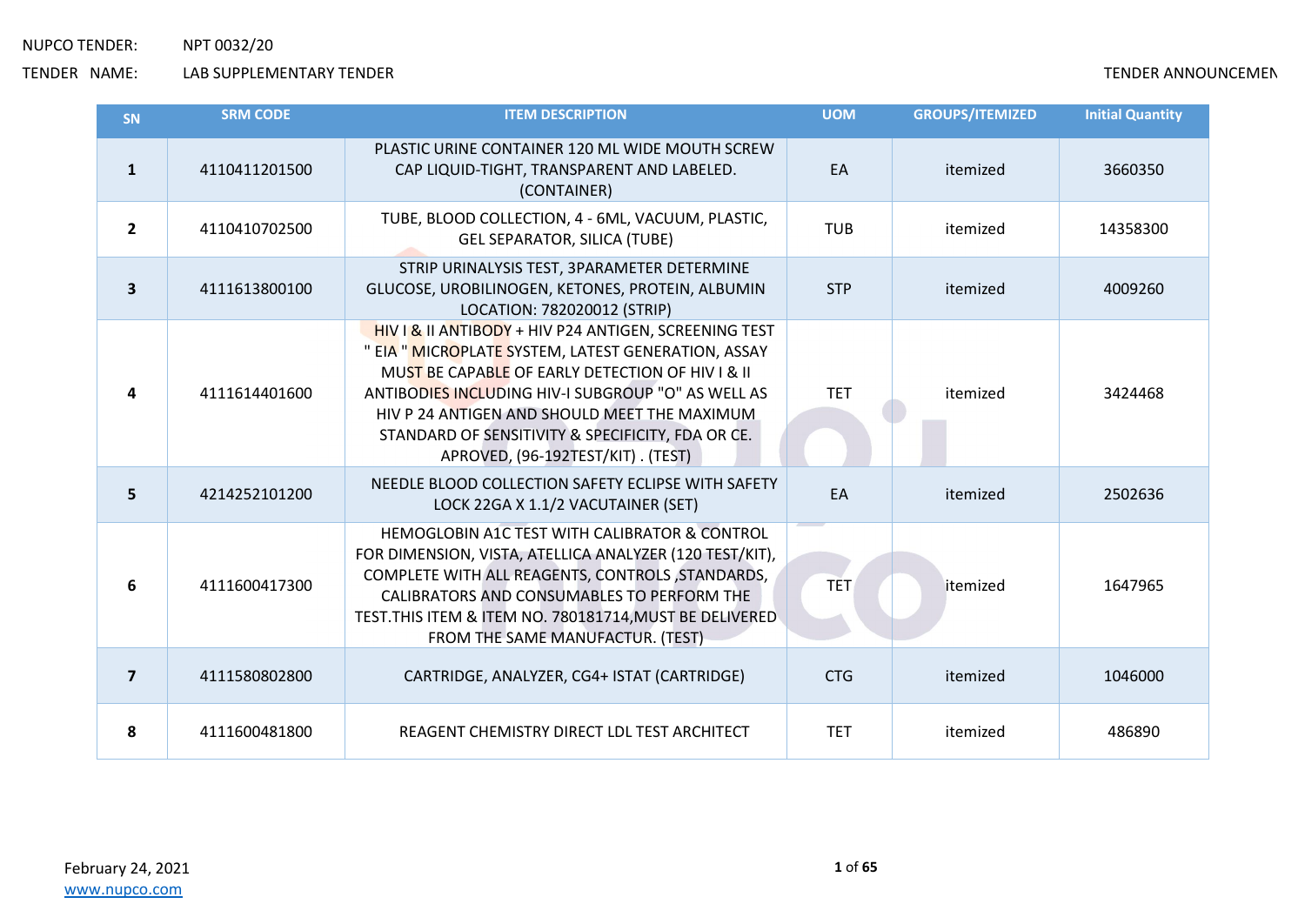| SN | <b>SRM CODE</b> | <b>ITEM DESCRIPTION</b>                                                                                                                                                                                        | <b>UOM</b> | <b>GROUPS/ITEMIZED</b> | <b>Initial Quantity</b> |
|----|-----------------|----------------------------------------------------------------------------------------------------------------------------------------------------------------------------------------------------------------|------------|------------------------|-------------------------|
| 9  | 4111610102800   | SET, BLOOD BANK, DISPOSABLE PIPETTE, FOR ID GEL-<br>CARD, EACH SET CONTAINS 10 PIPPETTE, 10 DROPPER (SET)                                                                                                      | EA         | itemized               | 480734                  |
| 10 | 4214150400100   | SWABS, MEDICATED, 10% PVP IODINE WITH 1% IODINE,<br>INDIVIDUAL PACK (PIECES)                                                                                                                                   | EA         | itemized               | 360000                  |
| 11 | 4111600491400   | TSH TEST FOR ARCHITECT (ci8200,ci4100,c4000,<br>c8000,i1000sr,i2000sr, Allinity i, Allinity c modules)<br>(100TEST/KIT), COMPLETE WITH ALL REAGENTS, CONTROLS,<br>CALIBRATOR & CONSUMABLS TO PERFORM THE TEST. | <b>TET</b> | itemized               | 309886                  |
| 12 | 4111612613400   | KIT, IMMUNOLOGY TEST, ANTIBODY, TOXOPLASMA LATEX<br>(TEST)                                                                                                                                                     | <b>TET</b> | itemized               | 301914                  |
| 13 | 4231150603600   | BANDAGE, COMPRESSION, DIA2IN, 50YARD, CO FLEX,<br><b>COHESIVE FLEXIBLE</b>                                                                                                                                     | EA         | itemized               | 243098                  |
| 14 | 4111600411000   | KIT, CHEMISTRY REAGENT, R1 4X20ML R2 4X7ML,<br>ALANINE AMINO-TRANSFERASE TEST, RANDOX DAYTONA<br>PLUS (TEST)                                                                                                   | <b>TET</b> | itemized               | 175820                  |
| 15 | 4111580802700   | CARTRIDGE, ANALYZER, BNP ISTAT (CARTRIDGE)                                                                                                                                                                     | <b>CTG</b> | itemized               | 158450                  |
| 16 | 4111600456000   | KIT, CHEMISTRY, TOTAL IRON BINDING CAPACITY TEST,<br>FOR ARCHITECT, CI8200, CI4100, C4000, C8000, I1000SR,<br>I2000SR, MODULES, ANALYZER (TEST)                                                                | EA         | itemized               | 148800                  |
| 17 | 4111583400300   | TUBE, FLOW CYTOMETER, 12X75MM, POLYSTYRENE, CAP,<br>FOR BD FLOWCYTOMETER (TUBE)                                                                                                                                | EA         | itemized               | 128030                  |
| 18 | 4111600411400   | KIT, CHEMISTRY REAGENT, 4X20ML, ALBUMIN TEST,<br>RANDOX DAYTONA PLUS, CONTROL (SET)                                                                                                                            | EA         | itemized               | 108164                  |
| 19 | 4111615806300   | KIT, ELISA, TOTAL ANTIBODY, ANTI-HAV IGM, MICROPLATE<br>SYSTEM, QUALITATIVE ASSAY, LATEST GENERATION, FDA<br>LOCATION: 782010014 (TEST)                                                                        | <b>TET</b> | itemized               | 101306                  |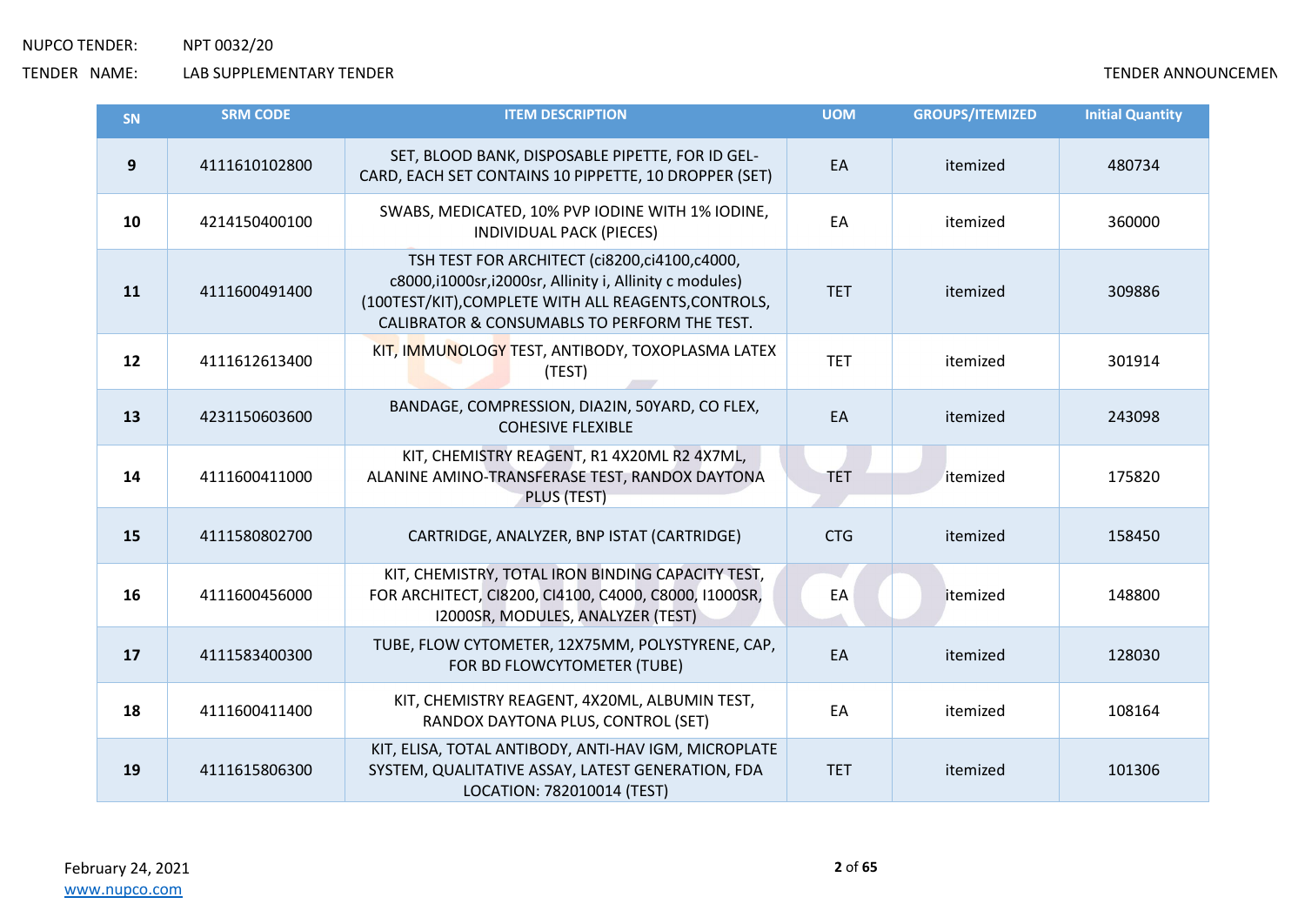| <b>SN</b> | <b>SRM CODE</b> | <b>ITEM DESCRIPTION</b>                                                                                                                                                                                                           | <b>UOM</b> | <b>GROUPS/ITEMIZED</b> | <b>Initial Quantity</b> |
|-----------|-----------------|-----------------------------------------------------------------------------------------------------------------------------------------------------------------------------------------------------------------------------------|------------|------------------------|-------------------------|
| 20        | 4112181600500   | TUBE, GLASS, 16X100MM, HIGH QUALITY, WITH FORGED<br><b>MARKING (TUBE)</b>                                                                                                                                                         | EA         | itemized               | 81000                   |
| 21        | 4229460600600   | INDICATOR, AUTOTRANSFUSION, 10C, BLOOD, NON<br>REVERSIBLE, TEMPERATURE (PIECES)                                                                                                                                                   | EA         | itemized               | 69536                   |
| 22        | 4229460600700   | INDICATOR, AUTOTRANSFUSION, 24C, PLATELET<br><b>CONCENTRATION, NON REVERSIBLE, TEMPERATURE (SET)</b>                                                                                                                              | EA         | itemized               | 66214                   |
| 23        | 4110631300900   | KIT, REVERSE TRANSCRIPTASE POLYMERASE CHAIN<br>REACTION, ANTI- HCV, STRIP ASSAY, HIGHLY SENSITIVE,<br>QUALITATIVE, FOR CONFIRMATION OF THE PRESENCE OR<br>ABSENCE OF HCV ANTIBODY, IN HUMAN SERUM OR<br>PLASMA, 18-36 TEST (TEST) | <b>TET</b> | itemized               | 60216                   |
| 24        | 4111600706100   | REAGENT TOXICOLOGY ACETAMINOPHEN TEST FOR<br>ARCHETICT ANALYZER CI8200CI 4100   1000 SR   2000 SR<br><b>MODULE (TEST)</b>                                                                                                         | <b>TET</b> | itemized               | 56420                   |
| 25        | 4111600476000   | KIT, CHEMISTRY, ALBUMIN B C P TEST FOR<br>ARCHETICT(CI8200,CI4100,,C4000, C8000, I1000SR,I2000SR<br>ALLINITY I, ALLINITY C MODULES) ANALYZE R, COMPLETE<br>(TEST)                                                                 | EA         | itemized               | 53900                   |
| 26        | 4111610105100   | REAGENT, IMMUNOLOGY, DIACLON, ANTI-D,<br>MONOCLONAL, 10ML (TEST)                                                                                                                                                                  | EA         | itemized               | 53010                   |
| 27        | 4229460600800   | INDICATOR, AUTOTRANSFUSION, 24C, TRANSPORT,<br>STORAGE CONTAINER, BLOOD NON REVERSIBLE,<br><b>TEMPERATURE (PIECES)</b>                                                                                                            | EA         | itemized               | 49594                   |
| 28        | 4111581000600   | SAMPLE PLATE, COAGULATION, SAP 400, CA-1500 & CA<br>560 ANALYZER (TEST)                                                                                                                                                           | EA         | itemized               | 46900                   |
| 29        | 4111612625300   | TEST, IMMUNOLOGY, I.H.A ECHINOCOCCUS ANTIGEN<br>(TEST)                                                                                                                                                                            | <b>TET</b> | itemized               | 44700                   |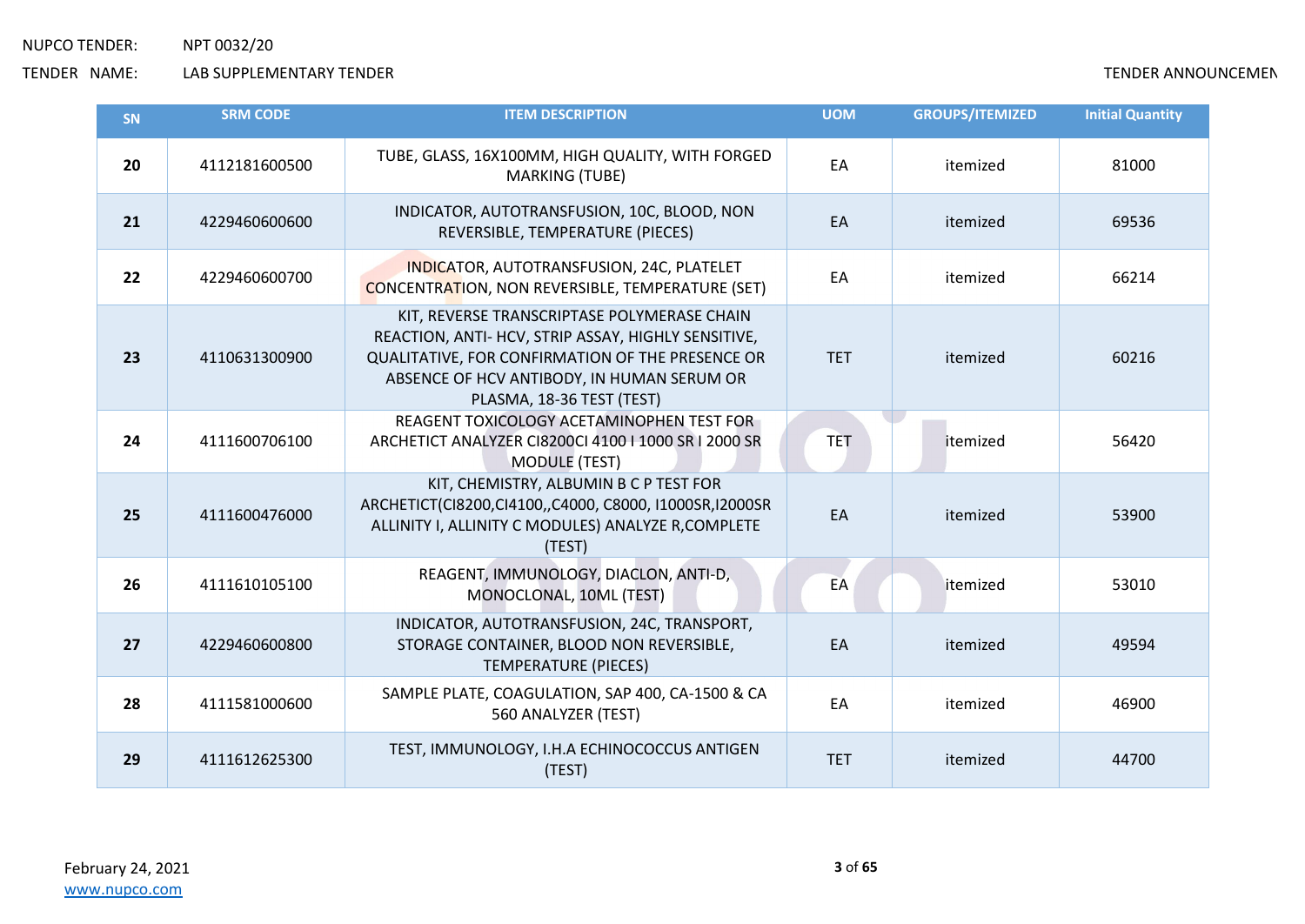| <b>SN</b> | <b>SRM CODE</b> | <b>ITEM DESCRIPTION</b>                                                                                                          | <b>UOM</b> | <b>GROUPS/ITEMIZED</b> | <b>Initial Quantity</b> |
|-----------|-----------------|----------------------------------------------------------------------------------------------------------------------------------|------------|------------------------|-------------------------|
| 30        | 4111600427700   | REAGENT, CHEMISTRY, AMYLASE, ADVIA XPT ANALYZER<br>(TEST)                                                                        | <b>TET</b> | itemized               | 44200                   |
| 31        | 4111613113600   | PANEL, IDENTIFICATION, METHICILLIN RESISTANT<br>STAPHYLOCOCCUS AUREIS, DETECTION TEST, BD MAX<br>LOCATION: 788090244 (TEST)      | EA         | itemized               | 40028                   |
| 32        | 4111600708100   | <b>REAGENT TOXICOLOGY SALICYLATE TEST ARCHITECT 18200</b><br>I 4100   1000   2000 MODULE ANALYZER (TEST)                         | <b>TET</b> | itemized               | 38000                   |
| 33        | 4111612625700   | TEST, IMMUNOLOGY, I.H.A LEISHMANIASIS ANTIGEN<br><b>SCREENING (TEST)</b>                                                         | <b>TET</b> | itemized               | 37900                   |
| 34        | 4214230101900   | LABEL, IDENTIFICATION, 110X100MM, BLOOD BAG, ZEBRA<br>ZM 400 PRINTER, STICKING AND STABLE 80C, ISBT<br><b>COMPLIANT (PIECES)</b> | EA         | itemized               | 36108                   |
| 35        | 4228180800700   | PAPER STERILIZATION, 1X2CM, WHITE, ADHESIVE, 300<br><b>STICKING (PIECES)</b>                                                     | EA         | itemized               | 34950                   |
| 36        | 4111612625500   | TEST, IMMUNOLOGY, I.H.A AMOEBA ANTIGEN (TEST)                                                                                    | <b>TET</b> | itemized               | 31700                   |
| 37        | 4112181600600   | TUBE, GLASS, 1.5ML, FITTED, WITH SCREW CAP,<br>WITHLINED SELF-SEALING SEPTUM, GC /MS CLOS 5000                                   | EA         | itemized               | 30800                   |
| 38        | 4111571701200   | SEAL CAP, GAS CHROMATOGRAPHY, MAGNETIC, TEFLON,<br>SILICONE, GC, GC/MS, SHIMADZU (PIECES)                                        | EA         | itemized               | 27940                   |
| 39        | 4213220301600   | GLOVE, EXAM, MEDIUM, SUPRENOSE NITRITE, POWDER<br><b>FREE, 100/BOX (BOX)</b>                                                     | EA         | itemized               | 22000                   |
| 40        | 4111600455700   | KIT, CHEMISTRY, SUPPLEMENTARY, REAGENT L, FOR BN<br>PROSPEC (TEST)                                                               | EA         | itemized               | 21836                   |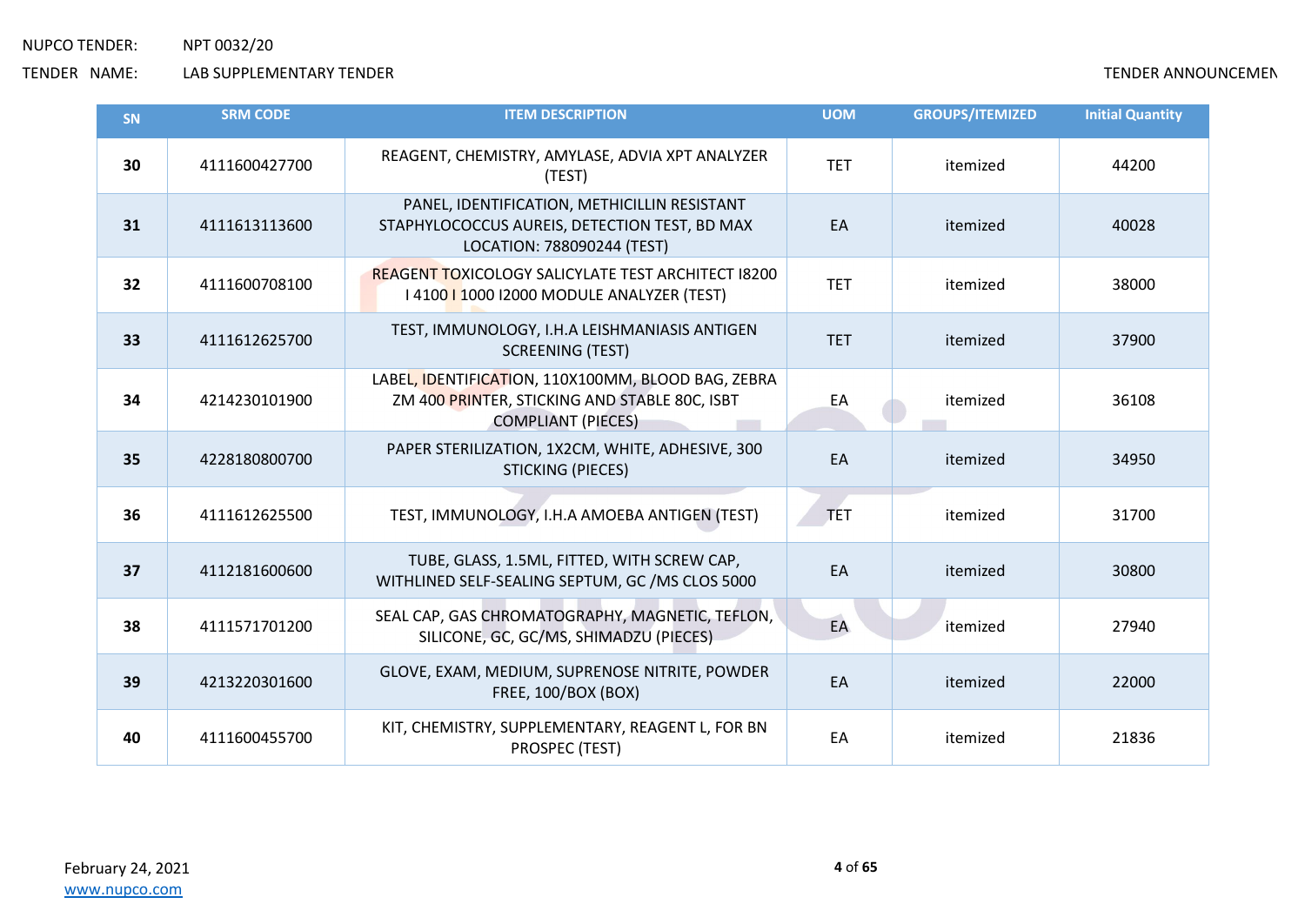| <b>SN</b> | <b>SRM CODE</b> | <b>ITEM DESCRIPTION</b>                                                                                                                                  | <b>UOM</b> | <b>GROUPS/ITEMIZED</b> | <b>Initial Quantity</b> |
|-----------|-----------------|----------------------------------------------------------------------------------------------------------------------------------------------------------|------------|------------------------|-------------------------|
| 41        | 4110550401000   | KIT, DNA PURIFICATION, MAX PCR CARTRIDGE, 24 X 24<br><b>TEST/BOX (PIECES)</b>                                                                            | EA         | itemized               | 20576                   |
| 42        | 4228180800800   | PAPER STERILIZATION, 3X4CM, WHITE, A4, ADHESIVE, 50<br><b>STICKING (PIECES)</b>                                                                          | EA         | itemized               | 20330                   |
| 43        | 4111600712300   | KIT, TOXICOLOGY, TRAMADOL, FOR ARCHITECT, CI8200,<br>C4000, CI4100, I1000SR, I2000SR, MODULES, ANALYZER<br>(TEST)                                        | EA         | itemized               | 19600                   |
| 44        | 4111612619200   | KIT, IMMUNOLOGY, IDENTIFICATION, LATEX<br>AGGLUTINATION, HAEMOPHILUS, INCLUDES, 1 VIAL OF EACH<br>H.INFLUENZAE TYPES A, B, C, D, E, AND F, 50TEST (TEST) | EA         | itemized               | 19487                   |
| 45        | 4213220301500   | GLOVE, EXAM, LARGE, SUPRENOSE NITRITE, POWDER<br><b>FREE, 100/BOX (BOX)</b>                                                                              | EA         | itemized               | 17200                   |
| 46        | 4213220301700   | GLOVE, EXAM, SMALL, SUPRENOSE NITRITE, POWDER<br><b>FREE, 100/BOX (BOX)</b>                                                                              | EA         | itemized               | 17000                   |
| 47        | 4111615802500   | KIT, ENZYME LINKED IMMUNOSORBENT ASSAY, ANTI-<br>HEPATITIS DELTA VIRUS, QUALITATIVE, 96-100TEST,<br>MICROPLATE SYSTEM LOCATION: 782010017 (TEST)         | <b>TET</b> | itemized               | 16628                   |
| 48        | 4111600712200   | KIT, TOXICOLOGY, SYNTHETIC CANNABINOIDS TEST, FOR<br>ARCHITECT, CI8200, C4000, CI4100, I1000SR, I2000SR,<br><b>MODULES (TEST)</b>                        | <b>TET</b> | itemized               | 16500                   |
| 49        | 4111601013000   | REAGENT, IMMUNOLOGY, IMMUNOGLOBULIN IGG,<br>CONTROLS, CALIBRATOR, CONSUMABLE, BN PROSPEC (TEST)                                                          | EA         | itemized               | 14640                   |
| 50        | 4111572500200   | PLATE, TLC, 20X10CM, THK0.25MM, SILICA GEL 60,<br>KIESELGUHR F254 (PIECES)                                                                               | EA         | itemized               | 14300                   |
| 51        | 4110391500300   | CARD, FILTER, WHITE, CYTOSPIN INSTRUMENT (PIECES)                                                                                                        | EA         | itemized               | 11848                   |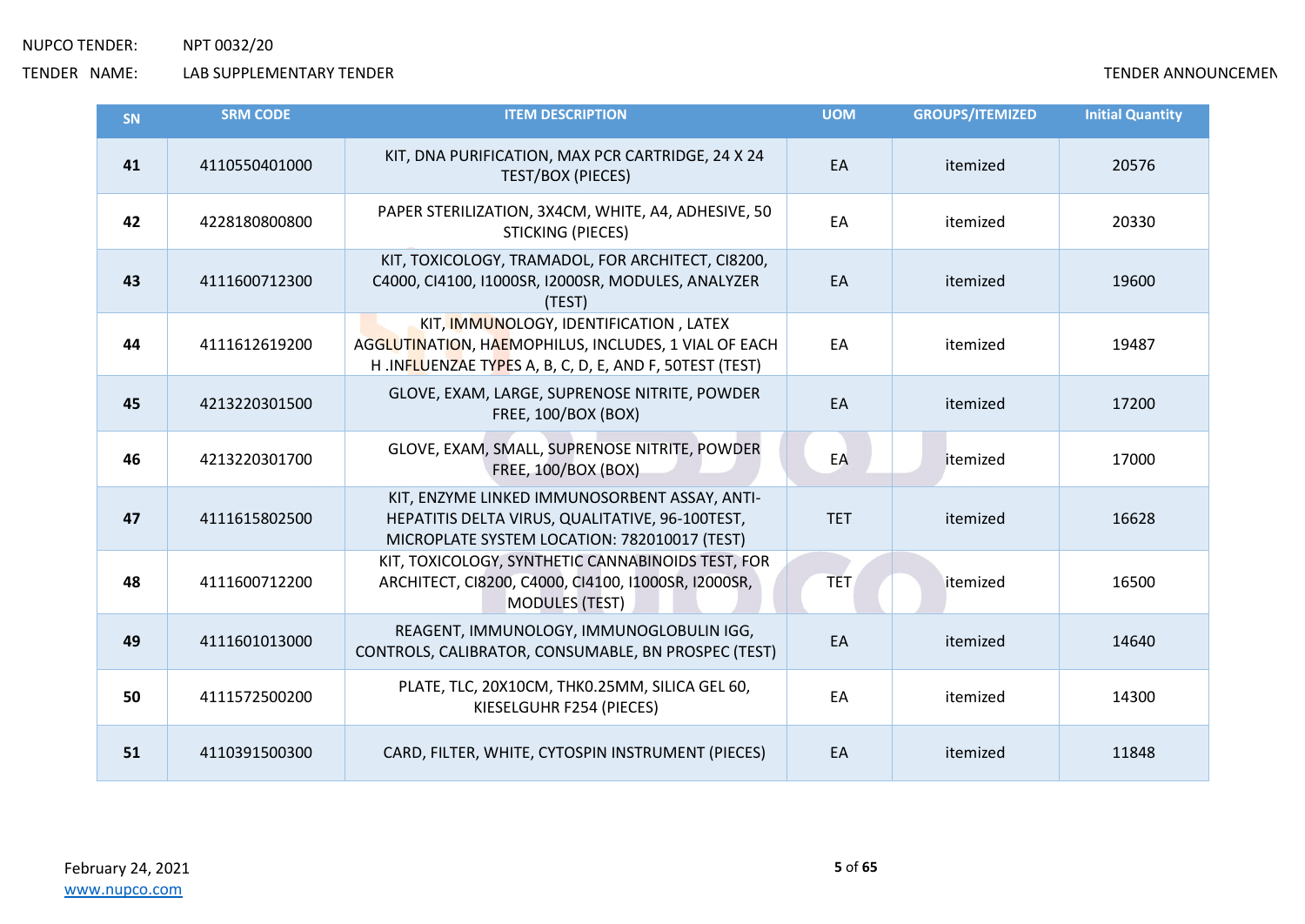| <b>SN</b> | <b>SRM CODE</b> | <b>ITEM DESCRIPTION</b>                                                                                                     | <b>UOM</b> | <b>GROUPS/ITEMIZED</b> | <b>Initial Quantity</b> |
|-----------|-----------------|-----------------------------------------------------------------------------------------------------------------------------|------------|------------------------|-------------------------|
| 52        | 4110292500100   | PEN, BLACK, SOLID SURFACES, 12 PIECES/PACK (PIECES)                                                                         | EA         | itemized               | 11672                   |
| 53        | 4111572500000   | PLATE, TLC, 20X5CM, THK0.25MM, SILICA GEL 60,<br>KIESELGUHR F254 (TUBE)                                                     | EA         | itemized               | 11300                   |
| 55        | 4111612600500   | KIT ASSAY STAPHSR 24 TEST BD MAX LOCATION:<br>788090247 (TEST)                                                              | EA         | itemized               | 10552                   |
| 56        | 4111610709100   | CALIBRATOR, CHEMISTRY, MALB, VITROS 4600, V5600,<br>300TEST/PACK (TEST)                                                     | EA         | itemized               | 10000                   |
| 57        | 4214230504000   | WHITE LABELS, 2X2 CM. A4 PAPER SHEET, 15X16 CM, (NOT<br>LESS THAN 40 LABELES/SHEET (SHEET)                                  | EA         | itemized               | 9179                    |
| 58        | 4111612301600   | KIT, HISTOLOGY, IRON STAIN, BONE MARROW,<br>100TEST/KIT (SET)                                                               | EA         | itemized               | 8617                    |
| 59        | 4111615808000   | KIT, ELISA, ANTI SACCHARYOMYCES CEREVISIAE<br>ANTIBODIES, IGA, IGG, ELISA ASSAY, 96-100 TEST LOCATION:<br>790010290 (TEST)  | <b>TET</b> | itemized               | 7912                    |
| 60        | 4112170900300   | TUBE, CAPILLARY, L75-100MM, DIA1.5-2MM,<br>HEPARINIZED APP, 100PIECE/VIAL (PIECES)                                          | EA         | itemized               | 7604                    |
| 61        | 4111612600000   | KIT ASSAY CDIFF 24 TEST BD MAX LOCATION: 788090234<br>(TEST)                                                                | EA         | itemized               | 7544                    |
| 62        | 4111614900000   | KIT, LAL, DETACTION, BACTERIAL ENDOTOXIN, GEL-CLOT<br>METHOD, WITH REAGENT, CONTROL STANDARD,<br>CONSUMABLES, 50TEST (TEST) | EA         | itemized               | 7310                    |
| 63        | 4111612600200   | KIT MICROBIOLOGY ENTERIC BACTERIAL PANEL 24 TEST<br>BD MAX LOCATION: 788090237 (TEST)                                       | EA         | itemized               | 7232                    |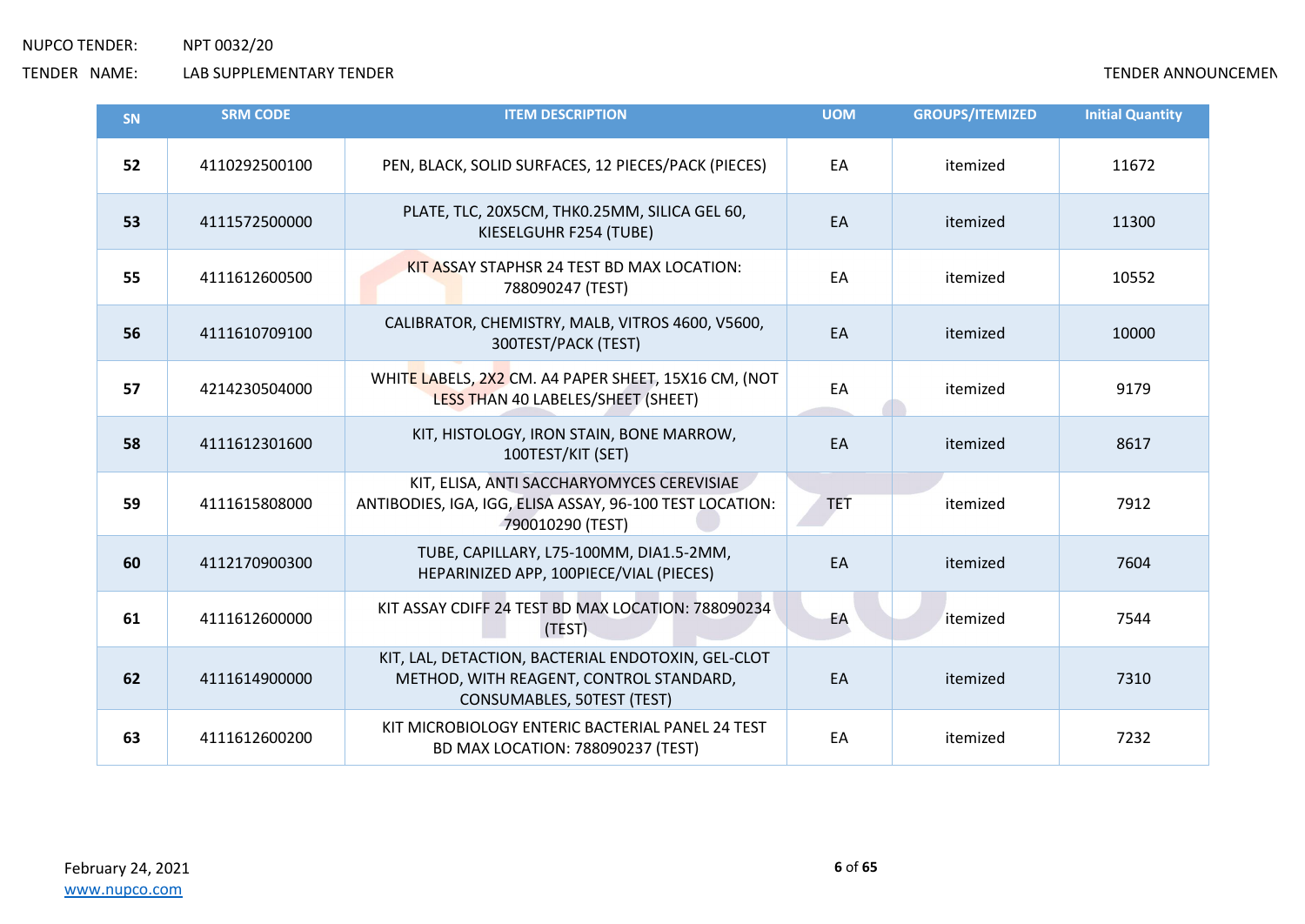| <b>SN</b> | <b>SRM CODE</b> | <b>ITEM DESCRIPTION</b>                                                                                                                                                                               | <b>UOM</b> | <b>GROUPS/ITEMIZED</b> | <b>Initial Quantity</b> |
|-----------|-----------------|-------------------------------------------------------------------------------------------------------------------------------------------------------------------------------------------------------|------------|------------------------|-------------------------|
| 64        | 4111600457900   | KIT, CHEMISTRY, MPO TEST, COMPLETE, REAGENT,<br>CONTROL, CALIBRATOR, CONSUMABL, 100TEST, FOR<br><b>ARCHETICT (TEST)</b>                                                                               | EA         | itemized               | 7000                    |
| 65        | 4111613109400   | KIT, MICROBIOLOGY, BIOCHEMICAL, YEAST<br>IDENTIFICATION LOCATION: 788020487 (TEST)                                                                                                                    | <b>TET</b> | itemized               | 6950                    |
| 66        | 4111614200000   | MEDIA, FUNGUS, RPMI1640, STERILE, ISOLATION<br>LOCATION: 788040444 (PLATE)                                                                                                                            | PLT        | itemized               | 5860                    |
| 67        | 4111612902400   | TEST, BACTERIOLOGY, BD MAX EXTENDED ENTERIC<br>BACTERIAL PANEL, DETECTION OF SALMONELLA, SHIGELLA,<br>SHIGA TOXIN, CAMPYLOBACTER, VIBRIO, ETEC, Y ERSINIA, P<br>LESIOMONAS LOCATION: 788090268 (TEST) | EA         | itemized               | 5616                    |
| 68        | 4111614100200   | REAGENT, PARASITOLOGY, DERMATOPHYTE FUNGI, TEST,<br>ISOLATION, CULTIVATION, PATHOGENIC (TEST)                                                                                                         | EA         | itemized               | 5560                    |
| 69        | 4111612605400   | PLATES, IMMUNOLOGY, C3, IMMUNODIFUSION (TEST)                                                                                                                                                         | <b>TET</b> | itemized               | 5408                    |
| 70        | 4111612611300   | REAGENT, IMMUNOLOGY, PLATE, IGG,<br>IMMUNODIFUSSION, TEST (TEST)                                                                                                                                      | <b>TET</b> | itemized               | 5292                    |
| 71        | 4111612605500   | PLATES, IMMUNOLOGY, C4, IMMUNODIFUSION (TEST)                                                                                                                                                         | <b>TET</b> | itemized               | 5216                    |
| 72        | 4111612611100   | REAGENT, IMMUNOLOGY, PLATE, IGA,<br>IMMUNODIFUSSION, TEST (TEST)                                                                                                                                      | <b>TET</b> | itemized               | 5136                    |
| 73        | 4111600802900   | REAGENT, HEMATOLOGY, 10 X 800ML, G8 VARIANT,<br>ELUTION BUFFER, HIS NO. 1 (S) PACK, TOSOH (PACK)                                                                                                      | EA         | itemized               | 5000                    |
| 74        | 4110630200900   | KIT, RT PCR, HCV MONITOR, QUANTITATIVE ASSAY, FOR<br>COBAS AMPLIPREP, TAQMAN INSTRUMENT (TEST)                                                                                                        | <b>TET</b> | itemized               | 4966                    |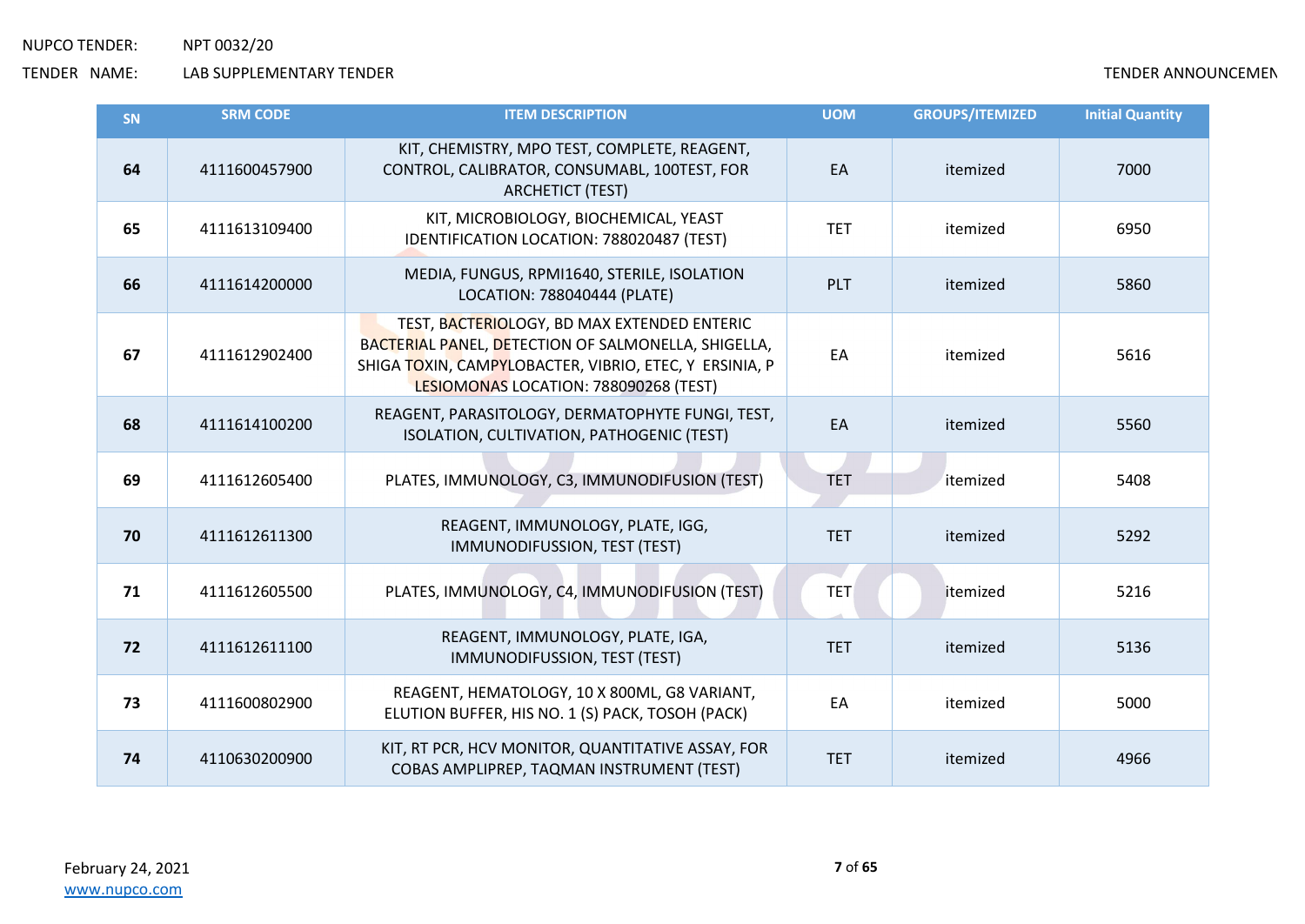| <b>SN</b> | <b>SRM CODE</b> | <b>ITEM DESCRIPTION</b>                                                                                                                                               | <b>UOM</b> | <b>GROUPS/ITEMIZED</b> | <b>Initial Quantity</b> |
|-----------|-----------------|-----------------------------------------------------------------------------------------------------------------------------------------------------------------------|------------|------------------------|-------------------------|
| 75        | 4110481600000   | CONCENTRATOR, CENTRIFUGAL, 15ML, FLAT BOTTOM,<br>PLASTIC, FAECAL PARASITIC, 50 TUBE/PACK (PIECES)                                                                     | EA         | itemized               | 4706                    |
| 76        | 4111612301700   | KIT, HISTOLOGY TEST, NEUTROPHILE ALK PHOSPHATASE<br>STAIN TEST, 100TEST (TEST)                                                                                        | EA         | itemized               | 4520                    |
| 77        | 4111612611400   | REAGENT, IMMUNOLOGY, PLATE, IGM,<br><b>IMMUNODIFUSSION, TEST (TEST)</b>                                                                                               | <b>TET</b> | itemized               | 4492                    |
| 78        | 4112170900700   | TUBE, CAPILLARY, L75-100MM, DIA1.5-2MM, PLAIN,<br><b>WITHOUT HEPARIN (PIECES)</b>                                                                                     | EA         | itemized               | 4392                    |
| 79        | 4111612619300   | KIT, IMMUNOLOGY, DETECTION, N. GONORRHOEAE<br>ANTIGEN, MONOCLONAL, WITH REAGENTS, DISPOSABLE<br>SLIDES AND DROPPERS, 50TEST (TEST)                                    | EA         | itemized               | 4332                    |
| 80        | 4111612901200   | TUBE, MICROBIOLOGY TEST, 25X6MM, DURHAM,<br>250/BOX (BOX)                                                                                                             | EA         | itemized               | 4311                    |
| 81        | 4111613109600   | PANEL, IDENTIFICATION, SUSCEPTIBILITY, TESTING,<br>PHOENIX PMIC LOCATION: 788020477 (TEST)                                                                            | <b>TET</b> | itemized               | 4224                    |
| 82        | 4111613109800   | DISK, IDENTIFICATION, BD MAX VANCOMYCIN RESISTANT<br>ENTEROCOCCI TEST, RAPID DETECTION AND<br>IDENTIFICATION, DIRECTLY, RECTAL SPECIMEN<br>LOCATION: 788020005 (TEST) | EA         | itemized               | 4084                    |
| 83        | 4114000076800   | REAGENT, CHEMISTRY, CLEAN BATH FOR PLASMA<br>THAWING SYSTEM (PACK)                                                                                                    | EA         | itemized               | 4017                    |
| 84        | 4111600802800   | KIT, HEMATOLOGY, 11X800ML, G8 B-THALASSEMIA,<br>ELUTION BUFFER, TOSOH (BOTTLE)                                                                                        | EA         | itemized               | 4000                    |
| 85        | 4111612200200   | CALIBRATOR, HEMATOLOGY, 4 VIAL, G8 HEMOGLOBIN F,<br>A2, TOSOH (SET)                                                                                                   | EA         | itemized               | 4000                    |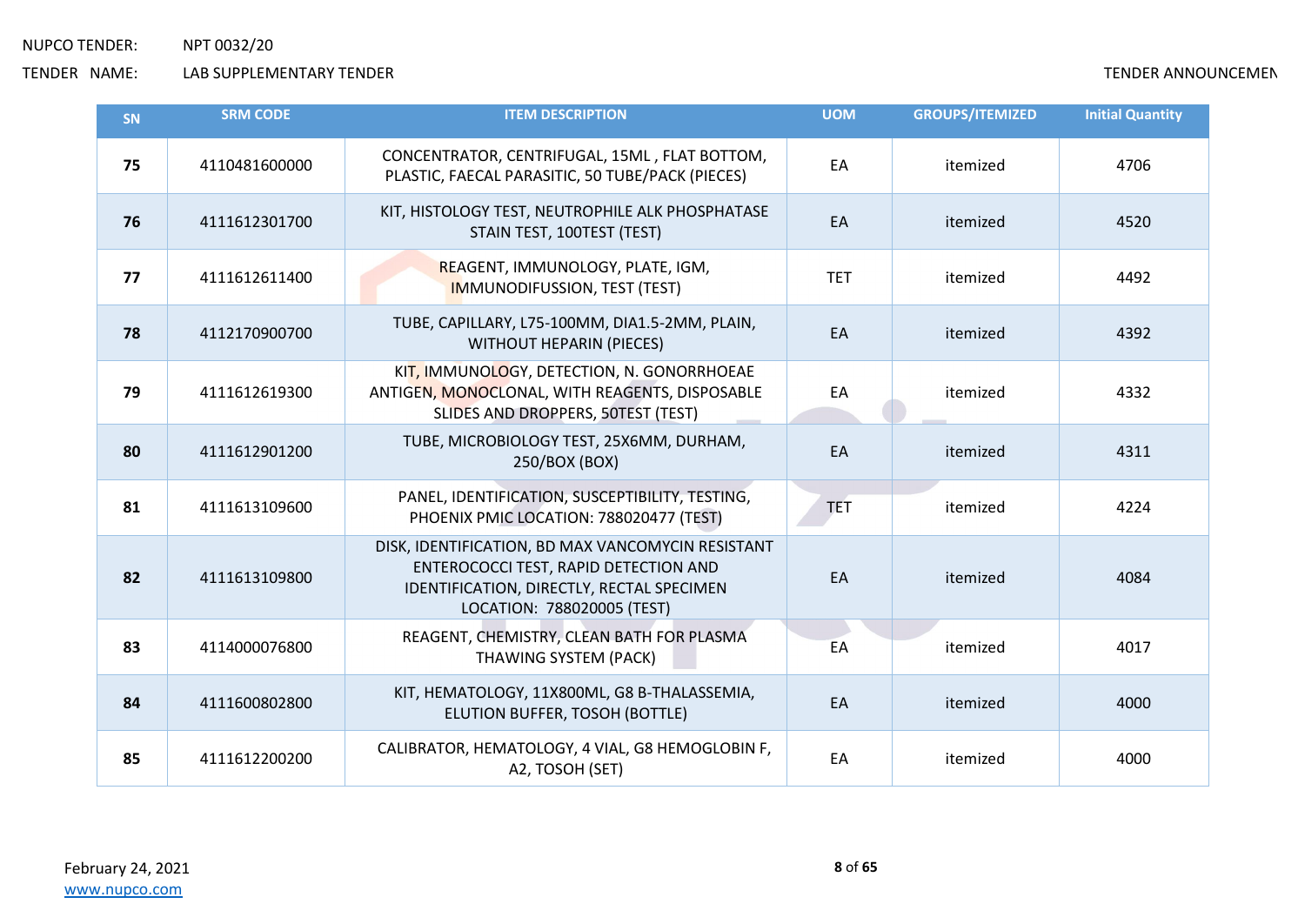| SN | <b>SRM CODE</b> | <b>ITEM DESCRIPTION</b>                                                                                                                | <b>UOM</b> | <b>GROUPS/ITEMIZED</b> | <b>Initial Quantity</b> |
|----|-----------------|----------------------------------------------------------------------------------------------------------------------------------------|------------|------------------------|-------------------------|
| 86 | 4111611100500   | STAIN, CYTOCHEMCIAL TEST, CHLOROACETATE ESTERASE<br>(BOTTLE)                                                                           | EA         | itemized               | 3800                    |
| 87 | 4111611100400   | TEST, CYTOLOGY, ALPHA NAPHTYL ACETATE ESTERASE<br><b>STAIN (BOTTLE)</b>                                                                | EA         | itemized               | 3700                    |
| 88 | 4111601504100   | REAGENT, FLOW CYTOMETRY, CD3 FITC, CD8 PE, CD 45<br>PER CP CY5.5, CD4 APC LOCATION: 790030400 (TEST)                                   | <b>TET</b> | itemized               | 3700                    |
| 89 | 4111601503700   | REAGENT, FLOW CYTOMETRY, CD15 FITC, CD117 PE, CD45<br>PERCP CY5.5 LOCATION: 790030407 (TEST)                                           | <b>TET</b> | itemized               | 3600                    |
| 90 | 4111612301900   | KIT, HISTOLOGY TEST, PEROXIDASE REACTION STAIN TEST,<br>100 ML/BOTTLE (BOTTLE)                                                         | EA         | itemized               | 3500                    |
| 91 | 4111583600200   | GLASS, FERTILITY, CELL-VISION, D16 OR 20M, SPERM<br>ANALYSER, CRISMAS AUTOMATED, COUNTING CHAMBER,<br>DISPOSABLE, 50PIECE/BOX (PIECES) | EA         | itemized               | 3500                    |
| 92 | 4111612626200   | KIT, IMMUNOLOGY TEST, RAPID DIRECT, BACILLUS CEREUS<br>ENTEROTOXIN, CULTURE, SAMPLE, REAGENT, CONSUMABLE,<br>20-25 TEST (TEST)         | <b>TET</b> | itemized               | 3490                    |
| 93 | 4111601503300   | REAGENT, FLOW CYTOMETRY, CD10 FITC, CD34 PE, CD45<br>PERCP CY5.5, CD19 APC LOCATION: 790030401 (TEST)                                  | TET        | itemized               | 3400                    |
| 94 | 4114000075800   | STERILE DISTILLED WATER FOR INJECTION, 5<br>ML/AMPOULE FOR LABORATORY (VIAL)                                                           | EA         | itemized               | 3300                    |
| 95 | 4111601505000   | REAGENT, FLOW CYTOMETRY, CD7 FITC, CD2 PE, CD45<br>PERCP CY5.5, CD5 APC LOCATION: 790030402 (TEST)                                     | <b>TET</b> | itemized               | 3200                    |
| 96 | 4111601504900   | REAGENT, FLOW CYTOMETRY, CD61 FITC, CD13 PE, CD45<br>PERCP CY5.5, CD34 APC LOCATION: 790030405 (TEST)                                  | <b>TET</b> | itemized               | 3200                    |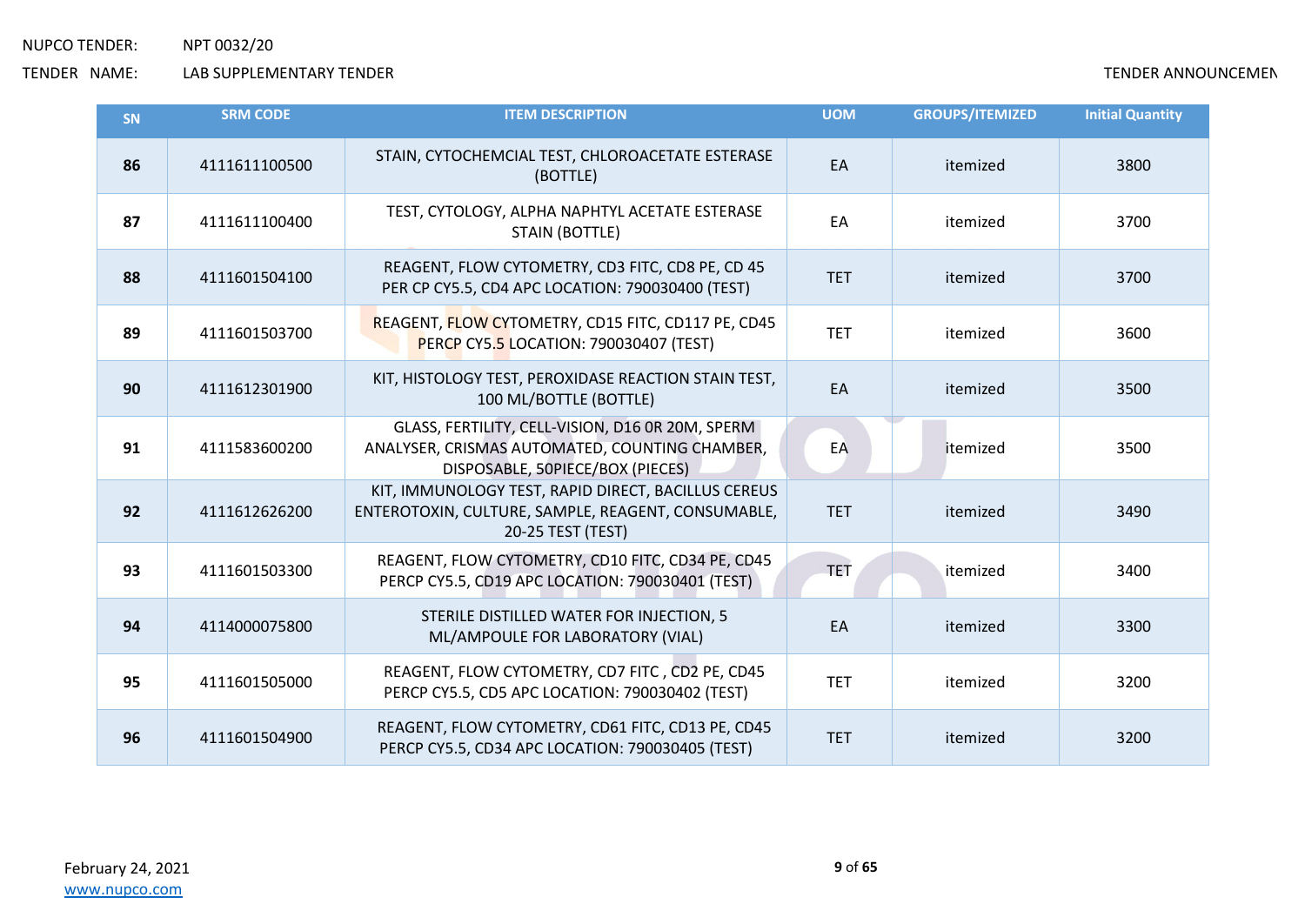| <b>SN</b> | <b>SRM CODE</b> | <b>ITEM DESCRIPTION</b>                                                                                                                                                                                 | <b>UOM</b> | <b>GROUPS/ITEMIZED</b> | <b>Initial Quantity</b> |
|-----------|-----------------|---------------------------------------------------------------------------------------------------------------------------------------------------------------------------------------------------------|------------|------------------------|-------------------------|
| 97        | 4111601505900   | REAGENT, FLOW CYTOMETRY, KAPPA, FITC/LAMBDA<br>PE/CD 45 PERCP CY5.5/CD19 APC LOCATION: 790030408<br>(TEST)                                                                                              | <b>TET</b> | itemized               | 3100                    |
| 98        | 4111612618000   | TEST, IMMUNOLOGY, CRYPTOSPORIDIUM ANTIGEN,<br>STOOL SAMPLES, 100 TEST (TEST)                                                                                                                            | EA         | itemized               | 3008                    |
| 99        | 4111600459200   | REAGENT, CHEMISTRY, HPT, VITROS, 300TEST/PK, VITROS<br>4600, V5600 (TEST)                                                                                                                               | EA         | itemized               | 3000                    |
| 100       | 4111581600300   | ELEMENT, ANALYZER, TOSOH, PREFILTER, G8,<br>1BOX/5PIECES (BOX)                                                                                                                                          | EA         | itemized               | 3000                    |
| 101       | 4111614801400   | KIT, IMMUNOLOGY, PRA CLASS I, II, ANTI HUMAN IGG,<br>POSITIVE, NEGATIVE, CONTROL, LABSCREEN (SET)                                                                                                       | EA         | itemized               | 3000                    |
| 102       | 4111614900300   | TESTER, LAL, 30ML, <0.005 EUML, LIMULUS<br>AMEBOCYTE LYSATE RAEGENT WATER, BOTTLE (BOTTLE)                                                                                                              | EA         | itemized               | 3000                    |
| 103       | 4111612301500   | KIT, HISTOLOGY, LEUCOCYTES ACID PHOPHATASE,<br>PRESENCE OR ABSENCE, TARTYRATE RESISTANT ENZYME,<br>100TEST (TEST)                                                                                       | EA         | itemized               | 2950                    |
| 104       | 4111612622000   | KIT, IMMUNOLOGY, DIRECT STAPHYLOCOCCUS AUREUS<br>ENTEROTOXIN A B C D, 20-25 TEST LOCATION: 788020686<br>(TEST)                                                                                          | <b>TET</b> | itemized               | 2906                    |
| 105       | 4111601503600   | REAGENT, FLOW CYTOMETRY, CD14 FITC, CD11C PE, CD45<br>PERCP CY5.5, CD71 APC LOCATION: 790030406 (TEST)                                                                                                  | TET        | itemized               | 2900                    |
| 106       | 4111600708000   | REAGENT, TOXICOLOGY, QUINIDINE TEST, ARCHITECT<br>18200, 14100, 11000, 12000 MODULE ANALYZER (TEST)                                                                                                     | <b>TET</b> | itemized               | 2900                    |
| 107       | 4110631300700   | RT-PCR KIT FOR DETECTION & QUANTIFICATION OF<br>ENTEROVIRUSES (POLIO, COXSACKIE A, COXSACKIE B, &<br>ECHOVIRUSES RNA, COMPLETE WITH ALL CONTROLS &<br>CONSUMABLES TO PERFORM THE TEST, (20 TEST / KIT). | <b>TET</b> | itemized               | 2848                    |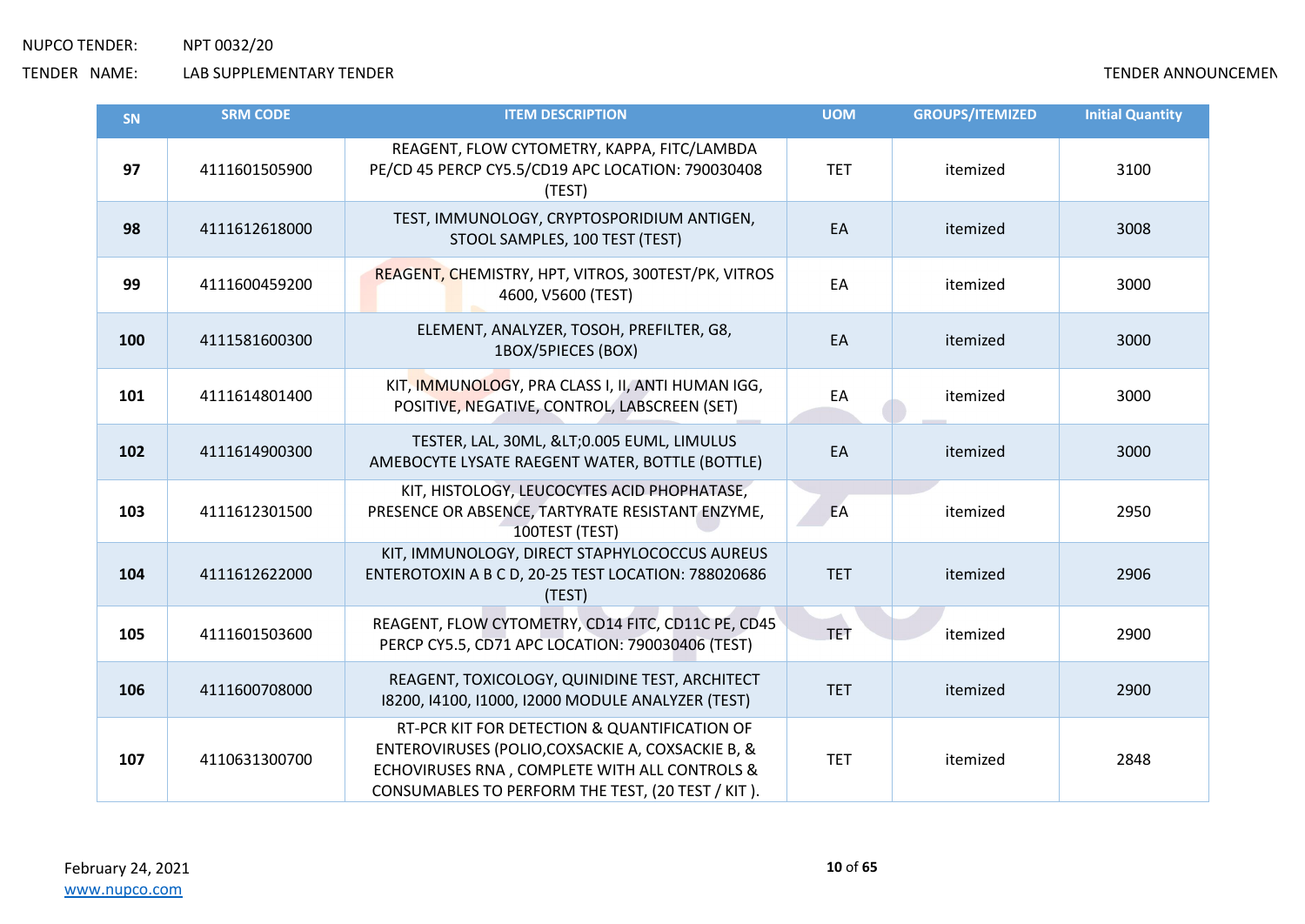| <b>SN</b> | <b>SRM CODE</b> | <b>ITEM DESCRIPTION</b>                                                                                                                                                                   | <b>UOM</b> | <b>GROUPS/ITEMIZED</b> | <b>Initial Quantity</b> |
|-----------|-----------------|-------------------------------------------------------------------------------------------------------------------------------------------------------------------------------------------|------------|------------------------|-------------------------|
| 108       | 4111612706500   | REAGENT, IMMUNOLOGY, SALMONELLA VI, SLIDE AND<br>TUBE TEST, ANTIGEN (TEST)                                                                                                                | EA         | itemized               | 2840                    |
| 109       | 4111612616800   | KIT, IMMUNOLOGY, ANTI SPERM ANTIBODY,<br>AGGLUTINATION TEST, LATEX, IN SERUM LOCATION:<br>786020192 (TEST)                                                                                | EA         | itemized               | 2792                    |
| 110       | 4110630201100   | KIT, RT PCR, HIV MONITOR, QUANTITATIVE ASSAY, FOR<br>COBAS AMPLIPREP, TAQMAN INSTRUMENT (TEST)                                                                                            | <b>TET</b> | itemized               | 2784                    |
| 111       | 4114207500100   | VMA TEA2945: A2980ND SPECTROPHOTOMETRIC<br>MEASUREMENT, REAGENTS, CONTROLS, CALIBRATORS AND<br>CONSUMABLES TEST VOLUME MUST BE NOT LESS THAN<br>2.5ML AND THE KIT SIZE 50-100 TEST (TEST) | EA         | itemized               | 2700                    |
| 112       | 4111601504000   | REAGENT, FLOW CYTOMETRY, CD20 FITC, CD99 PE, CD45<br>PERCP CY5.5, HLA DR APC LOCATION: 790030403 (TEST)                                                                                   | <b>TET</b> | itemized               | 2700                    |
| 113       | 4111612616900   | KIT, IMMUNOLOGY, ANTI OVA ANTIBODY,<br>AGGLUTINATION TEST, LATEX, IN SERUM (TEST)                                                                                                         | EA         | itemized               | 2692                    |
| 114       | 4111620500400   | TEST, RAPID KIT, 2-3ML/VIAL, UREASE SPOT (VIAL)                                                                                                                                           | EA         | itemized               | 2648                    |
| 115       | 4111615811700   | KIT, CHEMISTRY, CARTILAGE OLIGOMERIC MATRIX<br>PROTEIN, EIA METHOD, REAGENT, CONTROL, CONSUMABLE,<br>96-100 TEST (TEST)                                                                   | EA         | itemized               | 2620                    |
| 116       | 4114000079700   | DISK, IDENTIFICATION, VANCOMYCIN RESISTANT<br>ENTEROCOCCI TEST, RAPID DETECTION AND<br>IDENTIFICATION, DIRECTLY, RECTAL SPECIMEN, BD MAX<br>(TEST)                                        | EA         | itemized               | 2588                    |
| 117       | 4111601010400   | REAGENT, IMMUNOLOGY, BECKMAN RHEUMATOID<br>FACTOR, 2 X 120 TEST, DXC 600, AU480/AU680/AU5800XX<br>(TEST)                                                                                  | EA         | itemized               | 2400                    |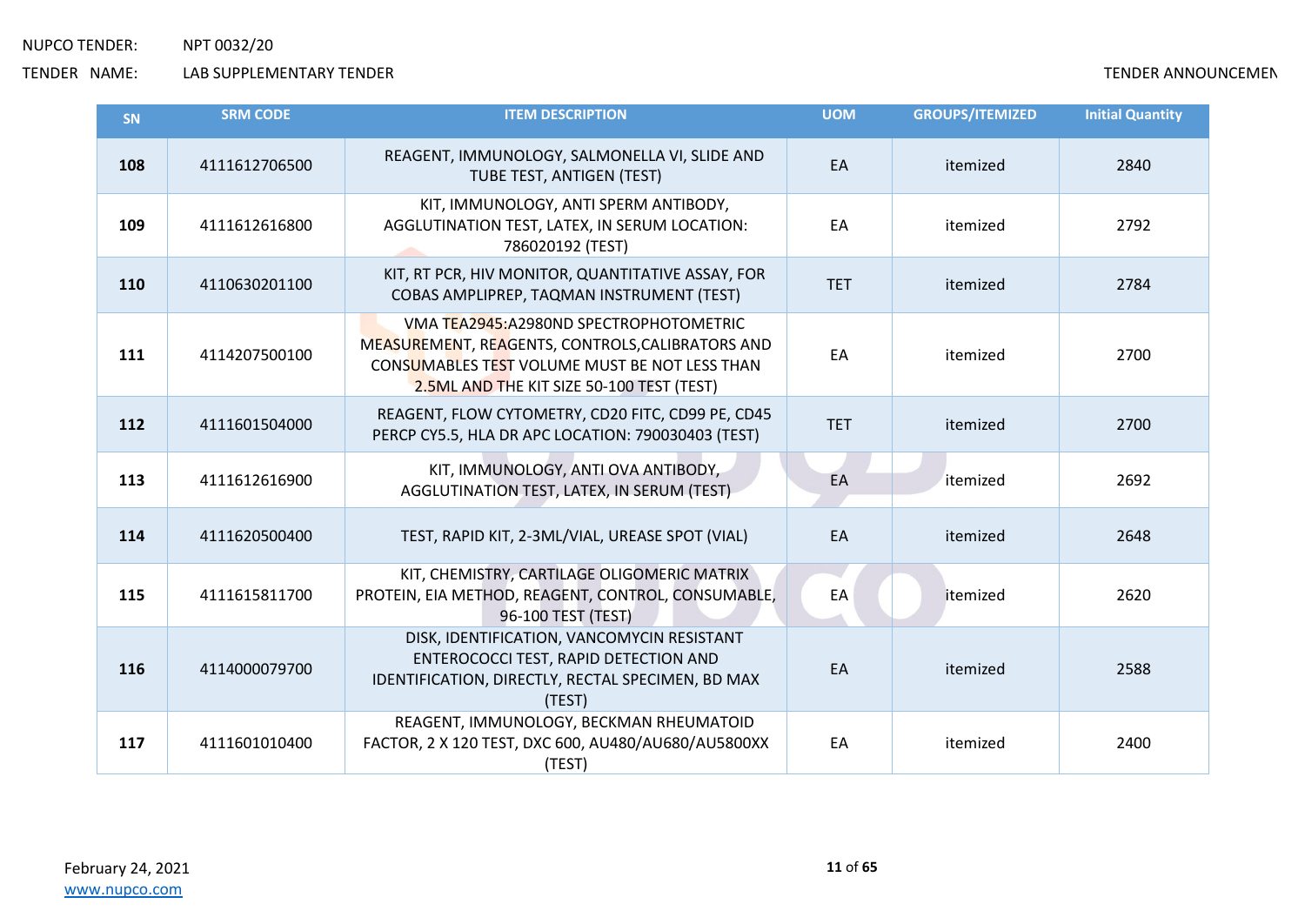| SN  | <b>SRM CODE</b> | <b>ITEM DESCRIPTION</b>                                                                                                                                        | <b>UOM</b> | <b>GROUPS/ITEMIZED</b> | <b>Initial Quantity</b> |
|-----|-----------------|----------------------------------------------------------------------------------------------------------------------------------------------------------------|------------|------------------------|-------------------------|
| 118 | 4114000011000   | BD MAX GROUP B STREP (GBS) ASSAY, 24 TEST / KIT<br>LOCATION: 788090243 (TEST)                                                                                  | EA         | itemized               | 2400                    |
| 119 | 4110550401200   | KIT, DNA PURIFICATION, MAX TNA MMK SPC, 24 TEST/KIT<br>(TEST)                                                                                                  | EA         | itemized               | 2400                    |
| 120 | 4111601505500   | REAGENT, FLOW CYTOMETRY, COMPENSATION BEAD,<br><b>FACSCANTO (KIT)</b>                                                                                          | EA         | itemized               | 2380                    |
| 121 | 4111615200800   | CONTROL, FLOW CYTOMETRY, MULTICHECK CD4, LOW, BD<br>(KIT)                                                                                                      | EA         | itemized               | 2200                    |
| 122 | 4111601511100   | REAGENT, FLOWCYTOMETRY, CD41A FITC, GLYCO A PE, CD<br>45 PERCP CY5.5, CD 11C APC ANTIBODY LOCATION:<br>790030411 (TEST)                                        | <b>TET</b> | itemized               | 2200                    |
| 123 | 4111612600100   | KIT ASSAY CT/GC/TV 24 TEST BD MAX LOCATION:<br>788090235 (TEST)                                                                                                | EA         | itemized               | 2044                    |
| 124 | 4111610748300   | CALIBRATION, CHEMISTRY, AXIS SHIELD HOMOCYSTEINE<br>(TEST)                                                                                                     | EA         | itemized               | 2000                    |
| 125 | 4111615000000   | STANDARD, FERTILITY TEST, 20UL, LIJA COUNT, WITH<br>CHAMBER SLIDE, IVOS SEMEN ANALYZER (TEST)                                                                  | EA         | itemized               | 2000                    |
| 126 | 4111612603300   | PLATE, IMMUNOLOGY TEST, ALPHA ANTITRYSPSIN,<br><b>IMMUNODIFFUSION (TEST)</b>                                                                                   | <b>TET</b> | itemized               | 1996                    |
| 127 | 4110550400200   | KIT, DNA PURIFICATION, BD MAX EXK 4, SWAB, 24<br>SWAB/KIT LOCATION: 788090241 (SWAB)                                                                           | EA         | itemized               | 1954                    |
| 128 | 4111612618700   | KIT, IMMUNOLOGY, CHLAMYDIA TRACHOMATIS DIRECT,<br>IMMUNO-FLOURESCENCE ANTIGEN, COMPLETE, REAGENT,<br>CONTROL, SLIDES CONSUMABLE, NEEDED, 50 TEST/KIT<br>(TEST) | EA         | itemized               | 1950                    |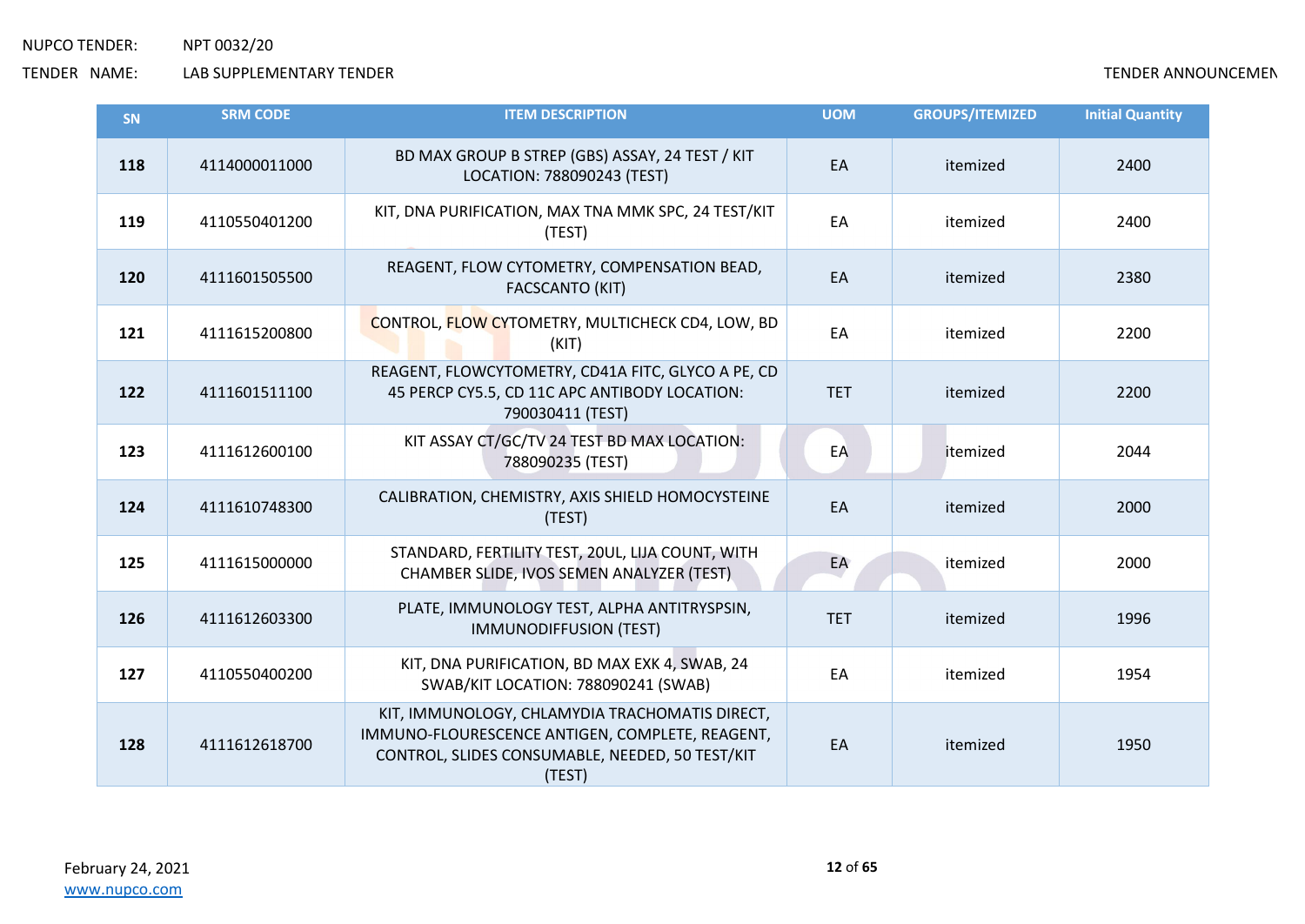| SN  | <b>SRM CODE</b> | <b>ITEM DESCRIPTION</b>                                                                                                                | <b>UOM</b> | <b>GROUPS/ITEMIZED</b> | <b>Initial Quantity</b> |
|-----|-----------------|----------------------------------------------------------------------------------------------------------------------------------------|------------|------------------------|-------------------------|
| 129 | 4110630204800   | KIT, PCR, METHICILLIN RESISTANT STAPHYLOCOCCUS<br>AUREIS, DETECTION TEST, BD MAX LOCATION: 788050217<br>(TEST)                         | <b>TET</b> | itemized               | 1930                    |
| 130 | 4110551400000   | REAGENT, EXTRACTION, NUCLEASE-FREE WATER (VIAL)                                                                                        | EA         | itemized               | 1900                    |
| 131 | 4229460900100   | BLOOD/PLATELET, AUTOTRANSFUSION, COOLANT,<br><b>TRANSPARENT, DRIVES SESION (SET)</b>                                                   | EA         | itemized               | 1825                    |
| 132 | 4111612301400   | KIT, HISTOLOGY, LEUCOCYTES ACID PHOPHATASE,<br>THYMUS DERIVED LYMPHOCYTE, 100TEST (TEST)                                               | EA         | itemized               | 1600                    |
| 133 | 4111616120100   | REAGENT, IMMUNOLOGY, ANTI MDM 2 ANTIBODY, 100<br>TEST/VIAL (TEST)                                                                      | EA         | itemized               | 1600                    |
| 134 | 4111600802700   | REAGENT, HEMATOLOGY, 800ML, G8 B-THALASSEMIA,<br>DILUTING SOLUTION, TOSOH (PACK)                                                       | EA         | itemized               | 1500                    |
| 135 | 4111612900700   | KIT, MICROBIOLOGY, FAST PLAQUE TEST, DETECTION,<br>TUBERCULOSIS BY BACTERIPHAGE METHOD, SPUTUM,<br>50TEST/KIT (TEST)                   | EA         | itemized               | 1388                    |
| 136 | 4111612619000   | KIT, IMMUNOLOGY, DETECTION, VIBRIO CHOLERAE<br>ENTEROTOXINS, E.COLI HEAT-LABILE ENTEROTOXIN, LATEX<br>AGGLUTINATION, 20-25 TEST (TEST) | <b>TET</b> | itemized               | 1378                    |
| 137 | 4110492900800   | PAPER, FILTER, 46 X 75CM, LABORATORY LOCATION:<br>785020776 (PIECES)                                                                   | EA         | itemized               | 1370                    |
| 138 | 4111572400000   | VIAL, CHROMATOGRAPHY, SCREW TOP AMBER,<br>STANDARD MOUTH 12 X 32MM, PTFE SILICONE CAP,<br>100/PACK (VIAL)                              | EA         | itemized               | 1300                    |
| 139 | 4111612625100   | KIT, IMMUNOLOGY, FECAL IMMUNOCHEMICAL, 50<br>TEST/KIT (TEST)                                                                           | EA         | itemized               | 1240                    |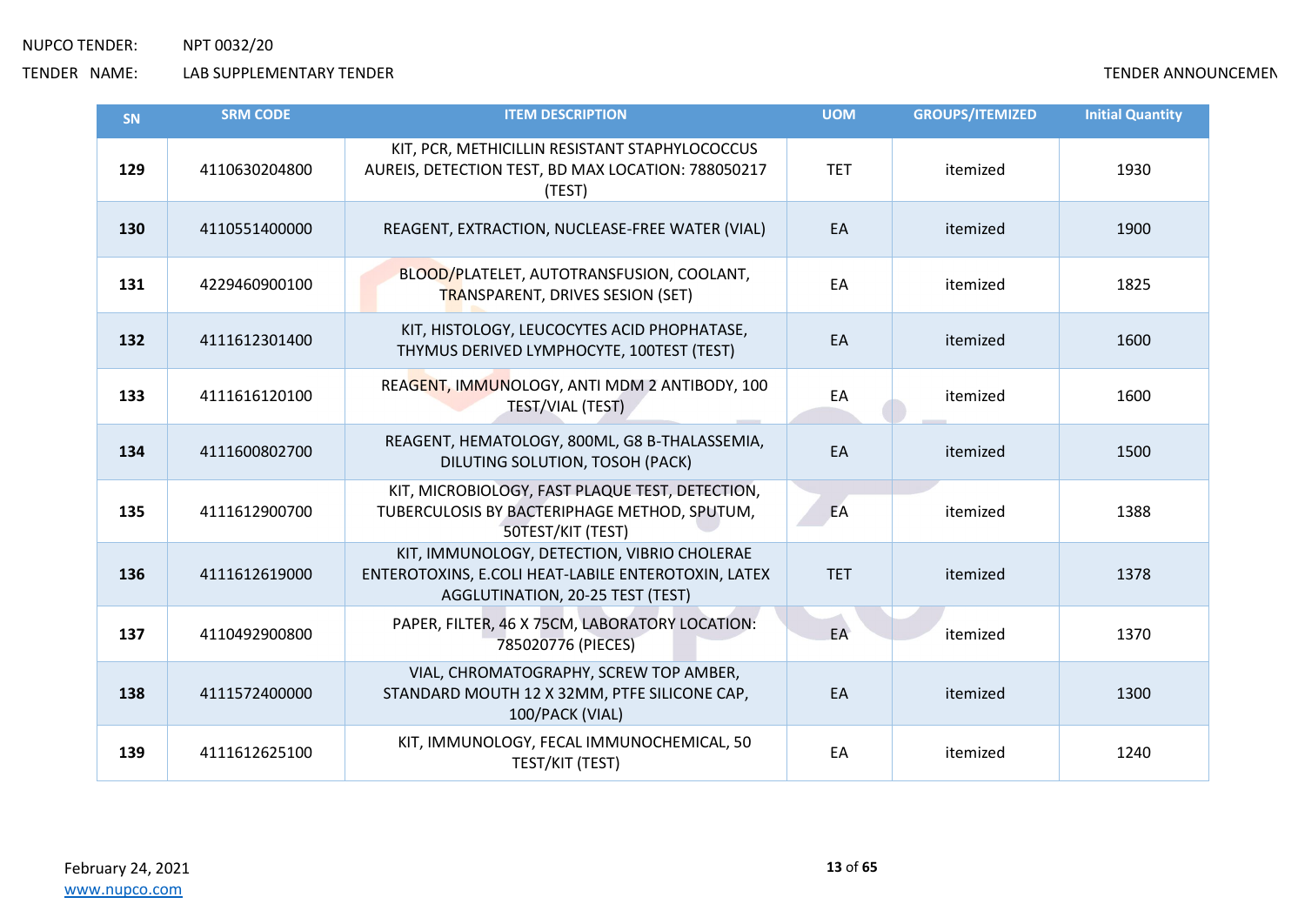| <b>SN</b> | <b>SRM CODE</b> | <b>ITEM DESCRIPTION</b>                                                                                                             | <b>UOM</b> | <b>GROUPS/ITEMIZED</b> | <b>Initial Quantity</b> |
|-----------|-----------------|-------------------------------------------------------------------------------------------------------------------------------------|------------|------------------------|-------------------------|
| 140       | 4110430800800   | CHARGE, CATALYST, REPLACEMENT (SET)                                                                                                 | EA         | itemized               | 1184                    |
| 141       | 4110631302700   | KIT, RT PCR, INFLUENZA VIRUS A, H5N1, CONFORMATORY<br>TEST (TEST)                                                                   | <b>TET</b> | itemized               | 1152                    |
| 142       | 4710161300500   | BUFFER TABLETS PH-6.8 FOR PREPARATION OF<br>MICROSCOPICAL STAIN SOLUTION (BOTTLE)                                                   | <b>BT</b>  | itemized               | 1134                    |
| 143       | 4111614000100   | KIT, PARASITOLOGY TEST, ONE STEP MANUAL, FILTERING,<br><b>CONCENTRATION, DETECT PARASITE, STOOL SAMPLE, 25</b><br>PIECE/PACK (TEST) | EA         | itemized               | 1115                    |
| 144       | 4111616115000   | REAGENT, IMMUNOLOGY, ANTI OLIG 1 AB (TEST)                                                                                          | <b>TET</b> | itemized               | 1090                    |
| 145       | 4111616119600   | REAGENT, IMMUNOLOGY, ANTI CK13 ANTIBODIES, 100<br><b>TEST/VIAL (TEST)</b>                                                           | EA         | itemized               | 1080                    |
| 146       | 4111601013300   | KIT, IMMUNOLOGY, RHEUMATOID FACTOR, DIMENSION<br>XPT, COMPLETE, REAGENT, CONTROL, STANDARD,<br>CALIBRATOR, CONSUMABLE (TEST)        | EA         | itemized               | 1000                    |
| 147       | 4111615812300   | KIT, CHEMISTRY, VIT-D, ELISA, REAGENTS, CONTROLS,<br>STANDARDS, CALIBRATORS AND CONSUMABLE, 90-100 TEST<br>(TEST)                   | EA         | itemized               | 1000                    |
| 148       | 4111616120400   | REAGENT, IMMUNOLOGY, ANTI PIN 4 ANTIBODY, 100<br>TEST/VIAL (TEST)                                                                   | EA         | itemized               | 956                     |
| 149       | 4228180600400   | STRIP, INDICATOR, STERILIZATION TUBE (TUBE)                                                                                         | EA         | itemized               | 914                     |
| 150       | 4110631305900   | KIT, RT PCR, RABIES IDENTIFICATION TEST, CE IVD, 96 TEST<br>(TEST)                                                                  | EA         | itemized               | 868                     |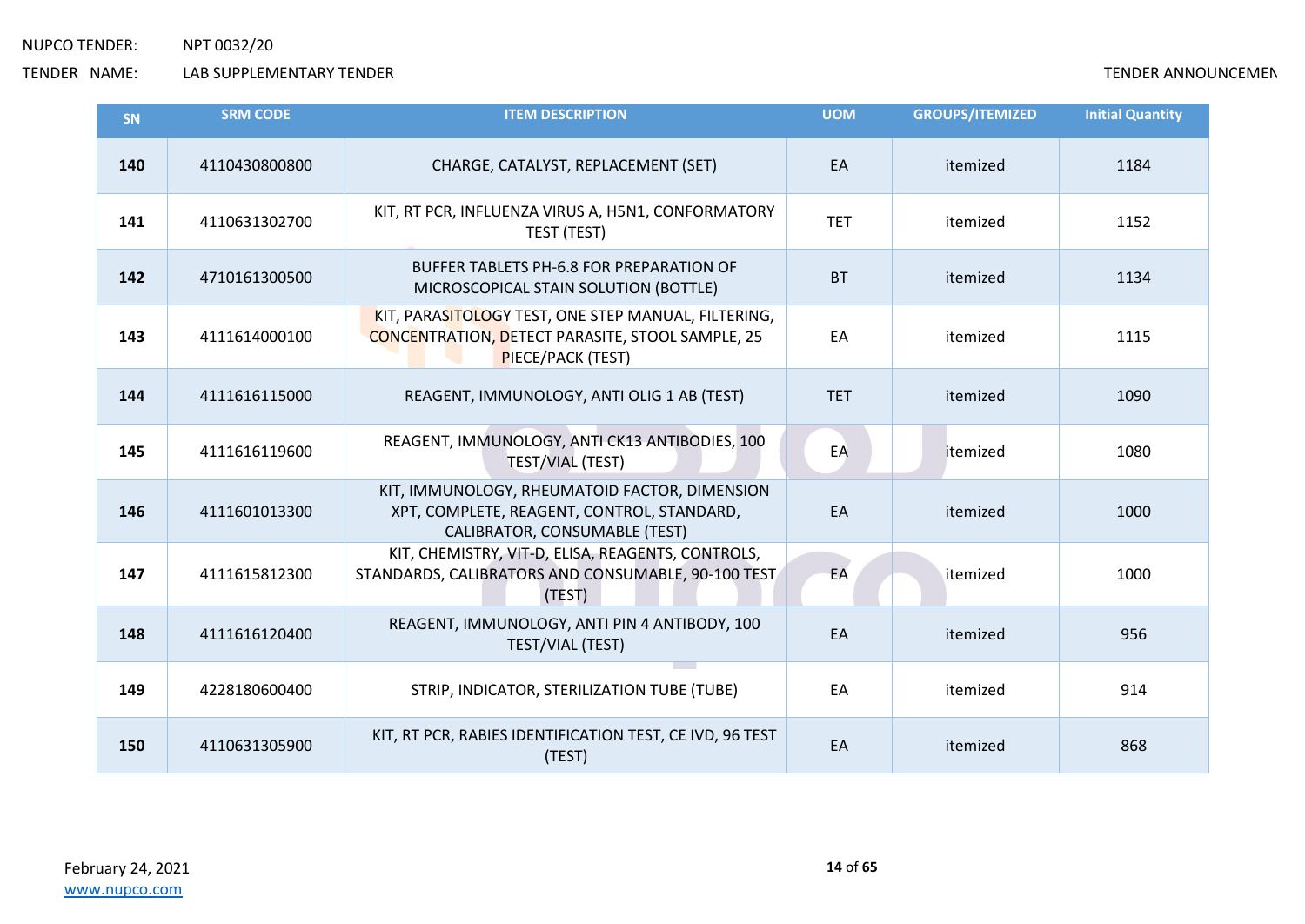| <b>SN</b> | <b>SRM CODE</b> | <b>ITEM DESCRIPTION</b>                                                                                                                                                                    | <b>UOM</b> | <b>GROUPS/ITEMIZED</b> | <b>Initial Quantity</b> |
|-----------|-----------------|--------------------------------------------------------------------------------------------------------------------------------------------------------------------------------------------|------------|------------------------|-------------------------|
| 151       | 4111571800000   | SEPTUM, INJECTOR, GC AND MS SHIMADZU, ONE SEPTUM<br>PER 100 RUNS (PIECES)                                                                                                                  | EA         | itemized               | 829                     |
| 152       | 4111601013600   | REAGENT, IMMUNOLOGY, IGFBP-3, COMPLETE, WITH<br>CONTROLS, STANDARDS, CALIBRATORS, CONSUMABLES,<br>IMMULITE 2000XPI (TEST)                                                                  | EA         | itemized               | 803                     |
| 153       | 4111616134400   | REAGENT, IMMUNOLOGY, ANTI THYOFLAVIN<br>ANTIBODY, 40-50 TEST/VIAL (TEST)                                                                                                                   | EA         | itemized               | 802                     |
| 154       | 4111600457200   | REAGENT, CHEMISTRY, ACID PHOS, VITROS, 90TEST/PACK<br>(TEST)                                                                                                                               | EA         | itemized               | 800                     |
| 155       | 4111616134300   | REAGENT, IMMUNOLOGY, ANTI SURFECTANT<br>APOPROTEIN A.B ANTIBODIES, 40-50 TEST/VIAL (TEST)                                                                                                  | EA         | itemized               | 752                     |
| 156       | 4111616120500   | REAGENT, IMMUNOLOGY, ANTI PROSTEIN P5015<br>ANTIBODY, 100 TEST/VIAL (TEST)                                                                                                                 | EA         | itemized               | 752                     |
| 157       | 4110530902600   | KIT, ELECTROPHORESIS, HIGH DENSITY LIPOPROTEIN,<br>COMPLETE, REAGENTS, CONTROL, STANDARD, CALIBRATOR,<br>CONSUMABLE, 10GEL X 24TEST, HELEN A SAS3, SA S4 (TEST)                            | EA         | itemized               | 720                     |
| 158       | 4110530902800   | KIT, ELECTROPHORESIS, LACTATE DEHYDROGENASE, ISO<br>ENZYME, COMPLETE, REAGENTS, CONTROL, STANDARD,<br>CALIBRATOR, CONSUMABLE, 10GEL X 20 T EST, HELEN A<br>SAS3, SAS4 (TEST)               | EA         | itemized               | 720                     |
| 159       | 4111612625400   | KIT, IMMUNOLOGY, IGE IEF GEL, OLIGOCLONAL BAND, IN<br>CSF FLUID, DUBLE STEP, COMPLETE, REAGENT, CONTROL,<br>STANDARD, CALIBRATOR, CONSUMAB LE, 10GELX 10TEST,<br><b>HELENA SAS3 (TEST)</b> | EA         | itemized               | 720                     |
| 160       | 4112181200000   | DISH, LABORATORY, 70ML, ALUMINIUM                                                                                                                                                          | EA         | itemized               | 700                     |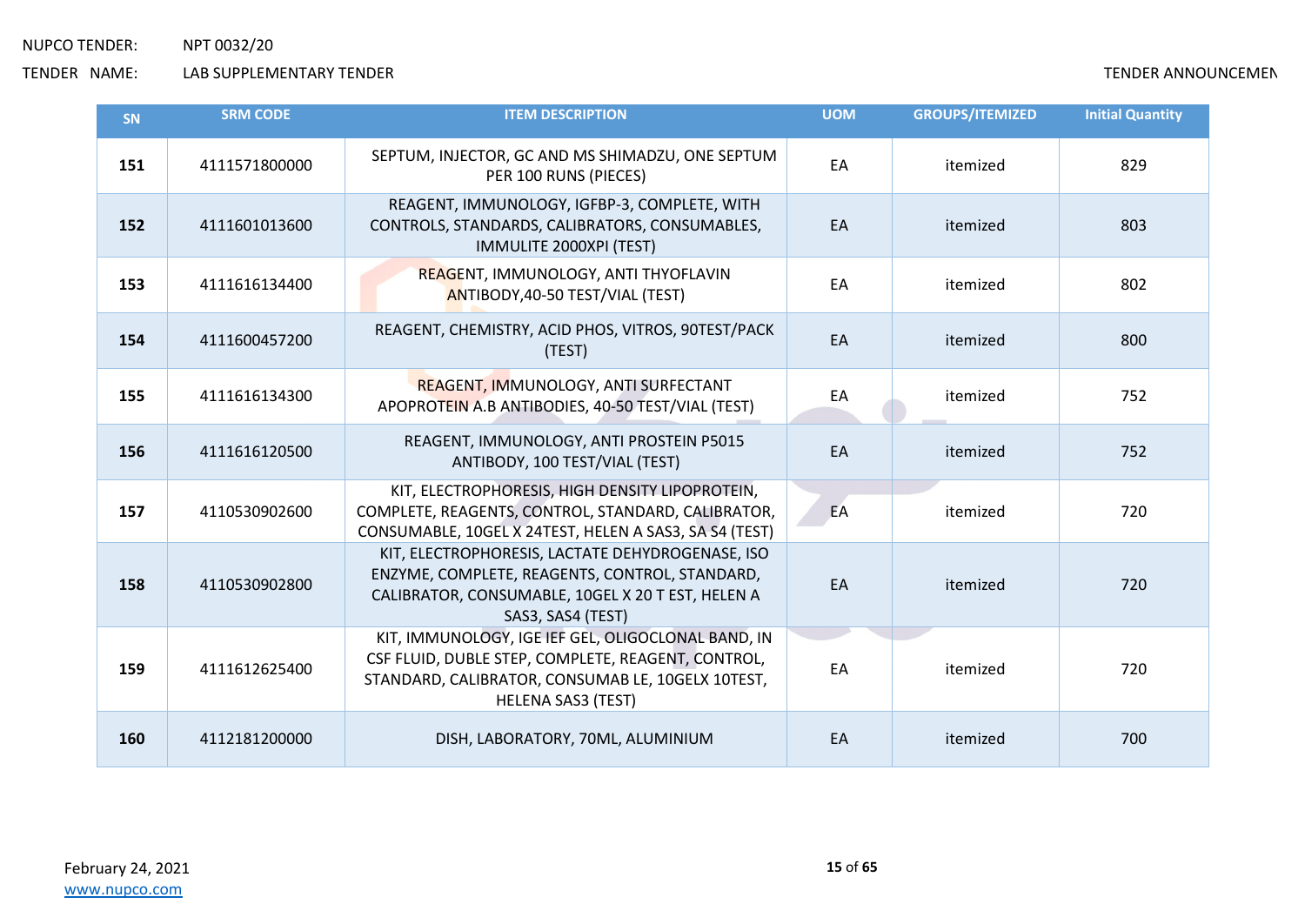| <b>SN</b> | <b>SRM CODE</b> | <b>ITEM DESCRIPTION</b>                                                                                                               | <b>UOM</b> | <b>GROUPS/ITEMIZED</b> | <b>Initial Quantity</b> |
|-----------|-----------------|---------------------------------------------------------------------------------------------------------------------------------------|------------|------------------------|-------------------------|
| 161       | 4111616119700   | REAGENT, IMMUNOLOGY, ANTI G2D10 ANTIBODY, 100<br>TEST/VIAL (TEST)                                                                     | EA         | itemized               | 690                     |
| 162       | 4111612900600   | KIT, MICROBIOLOGY, ST PLAQUE SENSITVITY TEST,<br>TUBERCULOSIS, 50TEST/KIT (TEST)                                                      | EA         | itemized               | 668                     |
| 163       | 4111614708300   | KIT, TOXICOLOGY, 0.1MG/ML, ABUSED DRUGS QC,<br>POSITIVE, NEGATIVE CONTROL (BOTTLE)                                                    | EA         | itemized               | 657                     |
| 164       | 4110550400100   | KIT, DNA PURIFICATION, BD MAX EXK 1, UNIVERSAL<br>TRANSPORT MEDIA, 24TEST/KIT LOCATION: 788090239 (KIT)                               | EA         | itemized               | 636                     |
| 165       | 4112210201100   | PLATE, MULTIWELL, 96 DEEP WELL, AUTOMATED ELISA<br>SYSTEM, 10 PLATE / BOX (PIECES)                                                    | EA         | itemized               | 630                     |
| 166       | 4229460600900   | KIT, AUTOTRANSFUSION TUBING, HEPARIN,<br>THERMBOCYTOPENIA ASSAY, 50TEST (TEST)                                                        | EA         | itemized               | 600                     |
| 167       | 4111614900400   | TUBE, LIMULUS AMEBOCYTE LYSATE LAL TESTER, SCREW<br>CAPPED, BOROSILICATE GLASS, DEPYROGENATED, 10 X75, 50<br><b>TUBES/PACK (TUBE)</b> | EA         | itemized               | 558                     |
| 168       | 4110550400300   | KIT, DNA PURIFICATION, BD MAX EXK 3, URINE,<br>24TEST/KIT LOCATION: 788090242 (KIT)                                                   | EA         | itemized               | 536                     |
| 169       | 4110631305600   | KIT, RT PCR, DETECT COXSAKIE A VIRUS, PRIMER SET AND<br>PROBES, ONE STEP RNA (TEST)                                                   | EA         | itemized               | 528                     |
| 170       | 4110631305700   | KIT, RT PCR, DETECT COXSAKIE B VIRUS, PRIMER SET AND<br>PROBES, ONE STEP RNA (TEST)                                                   | EA         | itemized               | 528                     |
| 171       | 4110631305800   | KIT, RT PCR, DETECT ECHO VIRUS, PRIMER SET AND<br>PROBES, ONE STEP RNA (TEST)                                                         | EA         | itemized               | 528                     |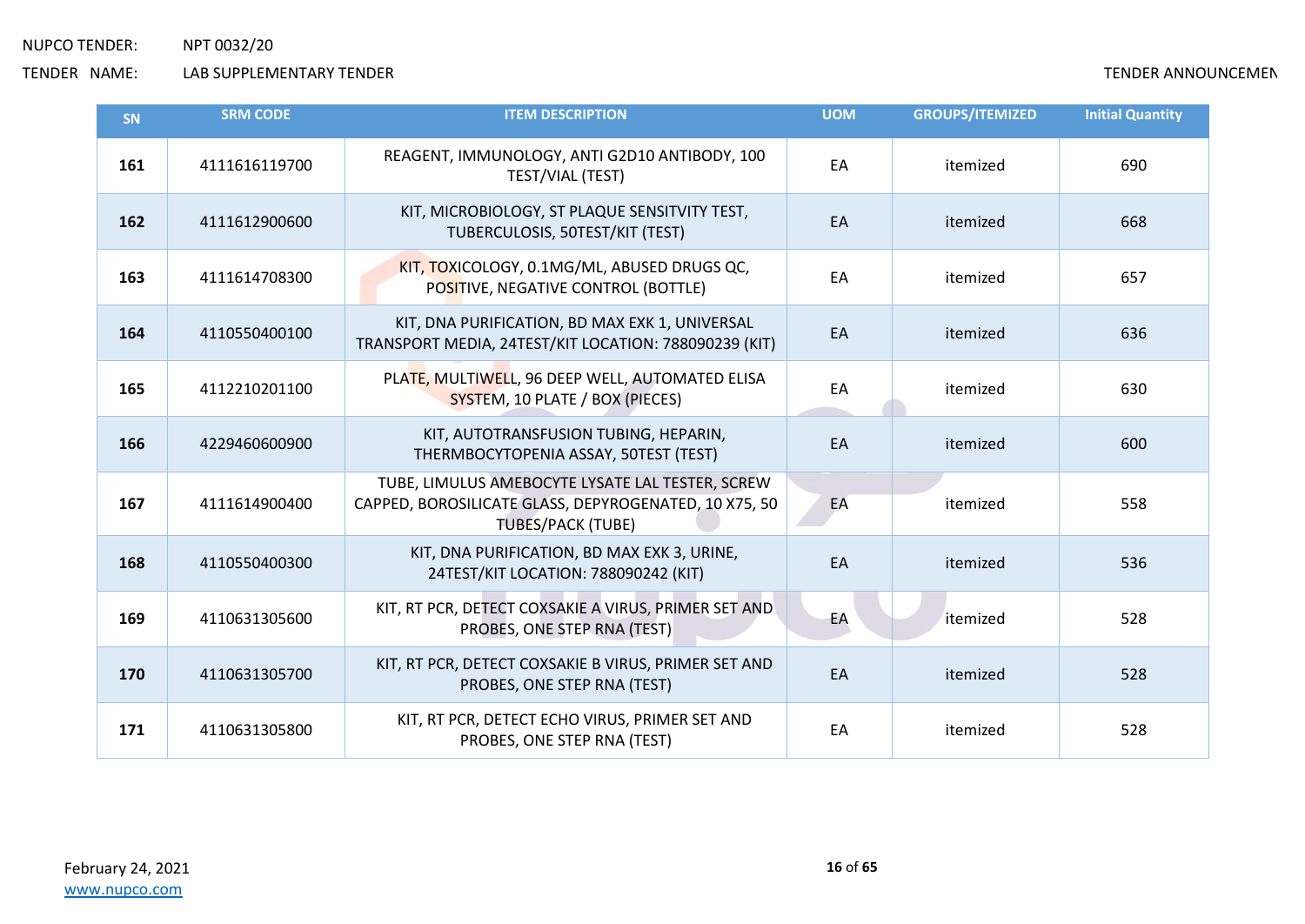| <b>SN</b> | <b>SRM CODE</b> | <b>ITEM DESCRIPTION</b>                                                                         | <b>UOM</b> | <b>GROUPS/ITEMIZED</b> | <b>Initial Quantity</b> |
|-----------|-----------------|-------------------------------------------------------------------------------------------------|------------|------------------------|-------------------------|
| 172       | 4618170200300   | PLASTIC, SAFETY FACE SHIELD, REUSABLE (PIECES)                                                  | EA         | itemized               | 514                     |
| 173       | 4111614900200   | TESTER, LAL, 0.2ML, LYSATE, GEL CLOT ASSAY REAGENT,<br>SINGLE VIAL, 25TUBE/BOX (BOX)            | EA         | itemized               | 500                     |
| 174       | 4111614900100   | TESTER, LAL, ENDOTOXIN, POSITIVE CONTROL, SINGLE<br>VIAL, 25TUBE/BOX (BOX)                      | EA         | itemized               | 500                     |
| 175       | 4218320200300   | KIT, IMMUNOLOGY, PARA INFLUENZA-III, DETECTION<br>TEST(IF) (TEST)                               | EA         | itemized               | 500                     |
| 176       | 4218320200100   | KIT, IMMUNOLOGY, PARA INFLUENZA-I, DETECTION<br>TEST(IF) (TEST)                                 | EA         | itemized               | 500                     |
| 177       | 4111615808600   | KIT, ELISA, RIFT VALLEY FEVER VIRUS IGM TEST, HUMAN<br>SPECIMEN, EIA METHOD, 90-100 TEST (TEST) | EA         | itemized               | 492                     |
| 178       | 4111615808500   | KIT, ELISA, RIFT VALLEY FEVER VIRUS IGG TEST, HUMAN<br>SPECIMEN, EIA METHOD, 90-100 TEST (TEST) | EA         | itemized               | 492                     |
| 179       | 4112210200000   | PLATE, MULTIWELL, POLYSTYRENE, V SHAPE, DEEP,<br>BOTTOM, SEROLOGY LOCATION: 782010360 (PIECES)  | EA         | itemized               | 468                     |
| 180       | 4111613200200   | STANDARD, MICROBIOLOGY, 1ML, NP-3, CONTROL<br>ENDOTOXIN, AMPULE (VIAL)                          | EA         | itemized               | 465                     |
| 181       | 4229460200000   | SET, AUTOTRANSFUSION, PLATELET AND PLASMA, 5 DAYS,<br>HAEMONETIC MODEL (TEST)                   | EA         | itemized               | 415                     |
| 182       | 4110533000400   | REAGENT WATER, LIMULUS AMEBOCYTE LYSATE, 100ML,<br>TESTER, BOTTLE (BOTTLE)                      | EA         | itemized               | 410                     |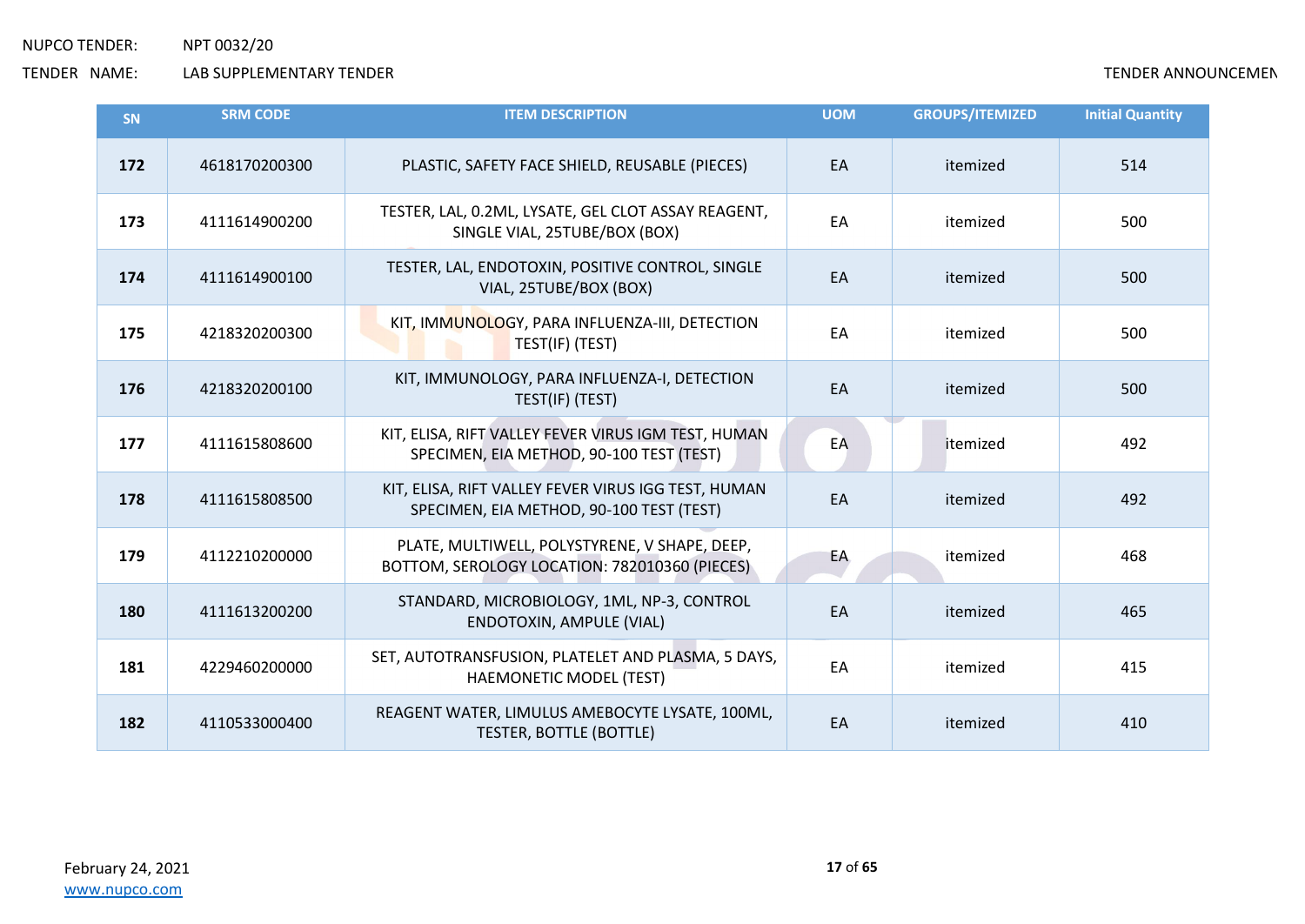| SN  | <b>SRM CODE</b> | <b>ITEM DESCRIPTION</b>                                                                                                                                        | <b>UOM</b>       | <b>GROUPS/ITEMIZED</b> | <b>Initial Quantity</b> |
|-----|-----------------|----------------------------------------------------------------------------------------------------------------------------------------------------------------|------------------|------------------------|-------------------------|
| 183 | 4111600461100   | KIT, CHEMISTRY, THYROGLOBULIN, REAGENTS, CONTROLS,<br>STANDARDS, CALIBRATORS AND CONSUMABLE, FOR<br>IMMULITE 2000XPI (TEST)                                    | EA               | itemized               | 400                     |
| 184 | 4111601511400   | KIT, FLOW CYTOMETRY, REAGENT, PLATELETS,<br>ASSOCIATED IMMUNOGLOBULIN, QUANTITATION,<br>THROMBOCYTEST (TEST)                                                   | <b>TET</b>       | itemized               | 400                     |
| 185 | 4111612617100   | KIT, IMMUNOLOGY, ANTI PHOSPHOLIPID, DOT 20 X 4,<br>IMMUNODOT, DETERMINATION OF IGG OR IGM<br>ANTIBODIES, PHOSPHOLIPIDS, 2 GLYCOPROTEIN, HU MAN<br>SERUM (TEST) | EA               | itemized               | 400                     |
| 186 | 4111615807700   | KIT, ELISA, ALKHURMA VIRUS IGM TEST, HUMAN<br>SPECIMEN, EIA METHOD, 90-100 TEST/KIT (TEST)                                                                     | EA               | itemized               | 400                     |
| 187 | 4111615807600   | KIT, ELISA, ALKHURMA VIRUS IGG TEST, HUMAN<br>SPECIMEN, EIA METHOD, 90-100 TEST/KIT (TEST)                                                                     | EA               | itemized               | 400                     |
| 188 | 4111615809100   | KIT, ELISA, WEST NILE FEVER VIRUS IGM TEST, HUMAN<br>SPECIMEN, 96-100 TEST LOCATION: 786030336 (TEST)                                                          | EA               | itemized               | 392                     |
| 189 | 4110630201600   | KIT, PCR, ARTUS SARS BY RT, 24 TEST/KIT (TEST)                                                                                                                 | __<br><b>TET</b> | itemized               | 384                     |
| 190 | 4111612713100   | REAGENT, IMMUNOLOGY, 2-3ML/VIAL, CANDIDA<br>ALBICANS ANTISERUM (VIAL)                                                                                          | EA               | itemized               | 366                     |
| 191 | 4222230100300   | BAG, BLOOD, TRANSFUSION, PAEDIATRIC, QUADRUPLE,<br><b>ISBT LABEL (BAG)</b>                                                                                     | <b>BAG</b>       | itemized               | 350                     |
| 192 | 4111614803900   | TEST, FLOW CYTOMETRY, BEADS FOR T CELL ISOLATION,<br>25 TEST/VIAL (TEST)                                                                                       | EA               | itemized               | 350                     |
| 193 | 4110550400900   | KIT, DNA PURIFICATION, MAX EXK DNA 3, LIQUID SWAB<br>AND URINE, 24 TEST/KIT (TEST)                                                                             | EA               | itemized               | 336                     |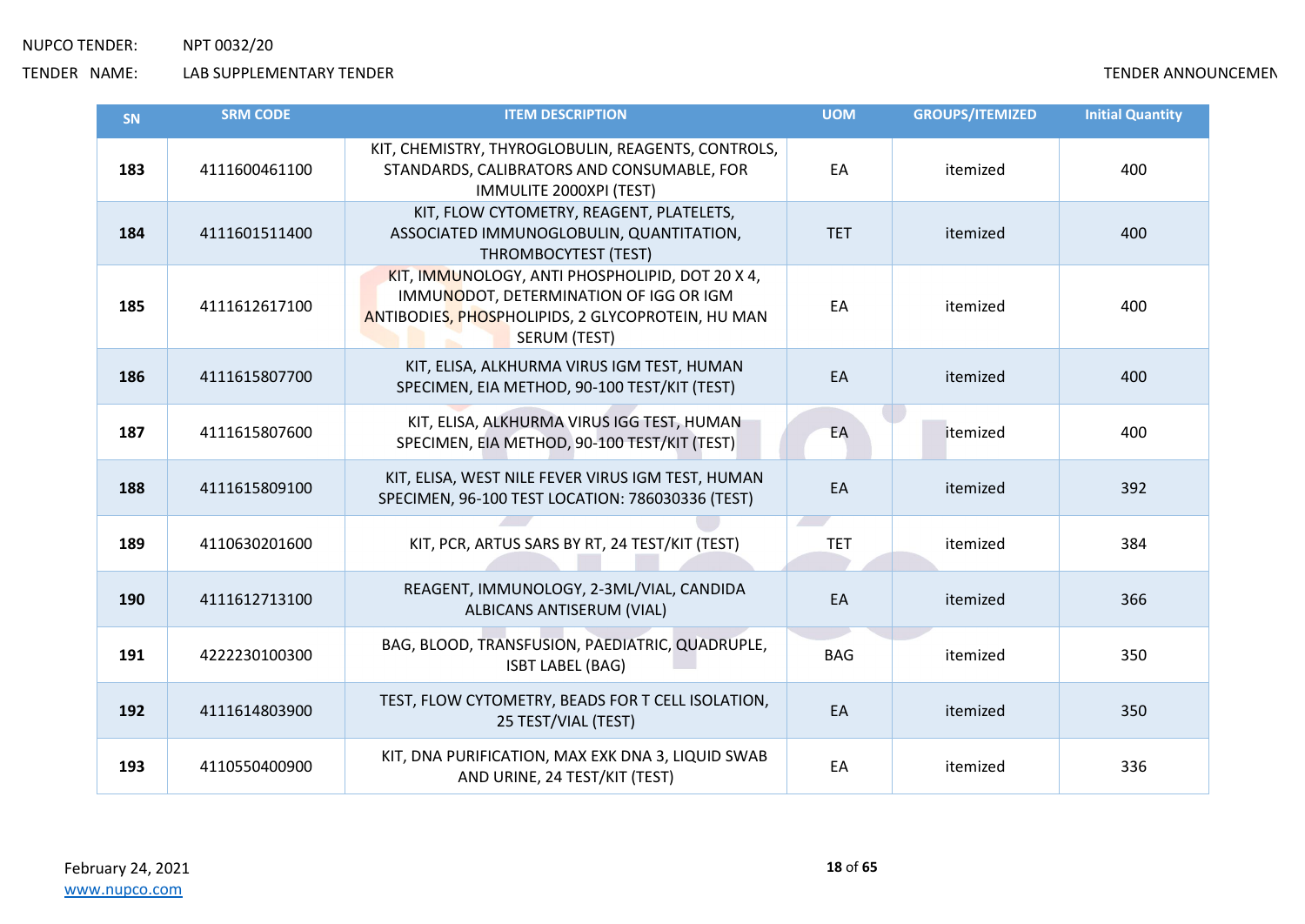| SN  | <b>SRM CODE</b> | <b>ITEM DESCRIPTION</b>                                                                                                                                                                                                                                                                                       | <b>UOM</b> | <b>GROUPS/ITEMIZED</b> | <b>Initial Quantity</b> |
|-----|-----------------|---------------------------------------------------------------------------------------------------------------------------------------------------------------------------------------------------------------------------------------------------------------------------------------------------------------|------------|------------------------|-------------------------|
| 194 | 4110533000000   | TESTER, LAL, 5ML, LIMULUS AMEBOCYTE LYSATE<br>RAEGENT, CONCENTRATION 0.03EU/ML, VIAL (VIAL)                                                                                                                                                                                                                   | EA         | itemized               | 320                     |
| 195 | 4110533000100   | TESTER, LAL, 5ML, LIMULUS AMEBOCYTE LYSATE<br>RAEGENT, CONCENTRATION 0.06EU/ML, VIAL (VIAL)                                                                                                                                                                                                                   | EA         | itemized               | 320                     |
| 196 | 4110533000200   | TESTER, LAL, 5ML, LIMULUS AMEBOCYTE LYSATE<br>RAEGENT, CONCENTRATION 0.125EU/ML, VIAL (VIAL)                                                                                                                                                                                                                  | EA         | itemized               | 320                     |
| 197 | 4111612618100   | KIT, SEROLOGY, CE MARKED, QUALITATIVE DETECTION,<br>IGG ABS, CHIKUNGUNYA AG, COMPLETE, WASHER BUFFER,<br>DILUENTS, ABSORBENT, CONJUGATEDA NTI-HUMAN IGG<br>CHROMOGEN, POSITIVE CONTROL, NEGATIVE CONTROL,<br>CALIBRATOR, COLOR CODED, REAGENT, COMPATIBLE,<br>STANDAR, MICRO-PLATE TECH NOLOGY, 96TEST (TEST) | EA         | itemized               | 300                     |
| 198 | 4111601512500   | REAGENT, FLOW CYTOMETRY, 100UL/SET, HLA-DR<br>SERUM, 60 WELL (TEST)                                                                                                                                                                                                                                           | EA         | itemized               | 300                     |
| 199 | 4111601512900   | REAGENT, FLOW CYTOMETRY, IGM-FITC (G.A.H), MANUAL<br>TECHNIQUE, 50 TEST/VIAL LOCATION: 790010052 (TEST)                                                                                                                                                                                                       | EA         | itemized               | 300                     |
| 200 | 4110610301000   | KIT, DNA TYPING, KIR SSO GENOTYPING, LUMINIX 100 IS<br>(TEST)                                                                                                                                                                                                                                                 | EA         | itemized               | 300                     |
| 201 | 4110622503600   | BOTTLE, MEDIA, UREASE BROTH, AFB DETECTION, UREA<br>HYDROLYSIS, ACID-FAST BACILLI LOCATION: 782020013<br>(BOTTLE)                                                                                                                                                                                             | EA         | itemized               | 300                     |
| 202 | 4111151500200   | BOAT, WEIGHT, REAGENT POWDER, FOR WEIGHING<br>(PIECES)                                                                                                                                                                                                                                                        | EA         | itemized               | 291                     |
| 203 | 4112200100100   | HAMILTON SYRINGE 10 MICRO LITTER CONE TIP, FOR ALL<br>GC/MS MODELS FROM THERMO                                                                                                                                                                                                                                | EA         | itemized               | 276                     |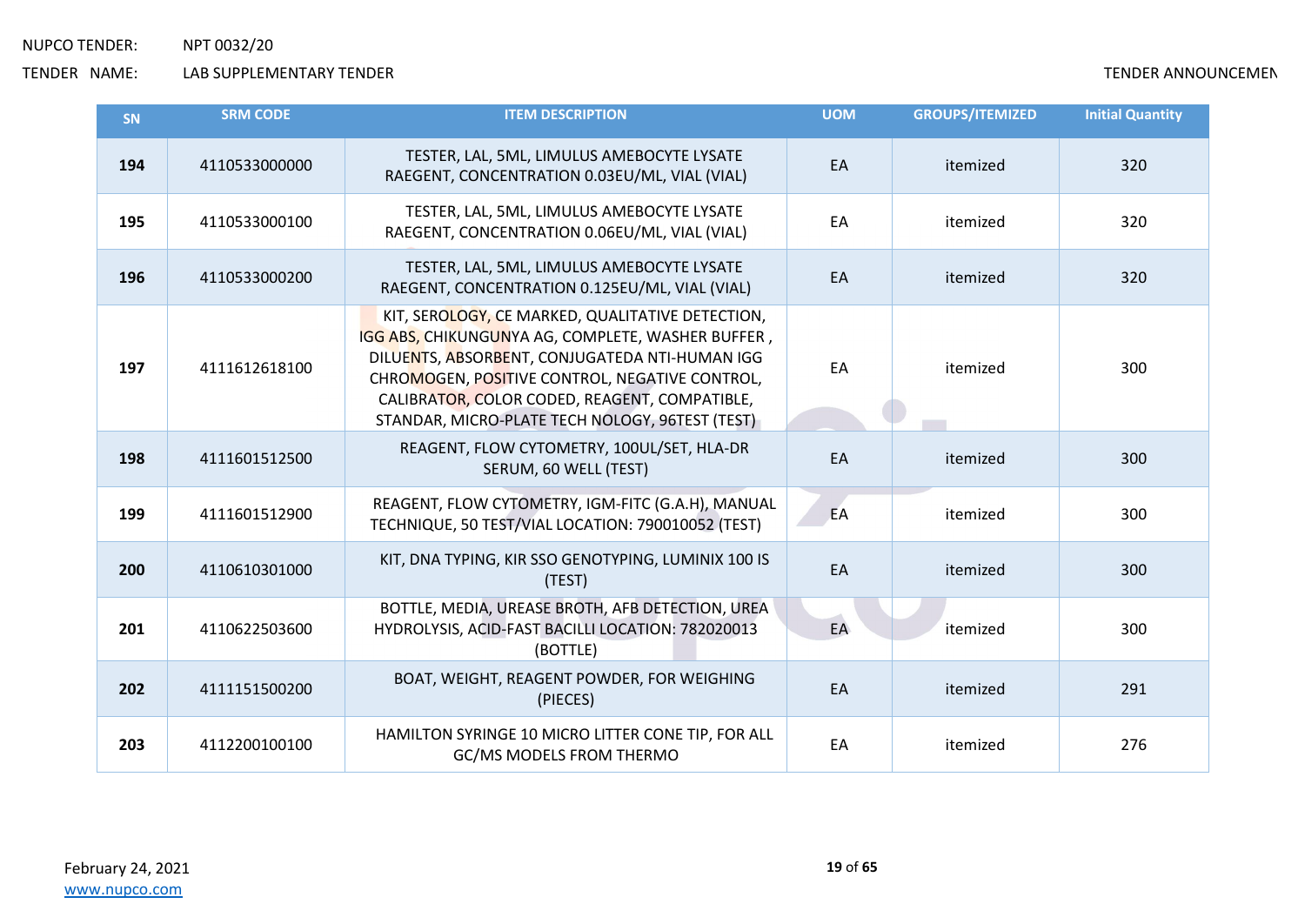| <b>SN</b> | <b>SRM CODE</b> | <b>ITEM DESCRIPTION</b>                                                                           | <b>UOM</b> | <b>GROUPS/ITEMIZED</b> | <b>Initial Quantity</b> |
|-----------|-----------------|---------------------------------------------------------------------------------------------------|------------|------------------------|-------------------------|
| 204       | 4111615801300   | KIT, ELISA, PROTEIN C ANTIGEN TEST, EIA METHOD (TEST)                                             | <b>TET</b> | itemized               | 250                     |
| 205       | 4111610536700   | REAGENT, CHEMISTRY, 250ML/BOTTLE, MICROTOME OIL<br>(BOTTLE)                                       | EA         | itemized               | 248                     |
| 206       | 4112181200100   | DISH, LABORATORY, DIA100MM, ROUND BOTTOM,<br>PORCELAIN, POUR OUT SPOUT                            | EA         | itemized               | 239                     |
| 207       | 4111571600100   | TUBE, LIQUID CHROMATOGRAPHY, 1 X 16 X 0.010 X 20<br>MM, LINER PTFE, LC/MS FROM WATERS             | EA         | itemized               | 225                     |
| 208       | 4111610516300   | REAGENT, CHEMISTRY, NITRIC ACID AR, 69-71%,<br>500ML/BOTTLE                                       | EA         | itemized               | 222                     |
| 209       | 4227150700000   | KIT, SAMPLING, ARTERIAL, BLOOD GASES, SYRINGE 3ML,<br><b>WITHOUT NEEDLE (PIECES)</b>              | EA         | itemized               | 220                     |
| 210       | 4111612301300   | KIT, HISTOLOGY TEST, ENVISION SYSTEM/AP,<br>RABBIT/MOUSE FAST REDD, 150 TEST (TEST)               | <b>TET</b> | itemized               | 216                     |
| 211       | 4110291500000   | STATION, DISSECTING, STAINLESS STEEL                                                              | EA         | itemized               | 212                     |
| 212       | 4111610206600   | REAGENT, BLOOD BANK, 2-5ML/VIAL, ANTI JSB SERUM,<br>TITER NOT LESS THAN 1/2 (VIAL)                | EA         | itemized               | 211                     |
| 213       | 4112200100200   | SYRINGE, CHROMATOGRAPHY, SGE 10 MICROLITER, AGO                                                   | EA         | itemized               | 210                     |
| 214       | 4111612003200   | KIT, HEMATOLOGY, FETAL HEMOGLOBIN TEST, COMPLETE,<br>REAGENT, ALKALINE DENATURATION METHOD (TEST) | EA         | itemized               | 206                     |
| 215       | 4112181200200   | DISH, LABORATORY, DIA115MM, ROUND BOTTOM,<br>PORCELAIN, POUR OUT SPOUT                            | EA         | itemized               | 204                     |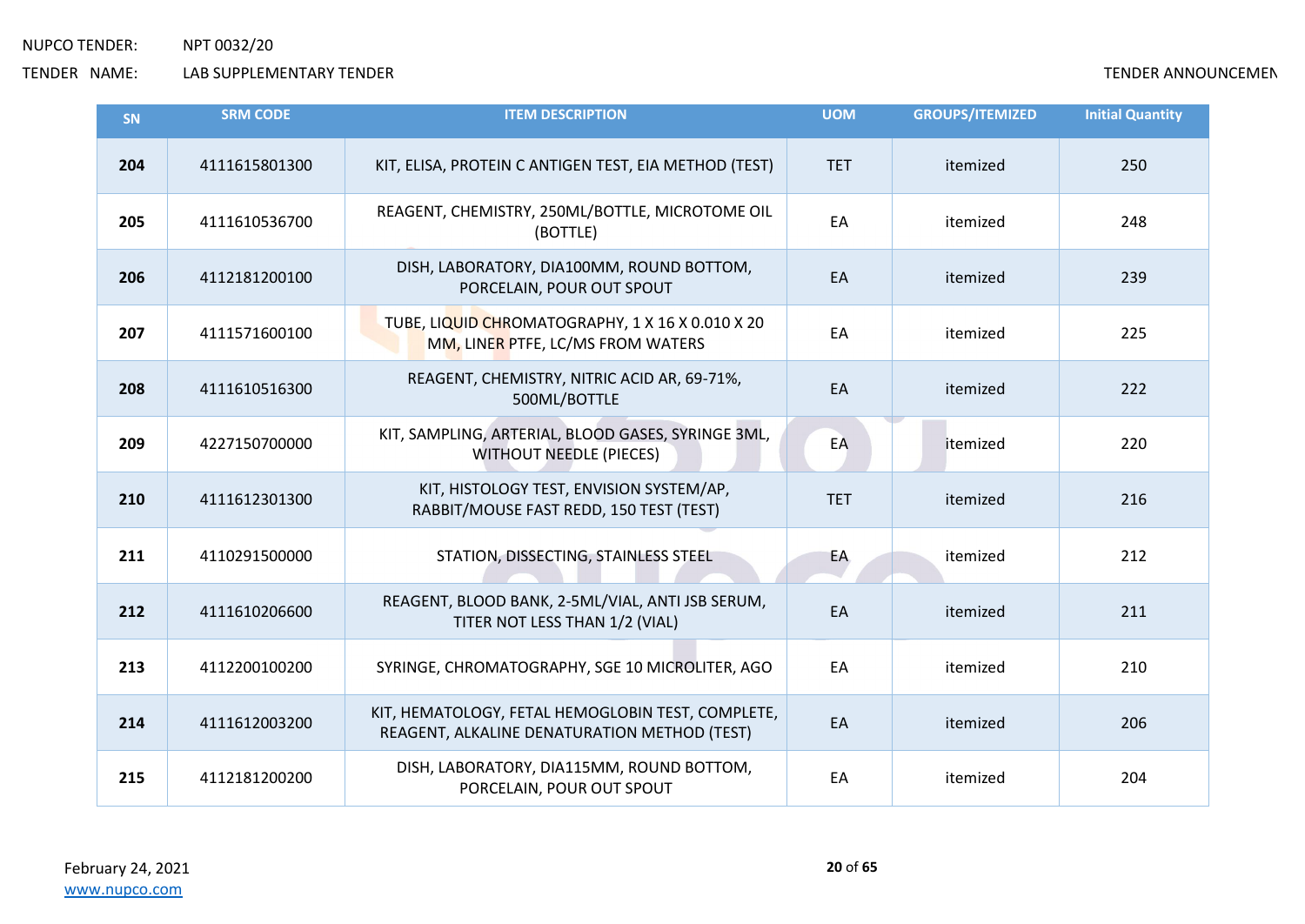| SN  | <b>SRM CODE</b> | <b>ITEM DESCRIPTION</b>                                                                                                                                                                                                                                                                                        | <b>UOM</b> | <b>GROUPS/ITEMIZED</b> | <b>Initial Quantity</b> |
|-----|-----------------|----------------------------------------------------------------------------------------------------------------------------------------------------------------------------------------------------------------------------------------------------------------------------------------------------------------|------------|------------------------|-------------------------|
| 216 | 4112181200300   | DISH, LABORATORY, DIA300MM, ROUND BOTTOM,<br>PORCELAIN, POUR OUT SPOUT                                                                                                                                                                                                                                         | EA         | itemized               | 204                     |
| 217 | 4618180200300   | GOOGLES, SAFETY, LIQUID NITROGEN, FLUORESCENT,<br>MICROSCOPE (PIECES)                                                                                                                                                                                                                                          | EA         | itemized               | 202                     |
| 218 | 4111610400200   | KIT, CHEMISTRY TEST, URINARY/CEREBROSPINAL FLUID,<br>PROTEIN TEST, COMPLETE, REAGENT, 5 ML STANDARD, 1<br>VIAL, NORMAL AND ABNORMA, L CONT ROL, 2.5ML, 40-<br>80TEST, STANDARD, CONTROL, COMPATABLE (SET)                                                                                                      | EA         | itemized               | 200                     |
| 219 | 4111601600100   | REAGENT, ELECTROLYTE TEST, FLUID PACK, AVL 9130<br>(PACK)                                                                                                                                                                                                                                                      | EA         | itemized               | 200                     |
| 220 | 4111612612400   | REAGENT, IMMUNOLOGY, LEGIONELA<br>IMMUNOFLORESENCE SPOT TEST, FOR TOTAL SERUM<br><b>ANTIBODY DETECTION (TEST)</b>                                                                                                                                                                                              | EA         | itemized               | 200                     |
| 221 | 4110630202800   | KIT, PCR, DETECTION, HBV, QUALITATIVE ASSAY,<br>COMPLETE, WITH REAGENTS, CONTROLS AND<br>CONSUMABLES, 48 TEST, COBAS (TEST)                                                                                                                                                                                    | EA         | itemized               | 200                     |
| 222 | 4111613500300   | CONTROL, MOLECULAR BIOLOGY, 100 TEST/KIT, INTERNAL<br><b>COBAS ANALYZER (TEST)</b>                                                                                                                                                                                                                             | EA         | itemized               | 200                     |
| 223 | 4112210201200   | PLATE, MULTIWELL, 96 WHATMAN UNI (PIECES)                                                                                                                                                                                                                                                                      | EA         | itemized               | 200                     |
| 224 | 4111612618200   | KIT, SEROLOGY, CE MARKED, QUALITATIVE DETECTION,<br>IGM ABS, CHIKUNGUNYA AG, COMPLETE, WASHER BUFFER,<br>DILUENTS, ABSORBENT, CONJUGATEDA NTI-HUMAN IGM<br>CHROMOGEN, POSITIVE CONTROL, NEGATIVE CONTROL,<br>CALIBRATOR, COLOR CODED, REAGENT, COMPATIBLE,<br>STANDARD, MICRO-PLATE TEC HNOLOGY, 96TEST (TEST) | EA         | itemized               | 200                     |
| 225 | 4111615200700   | CONTROL, FLOWCYTOMETRY, 2ML/VIAL, ANTI<br>LYMPHOCYTE SERUM, POSITIVE (VIAL)                                                                                                                                                                                                                                    | EA         | itemized               | 200                     |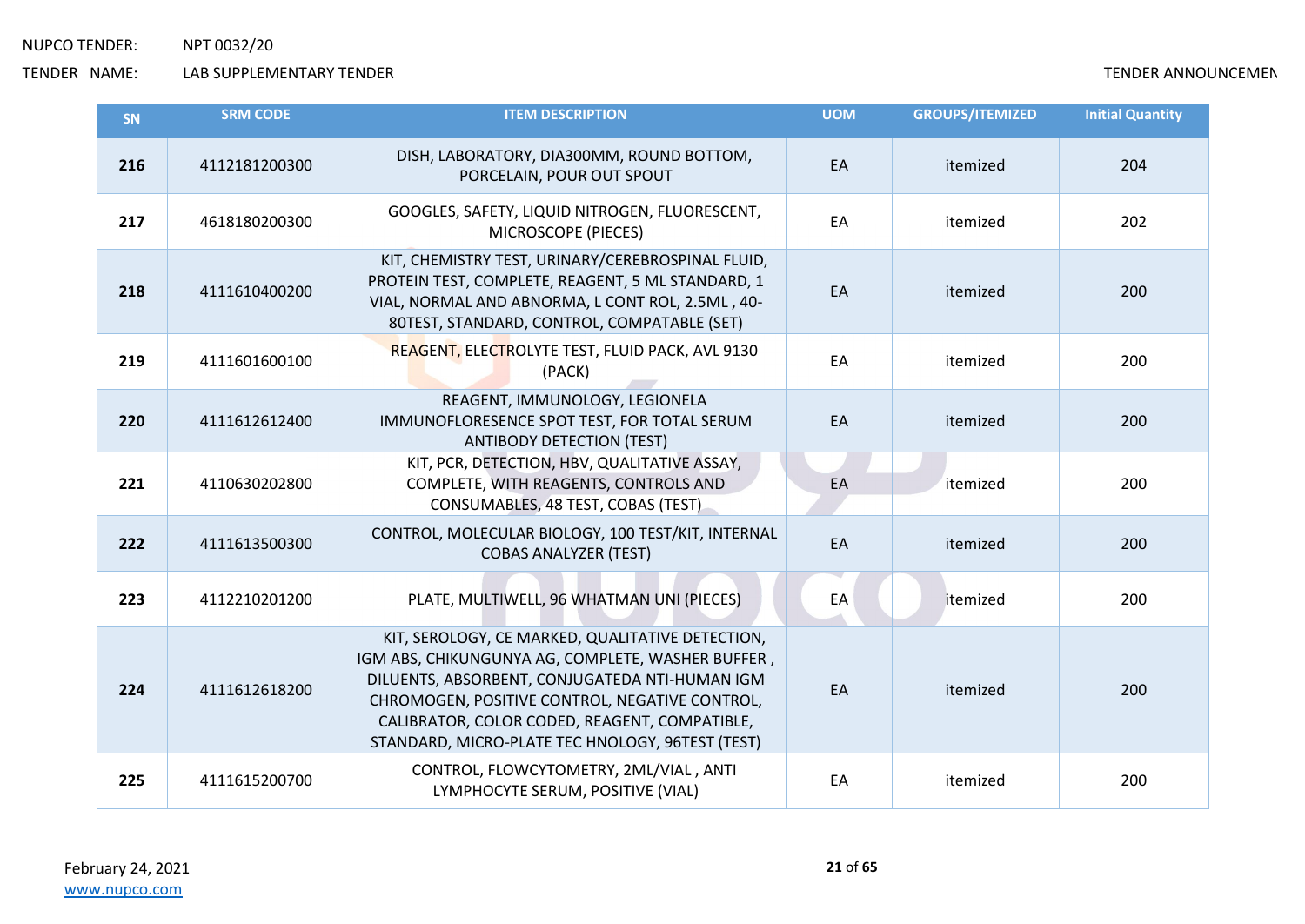| SN  | <b>SRM CODE</b> | <b>ITEM DESCRIPTION</b>                                                                                                                                                                                  | <b>UOM</b> | <b>GROUPS/ITEMIZED</b> | <b>Initial Quantity</b> |
|-----|-----------------|----------------------------------------------------------------------------------------------------------------------------------------------------------------------------------------------------------|------------|------------------------|-------------------------|
| 226 | 4111614803800   | TEST, FLOW CYTOMETRY, BEADS FOR B CELL ISOLATION,<br>25 TEST/VIAL (VIAL)                                                                                                                                 | EA         | itemized               | 200                     |
| 227 | 4110550401100   | KIT, DNA PURIFICATION, MAX QS VAGINAL PANEL, 24<br>TEST/KIT LOCATION: 788090246 (KIT)                                                                                                                    | EA         | itemized               | 200                     |
| 228 | 4111600714400   | KIT, IMMUNOLOGY, NOVEL CORONAVIRUS ELISA IGA<br>DETECTION FOR SARS-COVID-19, 96 TEST / KIT WITH ALL<br>CONTROLS, CALIBRATORS TO PERFORM THE TEST. (TEST)                                                 | EA         | itemized               | 200                     |
| 229 | 4111600714500   | KIT, IMMUNOLOGY, NOVEL CORONAVIRUS ELISA IGM &<br>IGG DETECTION FOR SARS-COVID-19, 96 TEST / KIT WITH ALL<br>CONTROLS, CALIBRATORS TO PERFORM THE TEST. (TEST)                                           | EA         | itemized               | 200                     |
| 230 | 4111600711200   | KIT, TOXICOLOGY, SYNTHETIC CANNABINOID<br>UR144/XLR11 HEIA, RANDOX, HOMOGENEOUS ENZYME<br>IMMUNOASSAY, 200 TEST                                                                                          | EA         | itemized               | 200                     |
| 231 | 4111600711300   | KIT, TOXICOLOGY, SYNTHETIC CANNABINOID<br>UR144/XLR11 HEIA, RANDOX, HOMOGENEOUS ENZYME<br>IMMUNOASSAY, 2000 TEST                                                                                         | EA         | itemized               | 200                     |
| 232 | 4111612611700   | REAGENT, IMMUNOLOGY, INFLUENZA-B, ANTIGEN TEST,<br>IF, 50 TEST/KIT (TEST)                                                                                                                                | EA         | itemized               | 200                     |
| 233 | 4111612611600   | KIT, IMMUNOLOGY, INFLUENZA-A, ANTIGEN TEST, IF, 50<br>TEST/KIT (TEST)                                                                                                                                    | <b>TET</b> | itemized               | 200                     |
| 234 | 4220340339000   | ORGANISM MICROBIOLOGY HAEMOPHILIUS INFLUENZA<br>TYPE B ATCC 7007 PACK6 LAB LOCATION: 788090112 (VIAL)                                                                                                    | EA         | itemized               | 196                     |
| 235 | 4111612624300   | KIT, IMMUNOLOGY TEST, LUPUS DOT, FOR<br>DETERMINATION OF AUTOANTIBODIES OF NUCLEAR AND<br>CYTOPLASMIC ANTIGENS, HUMAN SERUM OR PLASMA, NUC<br>LEOSOMES, HISTONES, SM BOVINE, RIBOSOMES, 24 X 4<br>(TEST) | EA         | itemized               | 192                     |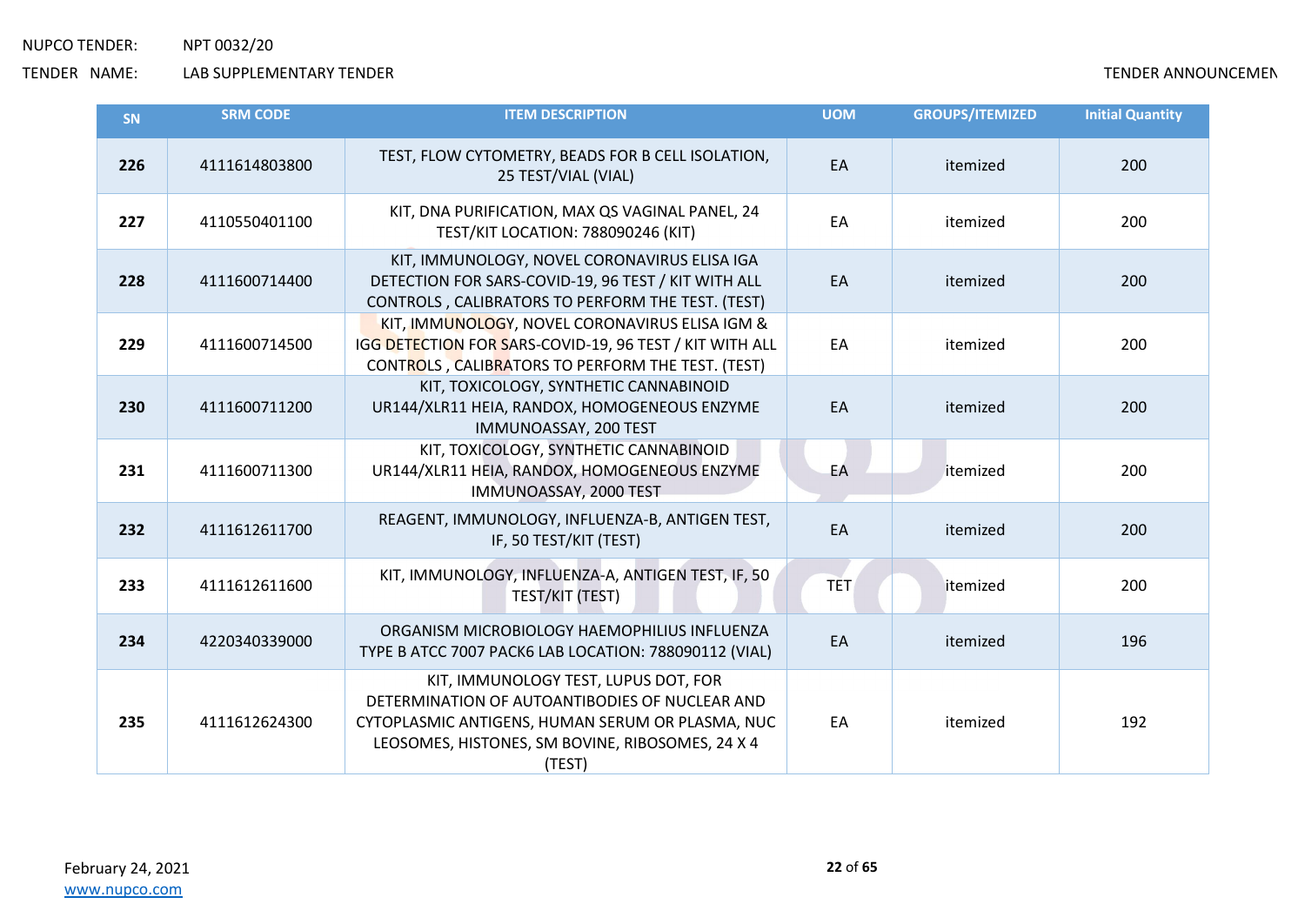| <b>SN</b> | <b>SRM CODE</b> | <b>ITEM DESCRIPTION</b>                                                                                                                                                            | <b>UOM</b> | <b>GROUPS/ITEMIZED</b> | <b>Initial Quantity</b> |
|-----------|-----------------|------------------------------------------------------------------------------------------------------------------------------------------------------------------------------------|------------|------------------------|-------------------------|
| 236       | 4112210800600   | LOOP, INOCULATION, PLATINUM (PIECES)                                                                                                                                               | EA         | itemized               | 185                     |
| 237       | 4112210800500   | LOOP, INOCULATION, 26GA, L10CM, NICHROME, HOLDER<br>(PIECES)                                                                                                                       | EA         | itemized               | 182                     |
| 238       | 4111600204200   | SOLUTION, APHERESIS ANALYZER, TRIMA ACCEL AS-3,<br>RBC, 100 ML/BAG (SET)                                                                                                           | EA         | itemized               | 182                     |
| 239       | 4110621200300   | ADDITIVE, MEDIA, 10%, STERILE, DEFIBRINATED SHEEP<br><b>BLOOD (BOTTLE)</b>                                                                                                         | EA         | itemized               | 181                     |
| 240       | 4111612704800   | REAGENT, IMMUNOLOGY, 2-3ML, SALMONELLA O,<br>ANTISERUM FACTOR 1, 3, 10, 15, 19 AND 34 (VIAL)                                                                                       | <b>VIA</b> | itemized               | 180                     |
| 241       | 4111610206500   | REAGENT, BLOOD BANK, 2-5ML/VIAL, ANTI JSA SERUM,<br>TITER NOT LESS THAN 1/2 (TEST)                                                                                                 | EA         | itemized               | 178                     |
| 242       | 4110621202300   | POTASSIUM TELLURITE: 0.2% TELLURITE REDUCTION<br>REAGENT FOR DIFFERENTIATION AND IDENTIFICATION OF<br>MYCOBACTERIA USED WITH MIDDLE BROOK 7H9 BROTH<br>WITH POLYSORBATE 80. (TEST) | EA         | itemized               | 168                     |
| 243       | 4111151500300   | RIM, BALANCE, ALUMINIUM FLANGED, SLOPING SIDE<br>DIA70MM X 67MM BOTTOM, 100/PACK (PACK)                                                                                            | EA         | itemized               | 164                     |
| 244       | 4218320205600   | KIT, ALLERGY TEST, 20 PARAMETER, ANALYSING IGE,<br>HUMAN SERUM, GCC PANEL 2 (SET)                                                                                                  | EA         | itemized               | 160                     |
| 245       | 4218320205700   | KIT, ALLERGY TEST, 20 PARAMETER, ANALYSING IGE,<br>HUMAN SERUM, GCC PANEL 3 (SET)                                                                                                  | EA         | itemized               | 160                     |
| 246       | 4111611100900   | KIT, CYTOLOGY, THYMIDINE & FLOXURIDINE,<br>SYNCHRONIZATION, FOR POPULATION OF LYMPHOCYTE &<br>BONE MARROW CELL, TO GAIN LONG CHROMOSOME, 5<br>OTEST (KIT)                          | EA         | itemized               | 160                     |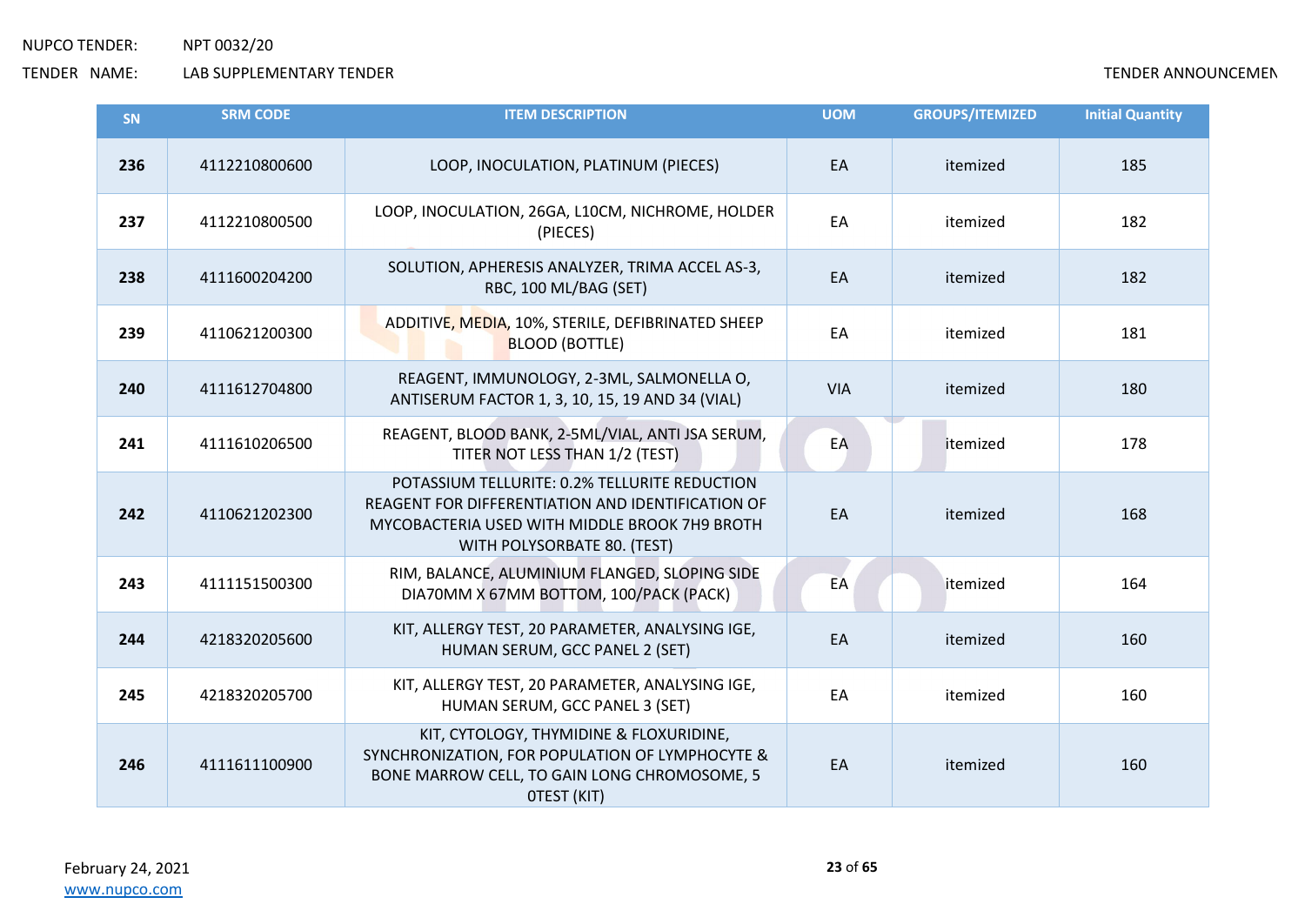| SN  | <b>SRM CODE</b> | <b>ITEM DESCRIPTION</b>                                                                       | <b>UOM</b> | <b>GROUPS/ITEMIZED</b> | <b>Initial Quantity</b> |
|-----|-----------------|-----------------------------------------------------------------------------------------------|------------|------------------------|-------------------------|
| 247 | 4111610208400   | REAGENT, BLOODBANK, 1ML, NEUTRA AB, DISTINGUISH,<br>IGG, IGM, ANTI A, ANTI B, 3VIAL/BOX (BOX) | EA         | itemized               | 152                     |
| 248 | 4111600204100   | REAGENT, BLOOD BANK, WARM AUTO, ANTIBODY<br>REMOVAL, MEDIA (KIT)                              | EA         | itemized               | 152                     |
| 249 | 4111610102900   | TEST, BLOOD BANK, PAPAINIZED, 11 RED CELLS PANEL,<br><b>ANTIBODY IDENTIFICATION (SET)</b>     | EA         | itemized               | 150                     |
| 250 | 4111615805900   | REAGENT, IMMUNOLOGY, PLASMINOGEN, ANTIGEN TEST<br>(TEST)                                      | EA         | itemized               | 150                     |
| 251 | 4111612608300   | KIT, IMMUNOLOGY TEST, ANTI-LC1 (TEST)                                                         | EA         | itemized               | 150                     |
| 252 | 4111622300000   | CUVETTES, MONITOR, BILIRUBINOMETER ANALYZER, RE-<br><b>USABLE (PIECES)</b>                    | EA         | itemized               | 150                     |
| 253 | 4112320401900   | ORGANISM, MICROBIOLOGY TEST, SALMONELLA TYPHI,<br>LYOPHILIZED (VIAL)                          | EA         | itemized               | 147                     |
| 254 | 4110550400700   | KIT, DNA PURIFICATION, MAX DNA MMK SPC, 24 TEST/KIT,<br>BD (TEST)                             | EA         | itemized               | 146                     |
| 255 | 4111583600100   | CHAMBER, SPERM, COUNTING, SEMEN ANALYSIS, MALKER<br>(PIECES)                                  | EA         | itemized               | 136                     |
| 256 | 4111610708300   | CALIBRATOR, CHEMISTRY, ELECTROLYTE REFERENCE<br>FLUID, VITROS 5, 1 FS (KIT)                   | EA         | itemized               | 132                     |
| 257 | 4111612300100   | FOETAL RED CELL DETECTION KIT (KLEIHAUER KIT) 100-150<br>TEST (TEST)                          | EA         | itemized               | 126                     |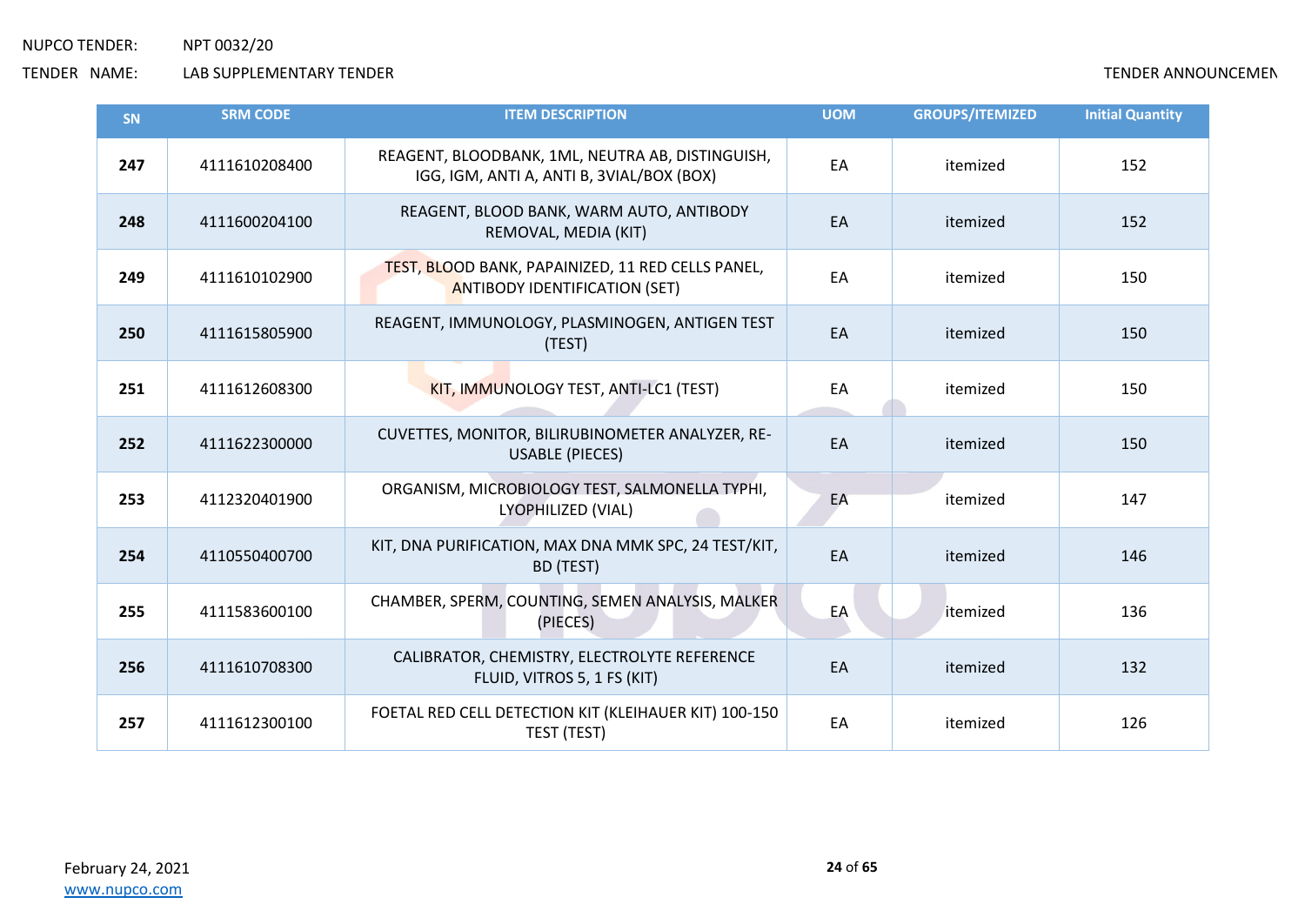| <b>SN</b> | <b>SRM CODE</b> | <b>ITEM DESCRIPTION</b>                                                                                                                                                                                     | <b>UOM</b> | <b>GROUPS/ITEMIZED</b> | <b>Initial Quantity</b> |
|-----------|-----------------|-------------------------------------------------------------------------------------------------------------------------------------------------------------------------------------------------------------|------------|------------------------|-------------------------|
| 258       | 4111613002600   | REAGENT, MICROBIOLOGY, NAC ATTACK, MYCOLYTIC<br>AGENT, DIGESTION, DECONTAMINATION, PROCEDURES, AFB<br><b>CULTURE (BOTTLE)</b>                                                                               | EA         | itemized               | 125                     |
| 259       | 4111612713300   | REAGENT, IMMUNOLOGY, 2-3ML, CRYPTOCOCCUS<br>NEOFORMANS ANTISERUM, VIAL (VIAL)                                                                                                                               | EA         | itemized               | 121                     |
| 260       | 4112181801400   | BOTTLE, STORAGE, 25L, PLASTIC CONTAINER, FOR<br>DISTILLED WATER LOCATION: 785070176 (BOTTLE)                                                                                                                | EA         | itemized               | 120                     |
| 261       | 4114170001000   | HIGHLY SENSITIVE CRP TEST FOR DIMENSION, VISTA,<br>ATELLICA ANALYZER, (120 TEST/KIT), COMPLETE WITH ALL<br>REAGENTS, CONTROLS, STANDARDS, CALIBRATORS AND<br><b>CONSUMABLES TO PERFORM THE TEST. (TEST)</b> | <b>TET</b> | itemized               | 120                     |
| 262       | 4112320401800   | ORGANISM, MICROBIOLOGY TEST, SALMONELLA<br>PARATYPHI A, ATCC 11511, LYOPHIIZED (VIAL)                                                                                                                       | EA         | itemized               | 118                     |
| 263       | 4111612003100   | KIT, HEMATOLOGY, SS TRICH 3 GREEN PACK (BOTTLE)                                                                                                                                                             | EA         | itemized               | 117                     |
| 264       | 4111571700000   | O-RING FOR GLASS INSET P/N 036-11203-84 COMPATIBLE<br>WITH GC/MS FROM SHEMADZU (5/PK).                                                                                                                      | EA         | itemized               | 115                     |
| 265       | 4218150400000   | SET, HAEMOCYTOMETER, COMPLETE(REMOVE) (PIECES)                                                                                                                                                              | EA         | itemized               | 111                     |
| 266       | 4110391300300   | GUN, CENTRIFUGE, COMPRESSED AIR, FOR DESAGA                                                                                                                                                                 | EA         | itemized               | 108                     |
| 267       | 4111571701100   | INSERT, GAS CHROMATOGRAPHY, GLASS, SPLIT, SPLITLESS<br>MODE, UNICAM PRO GC                                                                                                                                  | EA         | itemized               | 107                     |
| 268       | 4111615200900   | REAGENT, FLOW CYTOMETRY, 2ML, NEGATIVE CONTROL<br>SERUM, VIAL, 2000TEST (VIAL)                                                                                                                              | EA         | itemized               | 106                     |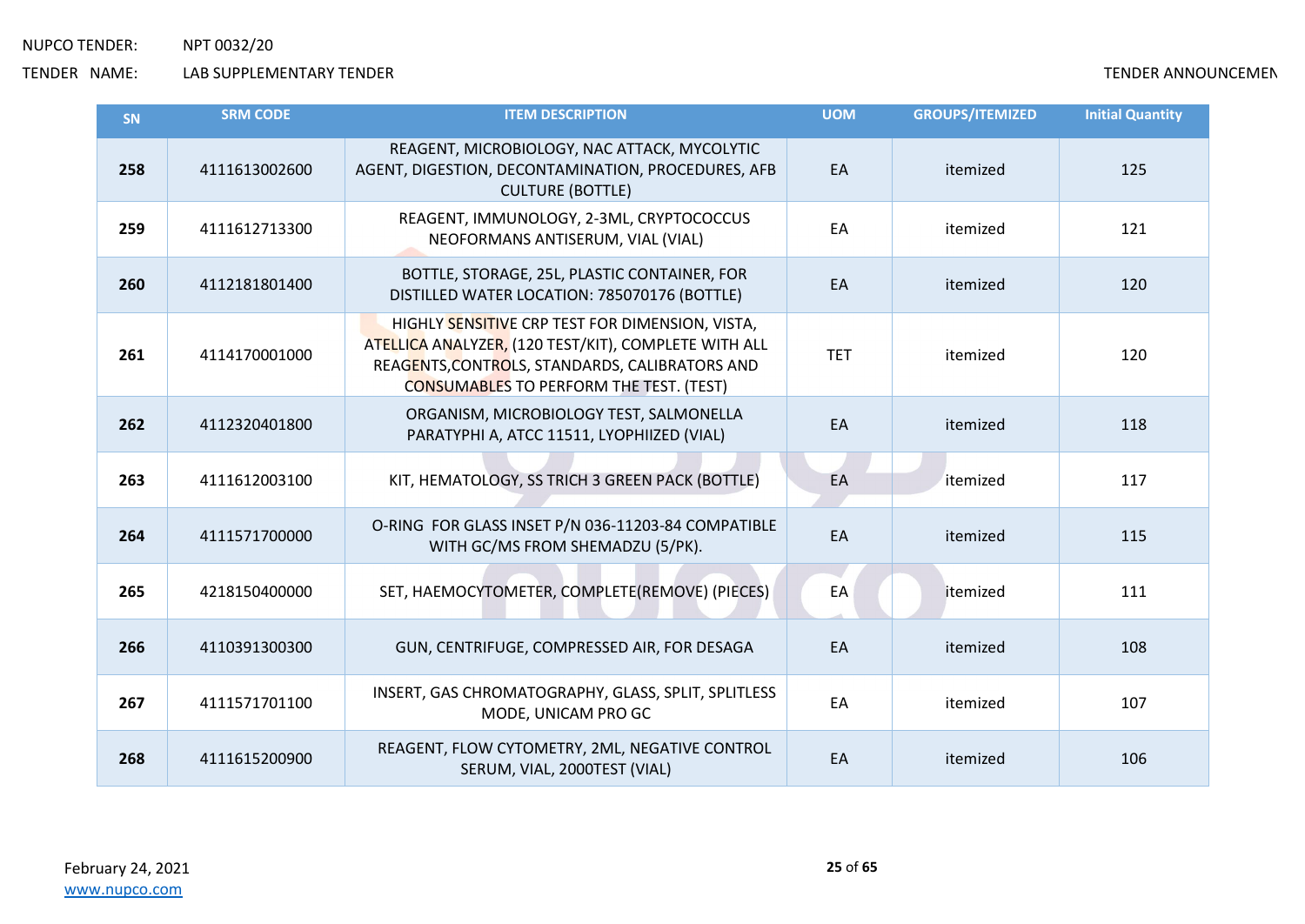| SN  | <b>SRM CODE</b> | <b>ITEM DESCRIPTION</b>                                                                                                              | <b>UOM</b> | <b>GROUPS/ITEMIZED</b> | <b>Initial Quantity</b> |
|-----|-----------------|--------------------------------------------------------------------------------------------------------------------------------------|------------|------------------------|-------------------------|
| 269 | 4112320401300   | ORGANISM, MICROBIOLOGY, ACINETOBACTER<br>CALCOACETICUS, LYOPHILIZED (VIAL)                                                           | EA         | itemized               | 106                     |
| 270 | 4111613002000   | REAGENT, MICROBIOLOGY, 100GM/BOTTLE, SODIUM<br><b>BISELENITE (BOTTLE)</b>                                                            | EA         | itemized               | 106                     |
| 271 | 4110620404800   | MEDIA, BOTTLED, 500GM, DERMASAL AGAR BASE<br>(BOTTLE)                                                                                | EA         | itemized               | 106                     |
| 272 | 4218320205800   | KIT, ALLERGY TEST, CANNABIS EXTRACTED TABLET                                                                                         | EA         | itemized               | 104                     |
| 273 | 4111614805300   | PLATE, FLOW CYTOMETRY, HLA-BL-72, 1TEST/TRAY (TRAY)                                                                                  | EA         | itemized               | 102                     |
| 274 | 4111614805400   | RESERVOIR, FLOW CYTOMETRY, 250UL/RESERVIOR, HLA-<br>DR, 72 WELL (SET)                                                                | EA         | itemized               | 102                     |
| 275 | 4111613121100   | SD ETRACONAZOLE FOR ANTI FUNGI GRAM (50<br>DISC/CARTRIDGE). (PACK)                                                                   | EA         | itemized               | 102                     |
| 276 | 4111615811300   | KIT, ELISA, GASTRIN, COMPLETE, WITH REAGENTS,<br>CONTROLS, CONSUMABLES, 90-100TEST (TEST)                                            | EA         | itemized               | 100                     |
| 277 | 4111600454900   | KIT, CHEMISTRY, PORPHYRINS TEST, QUALITATIVE,<br>REAGENTS, 5ML STANDARD, 1 VIAL NORMAL, ABNORMAL,<br><b>CONTROL 2.5ML (TEST)</b>     | EA         | itemized               | 100                     |
| 278 | 4111612620400   | KIT, IMMUNOLOGY, COXSACKEI VIRUS B1 DETECTION, CFT<br>ASSAY, REAGENT, CONTROL, CONSUMABLE, 20 TEST, FOR<br>SERAMAT INSTRUMENT (TEST) | EA         | itemized               | 100                     |
| 279 | 4110630202500   | KIT, IMMUNOLOGY, CONJUGATE, QUALITATIVE ASSAY,<br>100 TEST, FOR COBAS (TEST)                                                         | EA         | itemized               | 100                     |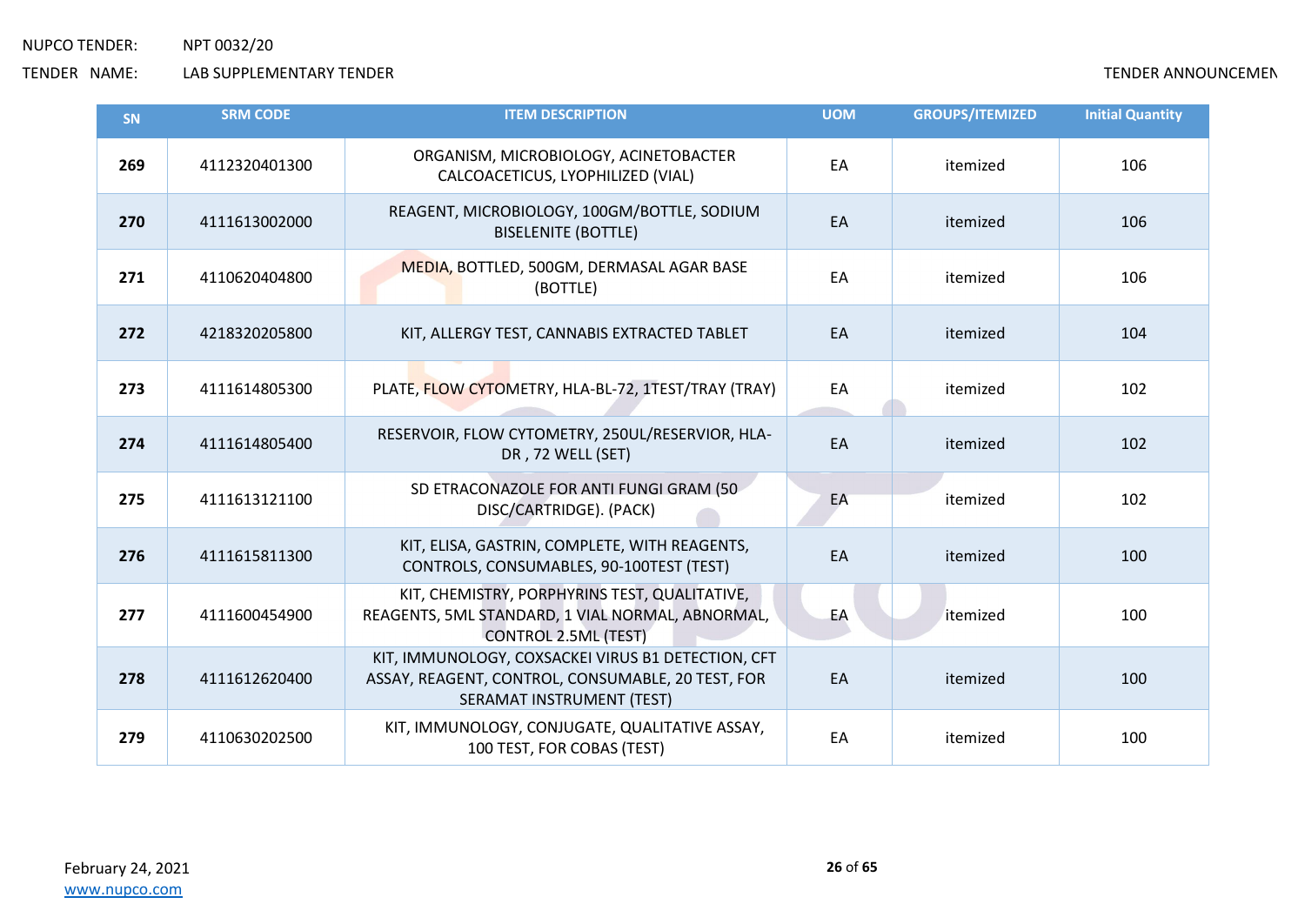| <b>SN</b> | <b>SRM CODE</b> | <b>ITEM DESCRIPTION</b>                                                                                                                   | <b>UOM</b> | <b>GROUPS/ITEMIZED</b> | <b>Initial Quantity</b> |
|-----------|-----------------|-------------------------------------------------------------------------------------------------------------------------------------------|------------|------------------------|-------------------------|
| 280       | 4110630202700   | KIT, PCR, DETECTION, GENERIC, QUALITATIVE ASSAY, 100<br>TEST, COBAS (TEST)                                                                | EA         | itemized               | 100                     |
| 281       | 4111615809600   | KIT, ENZYME LINKED IMMUNOSORBENT ASSAY, CANDIDA<br>ALBICANS IGG, COMPLETE, REAGENT, CONTROL,<br>CONSUMABLE, 96 TESTS (TEST)               | EA         | itemized               | 100                     |
| 282       | 4111615809800   | KIT, ENZYME LINKED IMMUNOSORBENT ASSAY, CANDIDA<br>ALBICANS IGM, COMPLETE, REAGENT, CONTROL,<br>CONSUMABLE, 96 TESTS (TEST)               | EA         | itemized               | 100                     |
| 283       | 4111612620000   | KIT, IMMUNOLOGY, COXIELLA BURNETTI BACTERIA, Q-<br>FEVER RNA DETECTION QUANTIFICATION, REAGENT,<br>CONTROL, CONSUMABLE, 96 TEST (TEST)    | EA         | itemized               | 100                     |
| 284       | 4111615811900   | KIT, IMMUNOLOGY, CRIMEAN- CONGO HEMORRHAGIC<br>FEVER, VIRUS IGM TEST, HUMAN SPECIMEN, REAGENT,<br>CONTROL, CONSUMABLE, 90-100 TEST (TEST) | EA         | itemized               | 100                     |
| 285       | 4114000019600   | ARCHITECT HBSAG QUANTI FOR ARCHITECT I1000/I2000,<br>100 TEST/KIT (TEST)                                                                  | EA         | itemized               | 100                     |
| 286       | 4114000019800   | ARCHITECT HBEAG QUANTI FOR ARCHITECT I1000/I2000,<br>100 TEST/KIT (TEST)                                                                  | EA         | itemized               | 100                     |
| 287       | 4114000022800   | CHOLINESTERASE FOR BECKMAN DXC600 / DXC800<br>SERIESES COMPLETE WITH ALL REAGENTS, CONTROLS,<br><b>CALIBRATORS (TEST)</b>                 | EA         | itemized               | 100                     |
| 288       | 4114000022900   | ALPHA1 - ACID GLYCOPROTEIN (AAG) FOR BECKMAN<br>DXC600 / DXC800 SERIESES COMPLETE WITH ALL<br>REAGENTS, CONTROLS, CALIBRATORS (TEST)      | EA         | itemized               | 100                     |
| 289       | 4114000023000   | ALPHA1 - ANTITRYPSIN (AAT) FOR BECKMAN DXC600 /<br>DXC800 SERIESES COMPLETE WITH ALL<br>REAGENTS, CONTROLS, CALIBRATORS (TEST)            | EA         | itemized               | 100                     |
| 290       | 4114000023600   | CERULOPLASMIN (CER) FOR BECKMAN DXC600 / DXC800<br>SERIESES COMPLETE WITH ALL REAGENTS, CONTROLS,<br><b>CALIBRATORS (TEST)</b>            | EA         | itemized               | 100                     |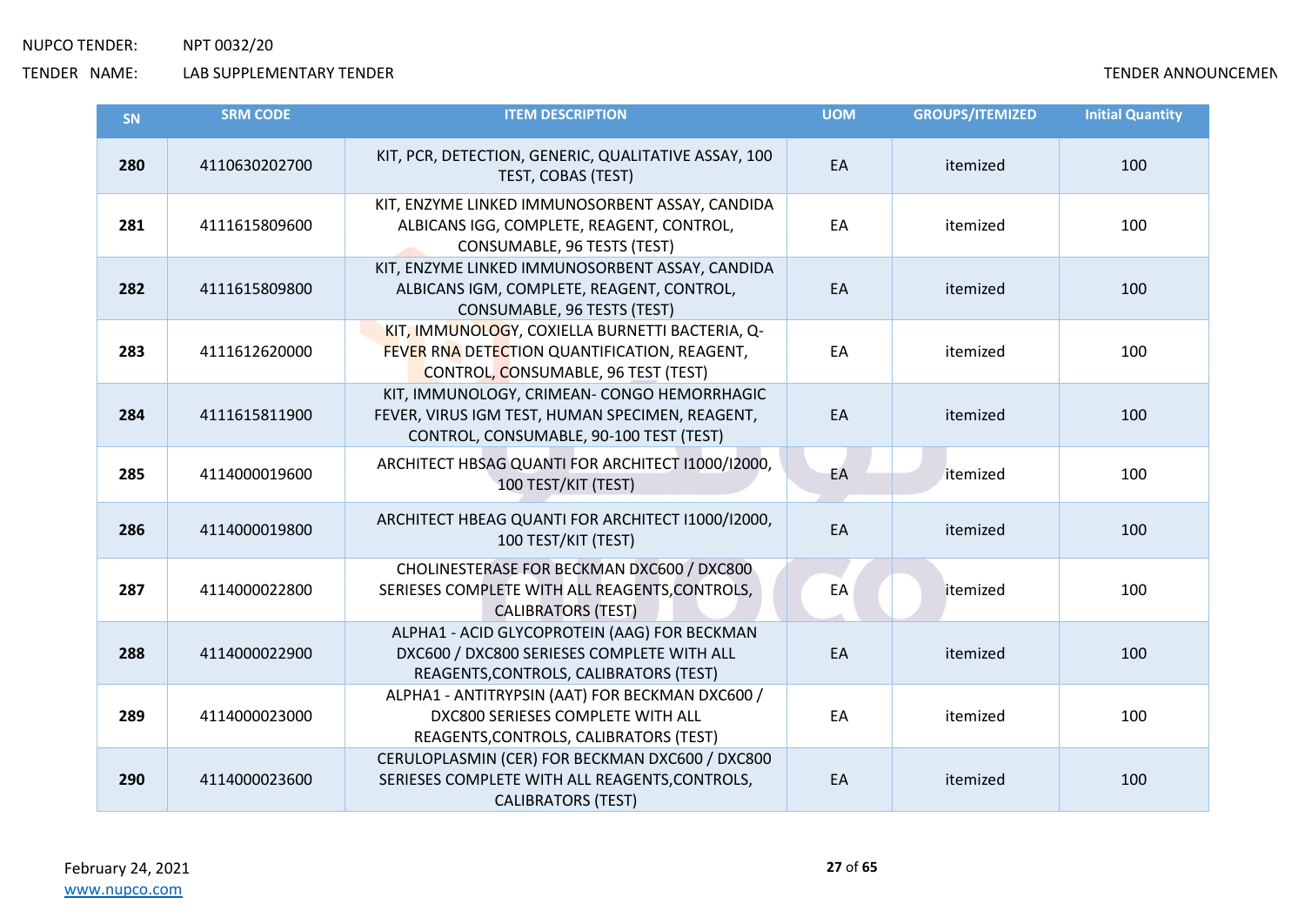| SN  | <b>SRM CODE</b> | <b>ITEM DESCRIPTION</b>                                                                                                                          | <b>UOM</b> | <b>GROUPS/ITEMIZED</b> | <b>Initial Quantity</b> |
|-----|-----------------|--------------------------------------------------------------------------------------------------------------------------------------------------|------------|------------------------|-------------------------|
| 291 | 4114000024100   | HOMOCYSTEINE FOR BECKMAN DXC600 / DXC800<br>SERIESES COMPLETE WITH ALL REAGENTS, CONTROLS,<br><b>CALIBRATORS (TEST)</b>                          | EA         | itemized               | 100                     |
| 292 | 4114000024500   | KAPPA (KAP) FOR BECKMAN DXC600 / DXC800 SERIESES<br>COMPLETE WITH ALL REAGENTS, CONTROLS, CALIBRATORS<br>(TEST)                                  | EA         | itemized               | 100                     |
| 293 | 4114000024600   | LAMBDA (LAM) FOR BECKMAN DXC600 / DXC800 SERIESES<br><b>COMPLETE WITH ALL REAGENTS, CONTROLS, CALIBRATORS</b><br>(TEST)                          | EA         | itemized               | 100                     |
| 294 | 4114000024900   | RHEUMATOID FACTOR UDR BIOKIT REAGENT FOR<br>BECKMAN DXC600 / DXC800 SERIESES COMPLETE WITH ALL<br>REAGENTS, CONTROLS, CALIBRATORS (TEST)         | EA         | itemized               | 100                     |
| 295 | 4111610746600   | CALIBRATOR, CHEMISTRY, VITAMIN B12, ECI VITAMIN B12<br>CAL, FOR VITROS CHEMISTRY SYSTEM (PACK)                                                   | EA         | itemized               | 100                     |
| 296 | 4114000044200   | IRON TEST FOR FUJI (100TEST/KIT), COMPLETE WITH ALL<br>REAGENTS, CONTROLS, STANDARDS, CALIBRATORS AND<br>CONSUMABLES TO PERFORM THE TEST. (TEST) | EA         | itemized               | 100                     |
| 297 | 4114000033200   | NYCOCARD D-DIMER SINGLE TEST, 24 TESTS, COMPLETE<br>WITH ALL REAGENTS, CONTROLS AND CONSUMABLES TO<br>PERFORM THE TEST (TEST)                    | EA         | itemized               | 100                     |
| 298 | 4114000033300   | NYCOCARD U-ALBUMIN, 24 TESTS, COMPLETE WITH ALL<br>REAGENTS, CONTROLS AND CONSUMABLES TO PERFORM<br>THE TEST (TEST)                              | EA         | itemized               | 100                     |
| 299 | 4114000033100   | REAGENT, CHEMISTRY, MICROCIDE SQ FOR IH-<br><b>AUTOMATED MACHINES (TEST)</b>                                                                     | EA         | itemized               | 100                     |
| 300 | 4110321300000   | CLEANER, SURFACE, 5L, DECON 90, GALLON (GALLON)                                                                                                  | EA         | itemized               | 100                     |
| 301 | 4114000049400   | REAGENT, CHEMISTRY, PENICILLOYL G FOR PHADIA<br>UNICAP 250 (TEST)                                                                                | EA         | itemized               | 100                     |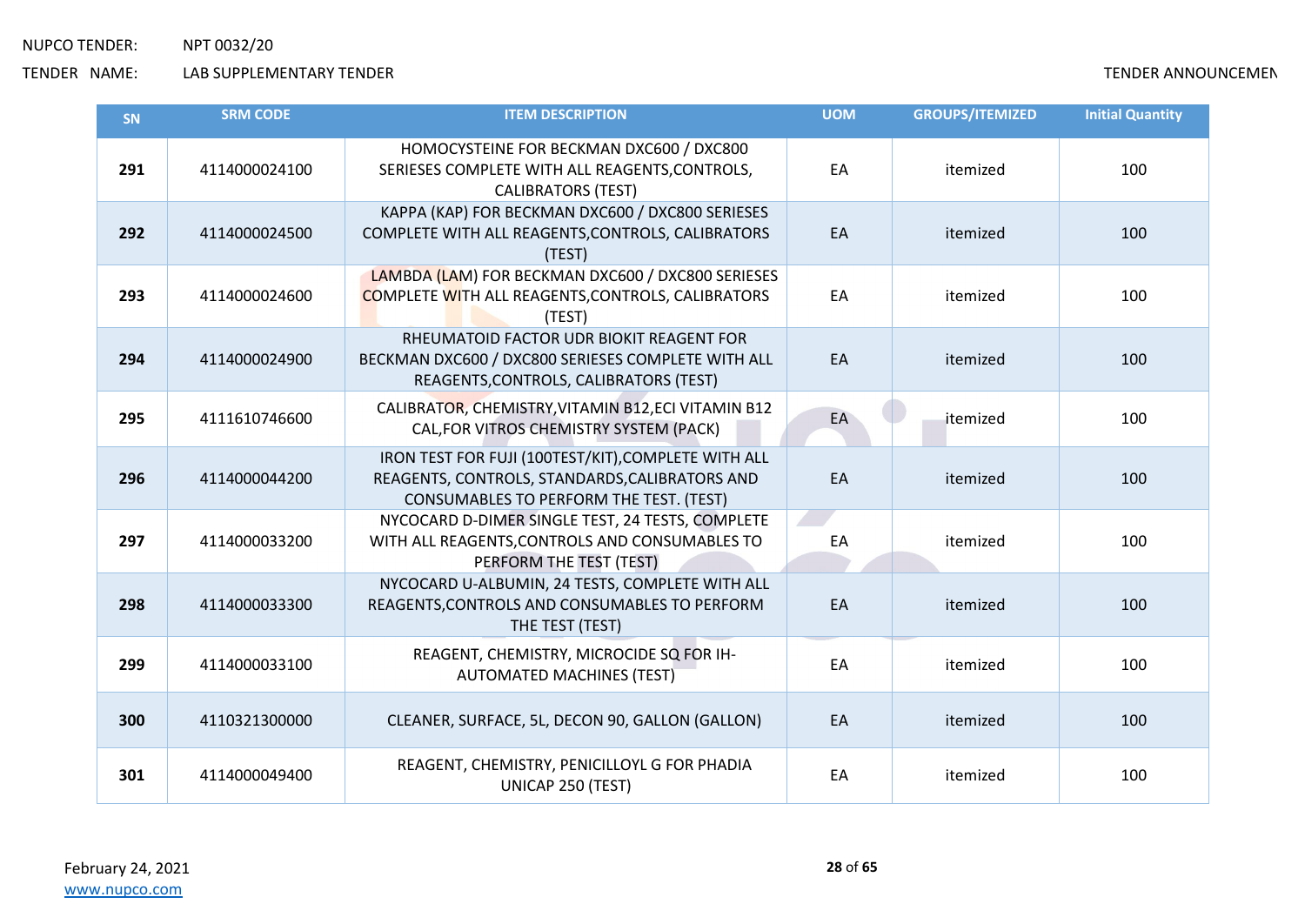| SN  | <b>SRM CODE</b> | <b>ITEM DESCRIPTION</b>                                                                                                                                                                                                                                                                                                                                                                                                                                                                                                                                                                                                                                                                                                                                             | <b>UOM</b> | <b>GROUPS/ITEMIZED</b> | <b>Initial Quantity</b> |
|-----|-----------------|---------------------------------------------------------------------------------------------------------------------------------------------------------------------------------------------------------------------------------------------------------------------------------------------------------------------------------------------------------------------------------------------------------------------------------------------------------------------------------------------------------------------------------------------------------------------------------------------------------------------------------------------------------------------------------------------------------------------------------------------------------------------|------------|------------------------|-------------------------|
| 302 | 4114000049500   | REAGENT, CHEMISTRY, PENICILLOYL V FOR PHADIA<br>UNICAP 250 (TEST)                                                                                                                                                                                                                                                                                                                                                                                                                                                                                                                                                                                                                                                                                                   | EA         | itemized               | 100                     |
| 303 | 4114000049600   | REAGENT, CHEMISTRY, INSULIN PORCINE FOR PHADIA<br>UNICAP 250 (TEST)                                                                                                                                                                                                                                                                                                                                                                                                                                                                                                                                                                                                                                                                                                 | EA         | itemized               | 100                     |
| 304 | 4114000049700   | REAGENT, CHEMISTRY, INSULIN BOVINE FOR PHADIA<br>UNICAP 250 (TEST)                                                                                                                                                                                                                                                                                                                                                                                                                                                                                                                                                                                                                                                                                                  | EA         | itemized               | 100                     |
| 305 | 4114000049800   | REAGENT, CHEMISTRY, INSULIN HUMAN FOR PHADIA<br><b>UNICAP 250 (TEST)</b>                                                                                                                                                                                                                                                                                                                                                                                                                                                                                                                                                                                                                                                                                            | EA         | itemized               | 100                     |
| 306 | 4114000049900   | REAGENT, CHEMISTRY, AMPICILLOYL FOR PHADIA UNICAP<br>250 (TEST)                                                                                                                                                                                                                                                                                                                                                                                                                                                                                                                                                                                                                                                                                                     | EA         | itemized               | 100                     |
| 307 | 4114000050000   | REAGENT, CHEMISTRY, AMOXICILLOYL FOR PHADIA<br>UNICAP 250 (TEST)                                                                                                                                                                                                                                                                                                                                                                                                                                                                                                                                                                                                                                                                                                    | EA         | itemized               | 100                     |
| 308 | 4114000050100   | REAGENT, CHEMISTRY, MORPHINE FOR PHADIA UNICAP<br>250 (TEST)                                                                                                                                                                                                                                                                                                                                                                                                                                                                                                                                                                                                                                                                                                        | EA         | itemized               | 100                     |
| 309 | 4114000059900   | QIASTAT-DX ME (MENINGITIS/ENCEPHALITIS) PANEL. REAL<br>TIME PCR TO TEST FOR MENINGITES VIRAL, BACTERIAL AND<br>FINGUL INFECTIONS IN ONE CA RTRIDGE TO BE RUN ON THE<br><b>QIASTAT INSTRUMENT, TO DETECT THE BELOW PATHOGENS</b><br>USING REAL TIME PCR CHEMSITRY: ESCHERICHIA COLI<br>K1, HAEMO PHILUS INFLUENZAE, LISTERIA<br>MONOCYTOGENESNEISSERIA MENINGITIDIS,<br>STREPTOCOCCUS AGALACTIAESTREPTOCOCCUS<br>PNEUMONIAE, STREPTOCOCCUS PYO GENES, MYCOPLASMA<br>PNEUMONIAE VRAL, HERPES SIMPLEX VIRUS I AND VIRUS II,<br>HUMAN HERPES VIRUS 6, ENTEROVIRUS, PARECHOVIRUS,<br>VARICELLA Z OSTER VIRUS, CRYPTOCOCCUS<br>GATTII/CRYPTOCOCCUS NEOFORMANS, CANDIDA<br>GLABRATA/KRUSEI/ALBICANS/TROPICALIS / PARAPSILOSIS,<br>6 TEST / KI T. LOCATION: 782030378 (KIT) | EA         | itemized               | 100                     |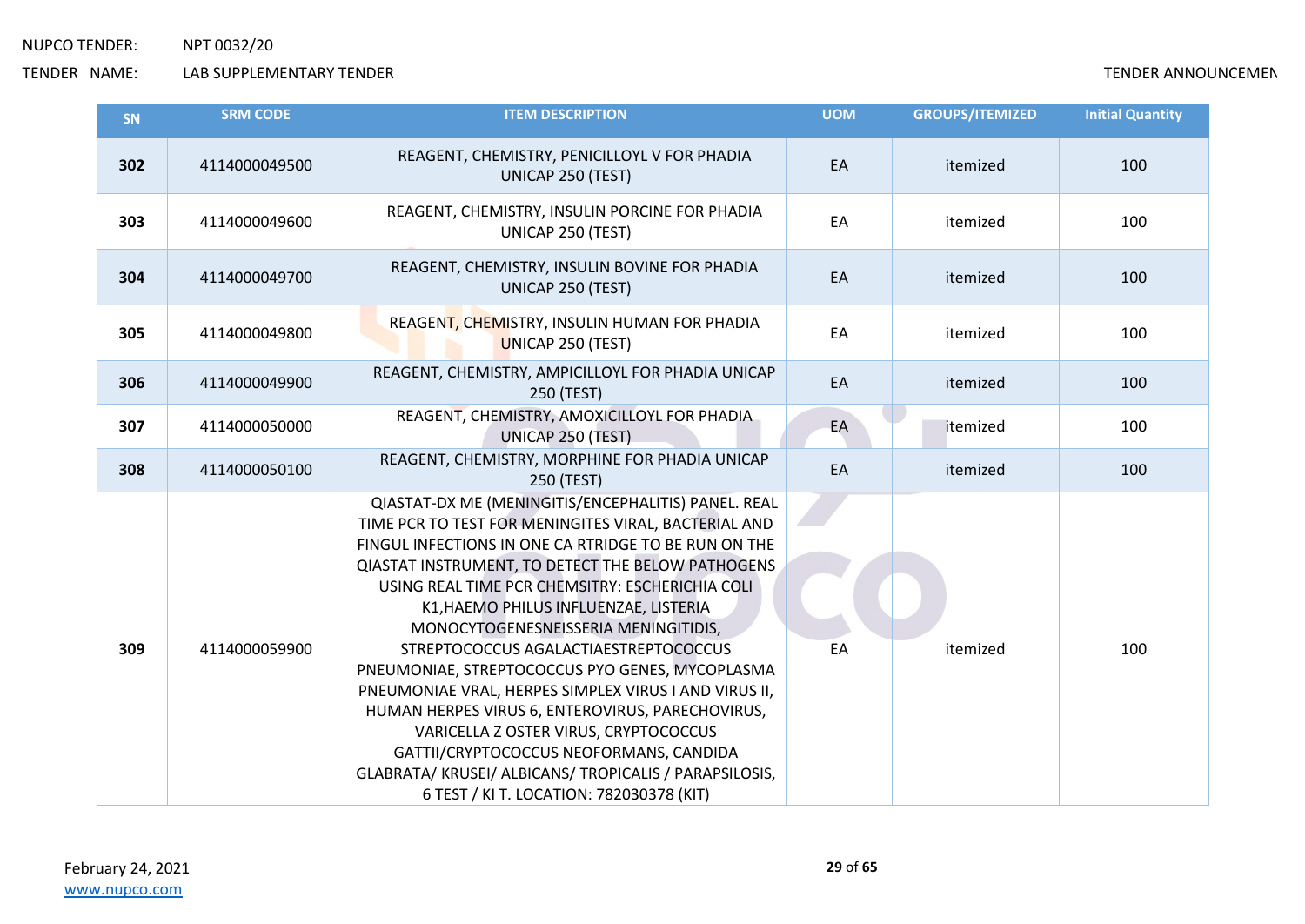| SN  | <b>SRM CODE</b> | <b>ITEM DESCRIPTION</b>                                                                                                                                                           | <b>UOM</b> | <b>GROUPS/ITEMIZED</b> | <b>Initial Quantity</b> |
|-----|-----------------|-----------------------------------------------------------------------------------------------------------------------------------------------------------------------------------|------------|------------------------|-------------------------|
| 310 | 4114000060900   | ANTI SS-DNA (SINGLE STRANDED DNA) TEST, EIA METHOD<br>BY EUROIMMUNE, COMPLETE WITH ALL REAGENTS,<br>CONTROLS AND CONSUMABLES TO PERFORM TH E TEST, (<br>96-100 TESTS/KIT). (TEST) | EA         | itemized               | 100                     |
| 311 | 4114000061800   | <b>INHALATION ALLERGENS MULTIPLEX IGE</b><br>TEST.(IMMUNOBLOT) BY EUROIMMUNE COMPLETE WITH<br>ALL REAGENTS, CONTROLS NEEDED TO PERFORM THE TEST,<br>16 TEST/KIT (TEST)            | EA         | itemized               | 100                     |
| 312 | 4114000061900   | <b>INHALATION ALLERGENS MULTIPLEX IGE</b><br>TEST.(IMMUNOBLOT) BY EUROIMMUNE COMPLETE WITH<br>ALL REAGENTS, CONTROLS NEEDED TO PERFORM THE TEST,<br>16 TEST/KIT SMALL E (TEST)    | EA         | itemized               | 100                     |
| 313 | 4114000062100   | FOOD ALLERGENS MULTIPLEX IGE TEST. (IMMUNOBLOT)<br>BY EUROIMMUNE COMPLETE WITH ALL REAGENTS,<br>CONTROLS NEEDED TO PERFORM THE TEST, 16 TEST/KIT<br>(TEST)                        | EA         | itemized               | 100                     |
| 314 | 4114000062200   | FOOD/MILK ALLERGENS MULTIPLEX IGE<br>TEST.(IMMUNOBLOT) BY EUROIMMUNE COMPLETE WITH<br>ALL REAGENTS, CONTROLS NEEDED TO PERFORM THE TEST,<br>16 TEST/KIT (TEST)                    | EA         | itemized               | 100                     |
| 315 | 4114000062300   | FOOD/PEANUT ALLERGENS MULTIPLEX IGE<br>TEST.(IMMUNOBLOT) BY EUROIMMUNE COMPLETE WITH<br>ALL REAGENTS, CONTROLS NEEDED TO PERFORM THE TEST,<br>16 TEST/KIT (TEST)                  | EA         | itemized               | 100                     |
| 316 | 4114000062400   | ATOPY ALLERGENS MULTIPLEX IGE TEST.(IMMUNOBLOT)<br>BY EUROIMMUNE COMPLETE WITH ALL REAGENTS,<br>CONTROLS NEEDED TO PERFORM THE TEST, 16 TE ST/KIT<br>(TEST)                       | EA         | itemized               | 100                     |
| 317 | 4114000063400   | CD41 PE-CY7 AND CD42B APC-H7, 50 TEST/ VIAL (TEST)                                                                                                                                | EA         | itemized               | 100                     |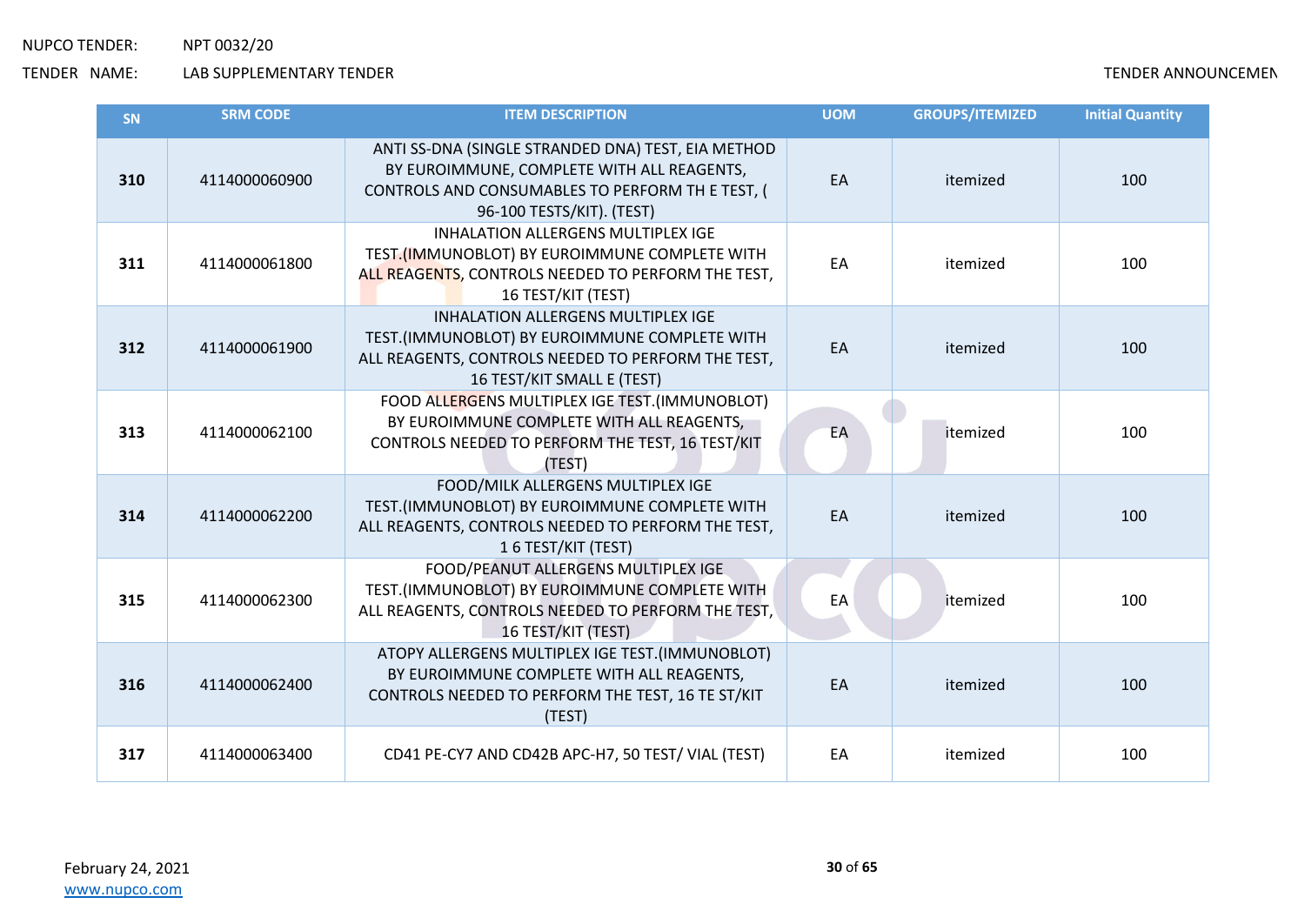| SN  | <b>SRM CODE</b> | <b>ITEM DESCRIPTION</b>                                                                                                                                                      | <b>UOM</b> | <b>GROUPS/ITEMIZED</b> | <b>Initial Quantity</b> |
|-----|-----------------|------------------------------------------------------------------------------------------------------------------------------------------------------------------------------|------------|------------------------|-------------------------|
| 318 | 4114000063500   | CD 42B PE-CY7 AND CD41 APC-H7, 50 TEST/ VIAL (TEST)                                                                                                                          | EA         | itemized               | 100                     |
| 319 | 4114000063800   | STOOL TEST FOR EARLY COLORECTAL CANCER SCREENING<br>AND EARLY DIAGNOSIS ELISA TEST, 50-100 TEST/ KIT. (TEST)                                                                 | EA         | itemized               | 100                     |
| 320 | 4110621201100   | MEDIA, CULTURE, 500ML, BORDETELLA, SELECTIVE<br>SUPPLEMENT, MEDIUM, 2 AMPOULE, 36G BORDET-GENGOU<br>(BOTTLE)                                                                 | EA         | itemized               | 100                     |
| 321 | 4114000062500   | INHALATION/FOOD PEDIATRIC ALLERGENS MULTIPLEX IGE<br>TEST. (IMMUNOBLOT) BYEUROIMMUNE COMPLETE WITH<br>ALL REAGENTS CONTROLS NEEDED TO PERFORM THE TEST<br>16 TEST/KIT (TEST) | EA         | itemized               | 100                     |
| 322 | 4111612712000   | REAGENT, IMMUNOLOGY, SHIGELLA ALKALESCENCE,<br>DISPAR, ANTISERUM (VIAL)                                                                                                      | <b>VIA</b> | itemized               | 1000                    |
| 323 | 4112320402400   | ORGANISM, MICROBIOLOGY TEST, SHIGELLA DYSENTERIAE<br>TYPE 2, LYOPHILIZED (VIAL)                                                                                              | EA         | itemized               | 1000                    |
| 324 | 4111613121000   | SD 5-FLUROCONAZOLE FOR ANTI FUNGI GRAM (50<br>DISC/CARTRIDGE). (BOX)                                                                                                         | EA         | itemized               | 1000                    |
| 325 | 4111612714000   | REAGENT, IMMUNOLOGY, VIBRIO PARAHAEMOLYTICUS<br>ANTISERUM, 2-3ML/VIAL (VIAL)                                                                                                 | EA         | itemized               | 1000                    |
| 326 | 4111571700200   | FERRULE, GAS CHROMATOGRAPHY, 004                                                                                                                                             | EA         | itemized               | 1000                    |
| 327 | 4111615200500   | CALIBRATION, FLOW CYTOMETRY, MICROSPHERES,<br>LUMINEX, 100 AND 200 IS LOCATION: 790030303 (KIT)                                                                              | EA         | itemized               | 1000                    |
| 328 | 4111614718200   | STANDARD, TOXICOLOGY, 100MG, SPICE CANNABINOID<br>MIX 2 (VIAL)                                                                                                               | EA         | itemized               | 1000                    |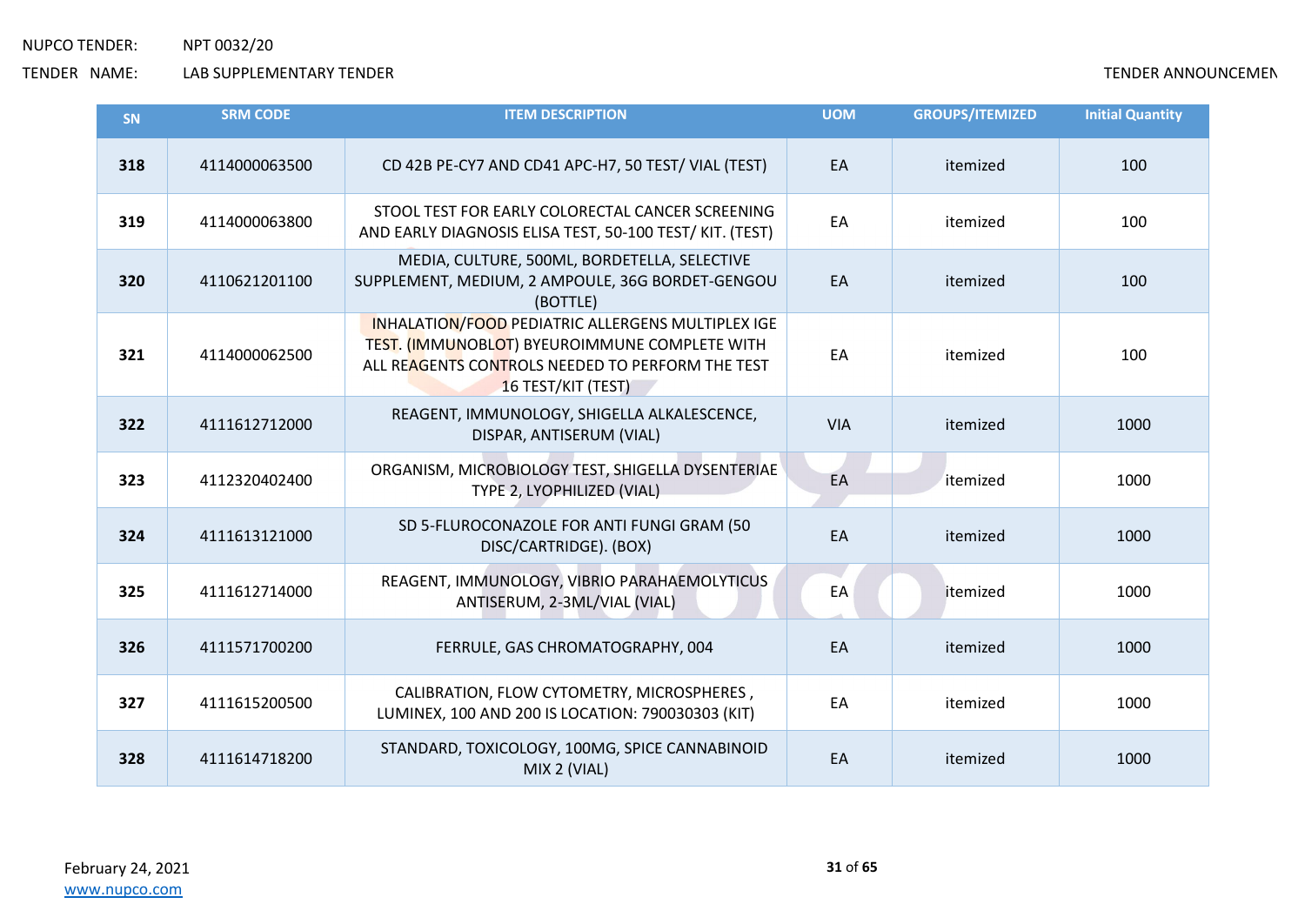| <b>SN</b> | <b>SRM CODE</b> | <b>ITEM DESCRIPTION</b>                                                                                                       | <b>UOM</b> | <b>GROUPS/ITEMIZED</b> | <b>Initial Quantity</b> |
|-----------|-----------------|-------------------------------------------------------------------------------------------------------------------------------|------------|------------------------|-------------------------|
| 329       | 4111612706600   | REAGENT, IMMUNOLOGY, 2-3ML, SALMONELLA H,<br>ANTISERUM FACTOR 1 AND 2 (VIAL)                                                  | <b>VIA</b> | itemized               | 1000                    |
| 330       | 4110621201500   | MEDIA, CULTURE, 500ML, CAMPYLOBACTER, GROWTH<br>SUPPLEMENT, 25 TAB/BOTTLE (BOTTLE)                                            | EA         | itemized               | 1000                    |
| 331       | 4112320402800   | ORGANISM, MICROBIOLOGY TEST, SHIGELLA SONNEI<br>TYPE1, 2, LYOPHILIZED (VIAL)                                                  | EA         | itemized               | 1000                    |
| 332       | 4112320402900   | ORGANISM, MICROBIOLOGY TEST, VIBRIO CHOLERAE<br>0139, LYOPHILIZED (VIAL)                                                      | EA         | itemized               | 1000                    |
| 333       | 4112320402300   | ORGANISM, MICROBIOLOGY TEST, SHIGELLA DYSENTERIAE<br>TYPE 1, LYOPHILIZED (VIAL)                                               | EA         | itemized               | 1000                    |
| 334       | 4110621202000   | SUPPLEMENT, MEDIA, GARDENERELLA VAGINALIS, 500 ML<br>, COLUMBIA BLOOD AGAR BASE 20 GM, DEHYDRATED OR 15<br>TAB/VAIL. (BOTTLE) | EA         | itemized               | 1000                    |
| 335       | 4112240900000   | SPOT PLATE, LABORATORY, 8 HOLE (PLATE)                                                                                        | EA         | itemized               | 1000                    |
| 336       | 4112320403800   | ORGANISM, MICROBIOLOGY TEST, E. COLI, ALKALESCENS-<br>DISPAR TYPE 01, ATCC 9339, LYOPHILIZED (VIAL)                           | EA         | itemized               | 1000                    |
| 337       | 4111581600200   | HEMATOLOGY, ANALYZER, CELL DYN ENZYMATIC,<br><b>CLEANER (PACK)</b>                                                            | EA         | itemized               | 1000                    |
| 338       | 4112320403000   | ORGANISM, MICROBIOLOGY TEST, VIBRIO CHOLERAE<br>INABA ATCC 1221, LYOPHILIZED (VIAL)                                           | EA         | itemized               | 1000                    |
| 339       | 4111614740300   | REAGENT, TOXICOLOGY, 2000 G/ML, SEMIVOLATILE,<br>STOCK STANDARD, PESTICIDE (VIAL)                                             | EA         | itemized               | 1000                    |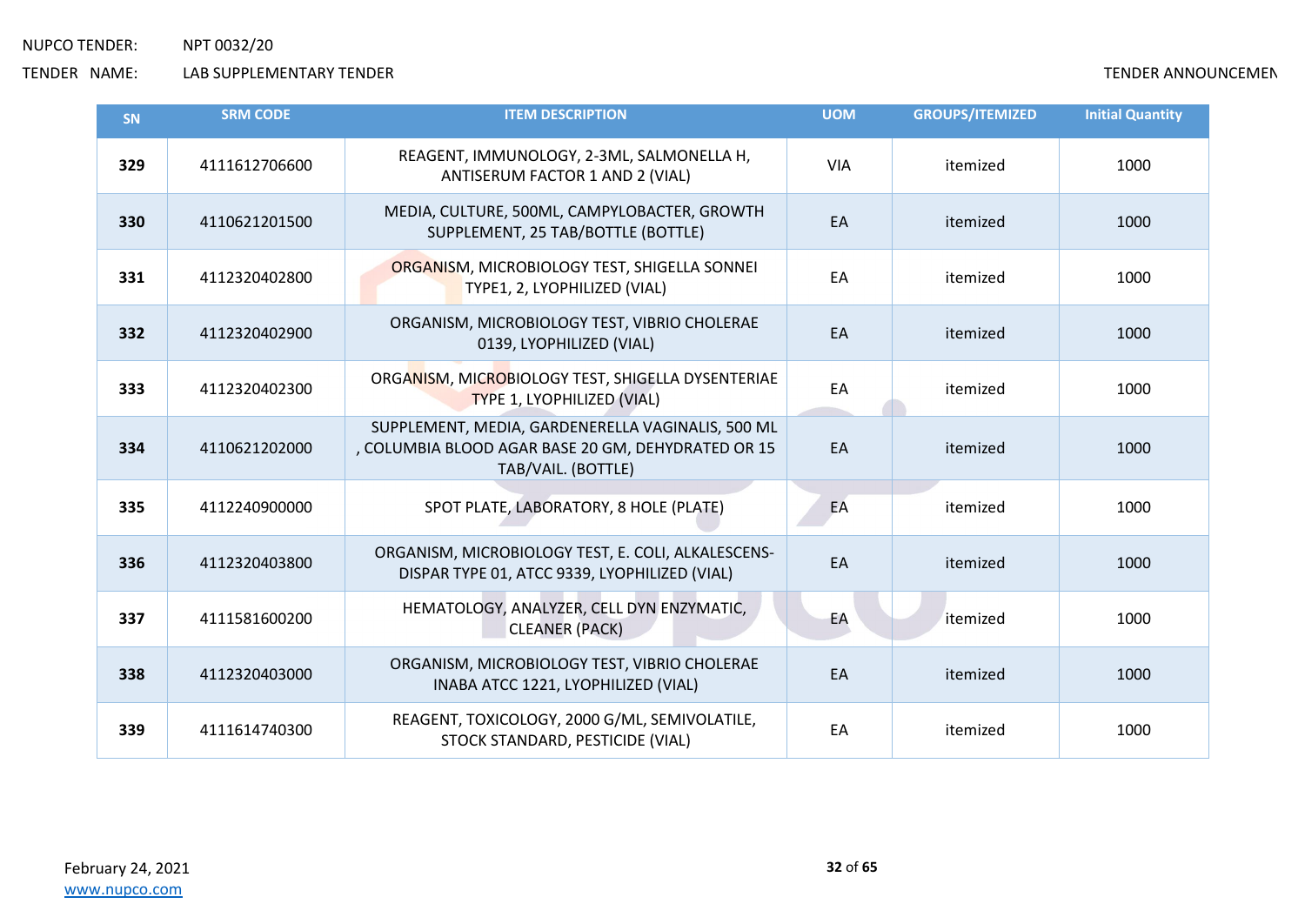| SN  | <b>SRM CODE</b> | <b>ITEM DESCRIPTION</b>                                                                                                       | <b>UOM</b> | <b>GROUPS/ITEMIZED</b> | <b>Initial Quantity</b> |
|-----|-----------------|-------------------------------------------------------------------------------------------------------------------------------|------------|------------------------|-------------------------|
| 340 | 4114000010300   | REAGENT, IMMUNOLOGY, ANTESERUM, LISTERIA O<br>ANTISERUM TYPE 1 TO 4, 2-3 ML/VIAL (VIAL)                                       | EA         | itemized               | 1000                    |
| 341 | 4110621201700   | MEDIA, CULTURE, 500ML, CAMPYLOBACTER, SELECTIVE<br>SUPPLEMENT, 25 TAB/BOTTLE (BOTTLE)                                         | EA         | itemized               | 1000                    |
| 342 | 4112320403500   | ORGANISM, MICROBIOLOGY TEST, E. COLI, TYPE 6,<br>LYOPHILIZED (VIAL)                                                           | EA         | itemized               | 1000                    |
| 343 | 4111610703800   | STANDARD, CHEMISTRY, 50 / CAPSULE/BOTTLE, BUFFER<br>CAPSULE, PH 6.5, PHYDRION (BOTTLE)                                        | EA         | itemized               | 1000                    |
| 344 | 4111612902600   | KIT, MICROBIOLOGY TEST, DETECTION, LISTERIA LPT,<br>REAGENTS, CONTROLS, CALIBRATORS, CONSUMABLES,<br>60TEST, FOR VIDAS (TEST) | EA         | itemized               | 1000                    |
| 345 | 4111612619100   | STRIP, IMMUNOLOGY, KL-ANTITIOXIN, DIPHTERIA (TEST)                                                                            | EA         | itemized               | 1000                    |
| 346 | 4112320402700   | ORGANISM, MICROBIOLOGY TEST, SHIGELLA SONNEI<br>PHASE 2, LYOPHILIZED (VIAL)                                                   | EA         | itemized               | 1000                    |
| 347 | 4111612712900   | REAGENT, IMMUNOLOGY, 2-3ML/VIAL, BRUCELLA SUIS<br><b>ANTISERUM (VIAL)</b>                                                     | EA         | itemized               | 1000                    |
| 348 | 4111571900000   | LINER, GLASS, ID3MM                                                                                                           | EA         | itemized               | 1000                    |
| 349 | 4111571700100   | FERRULE, GAS CHROMATOGRAPHY, INNER DIA0.4MM,<br>$1/16$ G/V                                                                    | EA         | itemized               | 1000                    |
| 350 | 4111571700300   | PURIFIER, GAS, COMPATIBLE                                                                                                     | EA         | itemized               | 1000                    |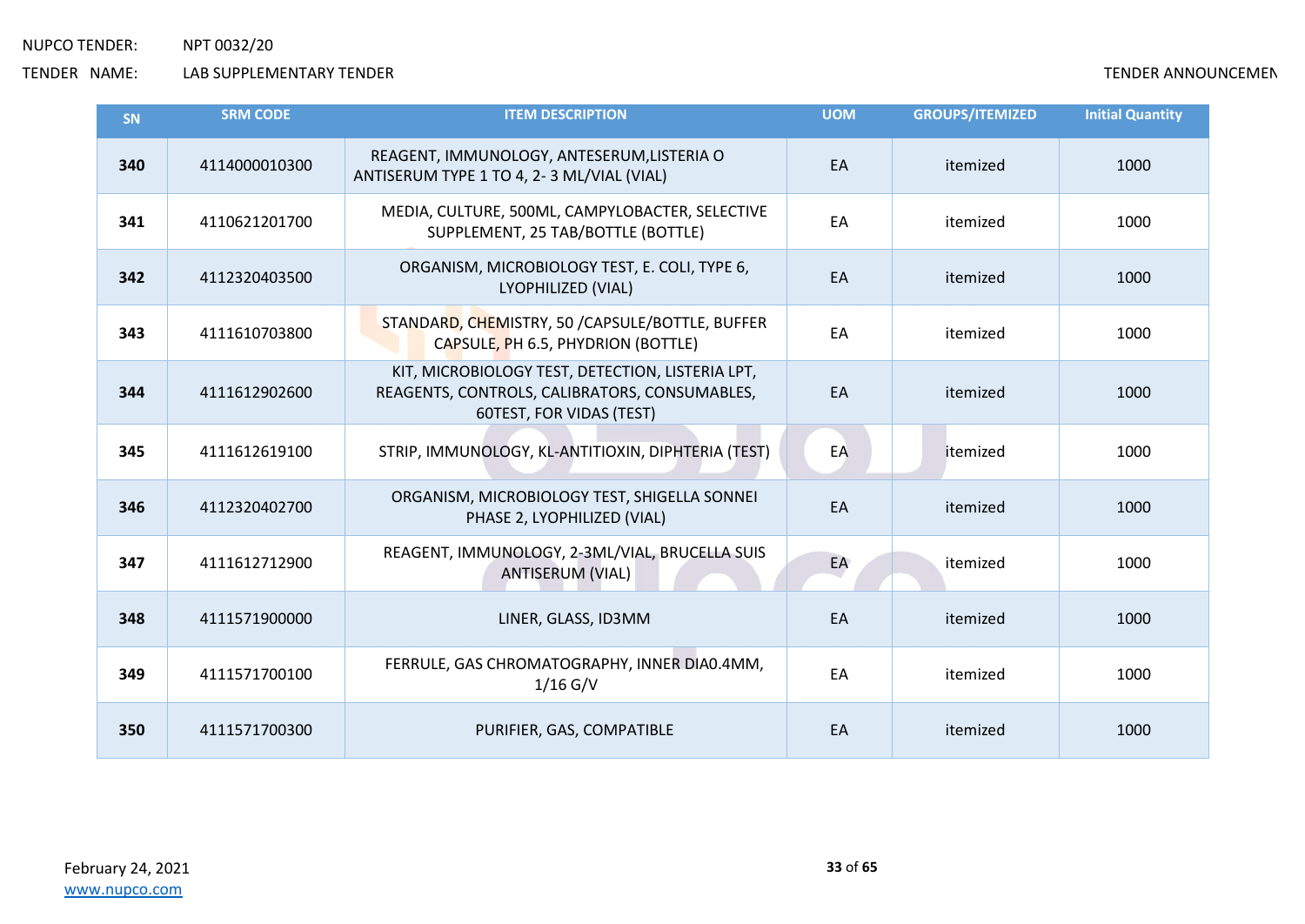| SN  | <b>SRM CODE</b> | <b>ITEM DESCRIPTION</b>                                                                                                                               | <b>UOM</b> | <b>GROUPS/ITEMIZED</b> | <b>Initial Quantity</b> |
|-----|-----------------|-------------------------------------------------------------------------------------------------------------------------------------------------------|------------|------------------------|-------------------------|
| 351 | 4110410503500   | COVER GLASS 75X51 MM FOR TERASAKI TRAYS, 100<br>COVER/PACK. (PACK)                                                                                    | EA         | itemized               | 1000                    |
| 352 | 4110530500100   | ELECTRODE, ELECTROPHORESIS, BUFFERIZER, BOTTOMS,<br>LIDS (BOTTLE)                                                                                     | EA         | itemized               | 1000                    |
| 353 | 4110534400000   | <b>GLUE, ELECTROPHORESIS, STICK (PIECES)</b>                                                                                                          | EA         | itemized               | 1000                    |
| 354 | 4110534200200   | KIT, ELECTROPHORESIS, TITAN GEL ACID, REAGENT,<br>DISPOSABLE WITH HEMO CONTROL (SET)                                                                  | EA         | itemized               | 1000                    |
| 355 | 4113171900100   | KIT, GLYCOSYLATED HEMOGLOBIN, AFFINITY<br>CHROMATOGRAPHY METHOD, COMPLETE, REAGENT,<br>50TEST (TEST)                                                  | EA         | itemized               | 1000                    |
| 356 | 4111600461700   | REAGENT, CHEMISTRY, HIL SERUM INDEX, FATS, UA<br>SAMPLE, HEMOLYSIS (BOTTLE)                                                                           | EA         | itemized               | 1000                    |
| 357 | 4111600712100   | KIT, TOXICOLOGY, PHENYLALANINE LEVEL TEST,<br>QUALITATIVE, REAGENTS, 5ML STANDARD, 1 VIAL NORMAL,<br>ABNORMAL CONTROL, 2.5ML (TEST)                   | EA         | itemized               | 1000                    |
| 358 | 4111600302400   | KIT, BLOOD GASES, PO2 PCO2 PH PP TEST, MODEL 995HB,<br>COMPACT, COMPLETE, REAGENT, CONTROL, CALIBRATOR,<br>ELECTRODE, CONSUMABLE, AVL ANALYZER (TEST) | EA         | itemized               | 1000                    |
| 359 | 4111610704300   | REAGENT, CHEMISTRY, HBA1C, PERFORMANCE, VERIFIER I<br>(VIAL)                                                                                          | EA         | itemized               | 1000                    |
| 360 | 4111600448100   | KIT, CHEMISTRY, ACID PHOSPHATASE, 50-100 TEST, 5ML<br>STANDARD, ANDERSON AND FISHMAN ENZYMATIC<br><b>COLORIMETERIC METHOD (TEST)</b>                  | EA         | itemized               | 1000                    |
| 361 | 4111610400400   | KIT, CHEMISTRY TEST, GSP (TEST)                                                                                                                       | EA         | itemized               | 1000                    |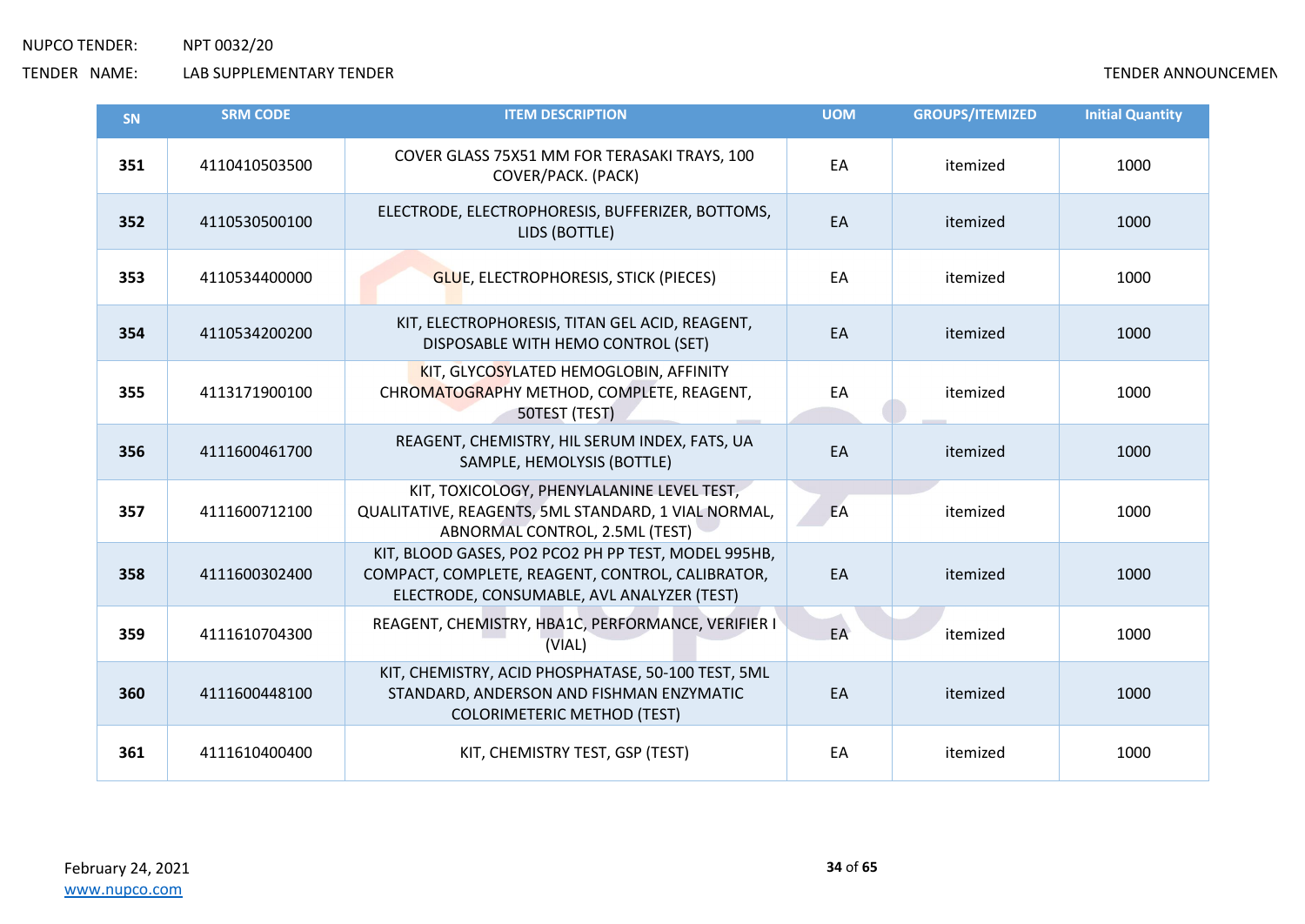| <b>SN</b> | <b>SRM CODE</b> | <b>ITEM DESCRIPTION</b>                                                                                                                                                | <b>UOM</b> | <b>GROUPS/ITEMIZED</b> | <b>Initial Quantity</b> |
|-----------|-----------------|------------------------------------------------------------------------------------------------------------------------------------------------------------------------|------------|------------------------|-------------------------|
| 362       | 4111615809400   | KIT, ENZYME LINKED IMMUNOSORBENT ASSAY,<br>CALCETONINE TEST EIA METHOD, COMPLETE, REAGENT,<br>CONTROL, CONSUMABLE, 96-100TESTS/KIT (TEST)                              | EA         | itemized               | 1000                    |
| 363       | 4111584800000   | KIT, SWEAT, 6 TEST, BIOTECHNOLOGY, MEDICAL, SUPPLIES<br>(TEST)                                                                                                         | EA         | itemized               | 1000                    |
| 364       | 4111610710700   | STANDARD, CHEMISTRY, 1ML/VIAL, PROGRAMMED TEST<br>MIX, GC, GC/MS (VIAL)                                                                                                | EA         | itemized               | 1000                    |
| 365       | 4111585400000   | PAPER, THERMAL, PRINTER, SHIMADZU HPLC, C-R7A<br>(PACK)                                                                                                                | EA         | itemized               | 1000                    |
| 366       | 4111612630300   | KIT, IMMUNOLOGY TEST, VARRICELLA ZOSTER TEST, IFA<br>METHOD, COMPLETE, SLIDE, CONTROL, CONJUGATE, BUFFER<br>AND OIL, 96 TEST/KIT (TEST)                                | EA         | itemized               | 1000                    |
| 367       | 4111615812700   | KIT, IMMUNOLOGY, RENIN/ANGIOTENSIN TEST,<br>REAGENTS, CONTROLS, CONSUMABLES, 90-100 TEST (TEST)                                                                        | EA         | itemized               | 1000                    |
| 368       | 4111615811400   | KIT, ELISA, HPL (EIA), COMPLETE, WITH REAGENTS,<br>CONTROLS, CONSUMABLES, 90-100TEST (TEST)                                                                            | EA         | itemized               | 1000                    |
| 369       | 4111600302500   | KIT, BLOOD GASES, PO2 PCO2 PH PP HCT TEST, COMPACT,<br>COMPLETE, REAGENT, CONTROL, CALIBRATOR, ELECTRODE,<br>CONSUMABLE, SIEMENS ANALYZER, MODEL 845 AND 348<br>(TEST) | EA         | itemized               | 1000                    |
| 370       | 4222230100600   | BAG, BLOOD TRANSFUSION, TRIPLE, ISBT LABEL<br>LOCATION: 789020090 (SET)                                                                                                | EA         | itemized               | 1000                    |
| 371       | 4222230100400   | BAG, BLOOD TRANSFUSION, DOUBLE, 450ML, ISBT LABEL<br>LOCATION: 789020094 (SET)                                                                                         | EA         | itemized               | 1000                    |
| 372       | 4229460100200   | BAG, AUTOTRANSFUSION, QUADRUPLE BLOOD<br>COLLECTION BAG, WITH ISBT LABEL, 450ML PRIMARY<br>LOCATION: 789020096 (SET)                                                   | EA         | itemized               | 1000                    |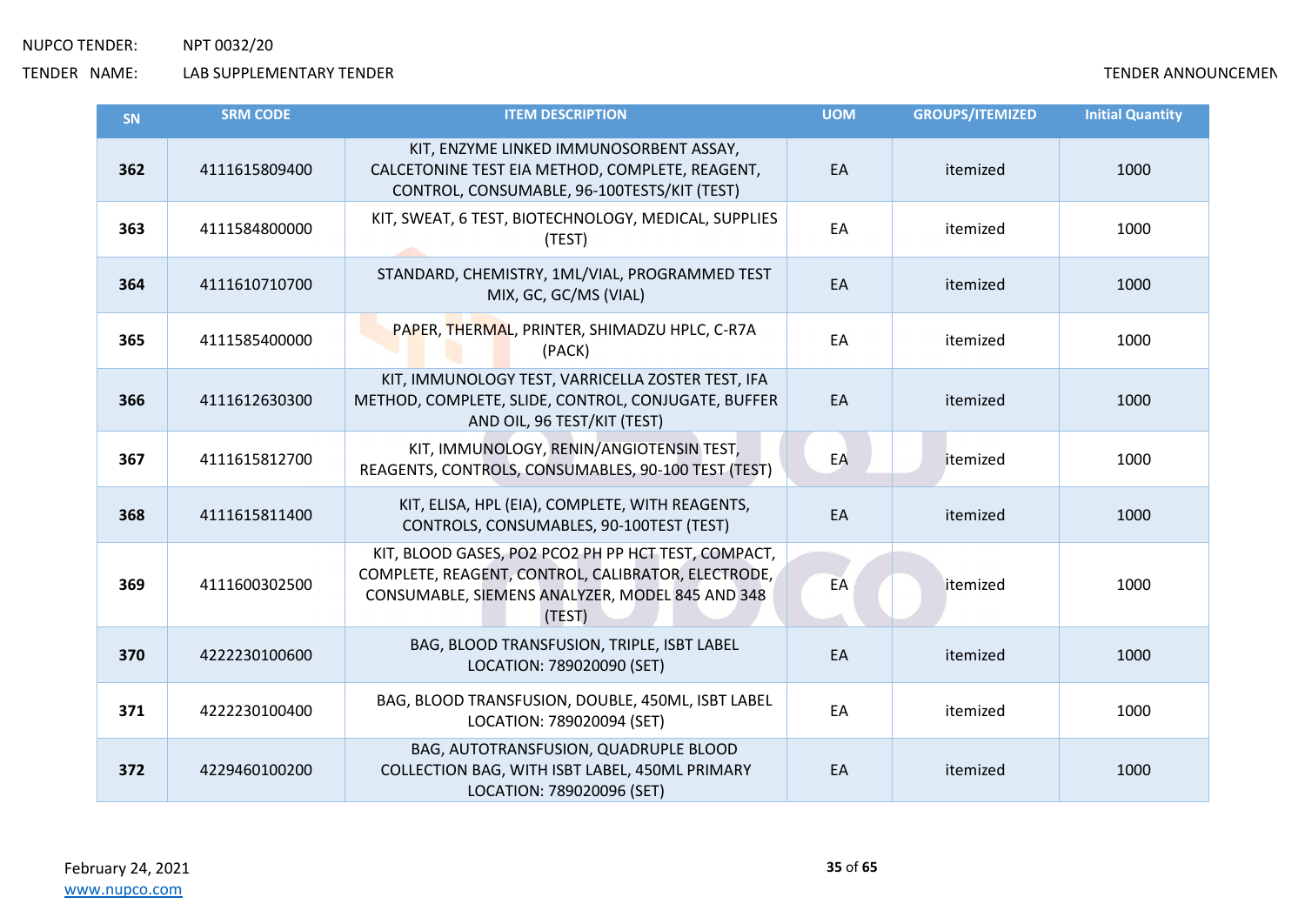| <b>SN</b> | <b>SRM CODE</b> | <b>ITEM DESCRIPTION</b>                                                                                                                                                                      | <b>UOM</b> | <b>GROUPS/ITEMIZED</b> | <b>Initial Quantity</b> |
|-----------|-----------------|----------------------------------------------------------------------------------------------------------------------------------------------------------------------------------------------|------------|------------------------|-------------------------|
| 373       | 4114000018200   | KIT, IMMUNOLOGY, HIV ANTIBODY/ANTIGEN,<br>QUALITATIVE DETERMINATION, P24 ANTIGEN, FOR LIAISON<br>XL, 200 TEST/KIT (TEST)                                                                     | EA         | itemized               | 1000                    |
| 374       | 4111600475300   | KIT, CHEMISTRY, ALPHA 1 ACIDGLYCOPROTEIN, 100 TEST /<br>KIT (TEST)                                                                                                                           | EA         | itemized               | 1000                    |
| 375       | 4110520400600   | PACK, ANNUAL MAINTENANCE, GRAM HUCKER NICOLLE<br>AND RAL 555 STAINER (PACK)                                                                                                                  | EA         | itemized               | 1000                    |
| 376       | 4111612620300   | KIT, IMMUNOLOGY, HBF ASSAY, RADIAL<br>IMMUNODIFFUSION, 3X16 WELLS WITH CONTROL, DILUENT<br>(PACK)                                                                                            | EA         | itemized               | 1000                    |
| 377       | 4111615806000   | <b>PROTEIN S ANTIGEN (FREE + TOTAL) TEST KIT,</b><br>(EIA), COMPLETE WITH ALL REAGENTS, CONTROLS,<br>STANDERD & CONSUMABLES, REAGENT MUST BE<br>COMPATIBLE WITH AN OPEN ELISA SYSTEM. (TEST) | EA         | itemized               | 1000                    |
| 378       | 4111615812100   | KIT, IMMUNOLOGY, TBE FEVER, VIRUS IGG, HUMAN<br>SPECIMEN, REAGENTS, CONTROLS, STANDARDS,<br>CALIBRATORS AND CONSUMABLE, 90-100 TEST (TEST)                                                   | EA         | itemized               | 1000                    |
| 379       | 4111615812200   | KIT, IMMUNOLOGY, TBE FEVER, VIRUS IGM, HUMAN<br>SPECIMEN, REAGENTS, CONTROLS, STANDARDS,<br>CALIBRATORS AND CONSUMABLE, 90-100 TEST (TEST)                                                   | EA         | itemized               | 1000                    |
| 380       | 4111612627200   | KIT, IMMUNOLOGY TEST, ZIKA IDENTIFICATION TEST, IGG,<br>CE IVD, COMPLETE, 96TEST LOCATION: 782030457 (TEST)                                                                                  | EA         | itemized               | 1000                    |
| 381       | 4111612627400   | KIT, IMMUNOLOGY TEST, ZIKA IDENTIFICATION TEST, IGM,<br>CE IVD, COMPLETE, 96TEST LOCATION: 782030458 (TEST)                                                                                  | EA         | itemized               | 1000                    |
| 382       | 4110411601300   | FLOCKED SWAB WITH 2-3ML TRANSPORT MEDIUM IN<br>15ML CONICAL TUBE, TRANSPORT OF VIRUSES INDIVIDUALY<br>PACKED 30-100PCS/PACK (SET)                                                            | EA         | itemized               | 1000                    |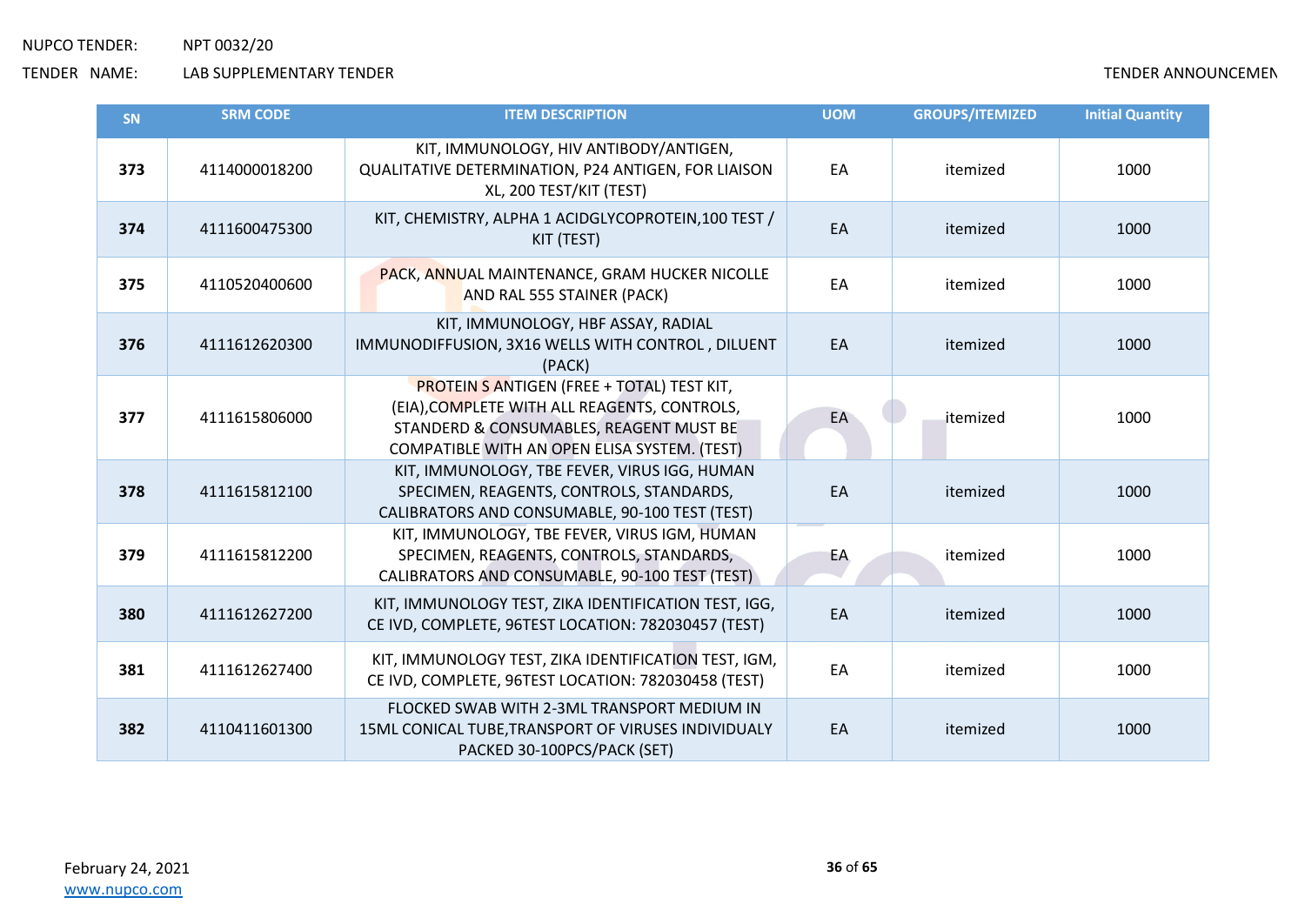| <b>SN</b> | <b>SRM CODE</b> | <b>ITEM DESCRIPTION</b>                                                                                                                             | <b>UOM</b> | <b>GROUPS/ITEMIZED</b> | <b>Initial Quantity</b> |
|-----------|-----------------|-----------------------------------------------------------------------------------------------------------------------------------------------------|------------|------------------------|-------------------------|
| 383       | 4111610515900   | REAGENT, SOLUTION, SODIUM EXTRACTION, FOR MAGNA<br>PURE, 32 TEST (TEST)                                                                             | EA         | itemized               | 1000                    |
| 384       | 4111615807500   | KIT, ELISA, ABSCREEN HLA CLASS I, HAS, BIOTEST QUICK<br>STEP (TEST)                                                                                 | EA         | itemized               | 1000                    |
| 385       | 4111601011400   | KIT, IMMUNOLOGY, 1ML/VIAL, CF ANTIGEN, COXSACKIE,<br>A7 CFT, WITH ALL CONTROLS, STANDARDS, CALIBRATORS<br>AND CONSUMABLE TO PERFORM THE TEST (TEST) | EA         | itemized               | 1000                    |
| 386       | 4111612620200   | KIT, IMMUNOLOGY, COXSACKEI VIRUS A7 DETECTION, CFT<br>ASSAY, REAGENT, CONTROL, CONSUMABLE, 20 TEST, FOR<br>SERAMAT INSTRUMENT (TEST)                | EA         | itemized               | 1000                    |
| 387       | 4111612620600   | KIT, IMMUNOLOGY, COXSACKEI VIRUS B2 DETECTION, CFT<br>ASSAY, REAGENT, CONTROL, CONSUMABLE, 20 TEST, FOR<br>SERAMAT INSTRUMENT (TEST)                | EA         | itemized               | 1000                    |
| 388       | 4111612620800   | KIT, IMMUNOLOGY, COXSACKEI VIRUS B3 DETECTION, CFT<br>ASSAY, REAGENT, CONTROL, CONSUMABLE, 20 TEST, FOR<br>SERAMAT INSTRUMENT (TEST)                | EA         | itemized               | 1000                    |
| 389       | 4111612621000   | KIT, IMMUNOLOGY, COXSACKEI VIRUS B4 DETECTION, CFT<br>ASSAY, REAGENT, CONTROL, CONSUMABLE, 20 TEST, FOR<br>SERAMAT INSTRUMENT (TEST)                | EA         | itemized               | 1000                    |
| 390       | 4111612621200   | KIT, IMMUNOLOGY, COXSACKEI VIRUS B5 DETECTION, CFT<br>ASSAY, REAGENT, CONTROL, CONSUMABLE, 20 TEST, FOR<br>SERAMAT INSTRUMENT (TEST)                | EA         | itemized               | 1000                    |
| 391       | 4111612621400   | KIT, IMMUNOLOGY, COXSACKEI VIRUS B6 DETECTION, CFT<br>ASSAY, REAGENT, CONTROL, CONSUMABLE, 20 TEST, FOR<br>SERAMAT INSTRUMENT (TEST)                | EA         | itemized               | 1000                    |
| 392       | 4110631304000   | KIT, RT PCR, DETECTION, ECHO VIRUS, CFT ASSAY, WITH<br>REAGENTS, CONTROLS, CONSUMABLES, SERAMAT<br><b>INSTRUMENT (TEST)</b>                         | EA         | itemized               | 1000                    |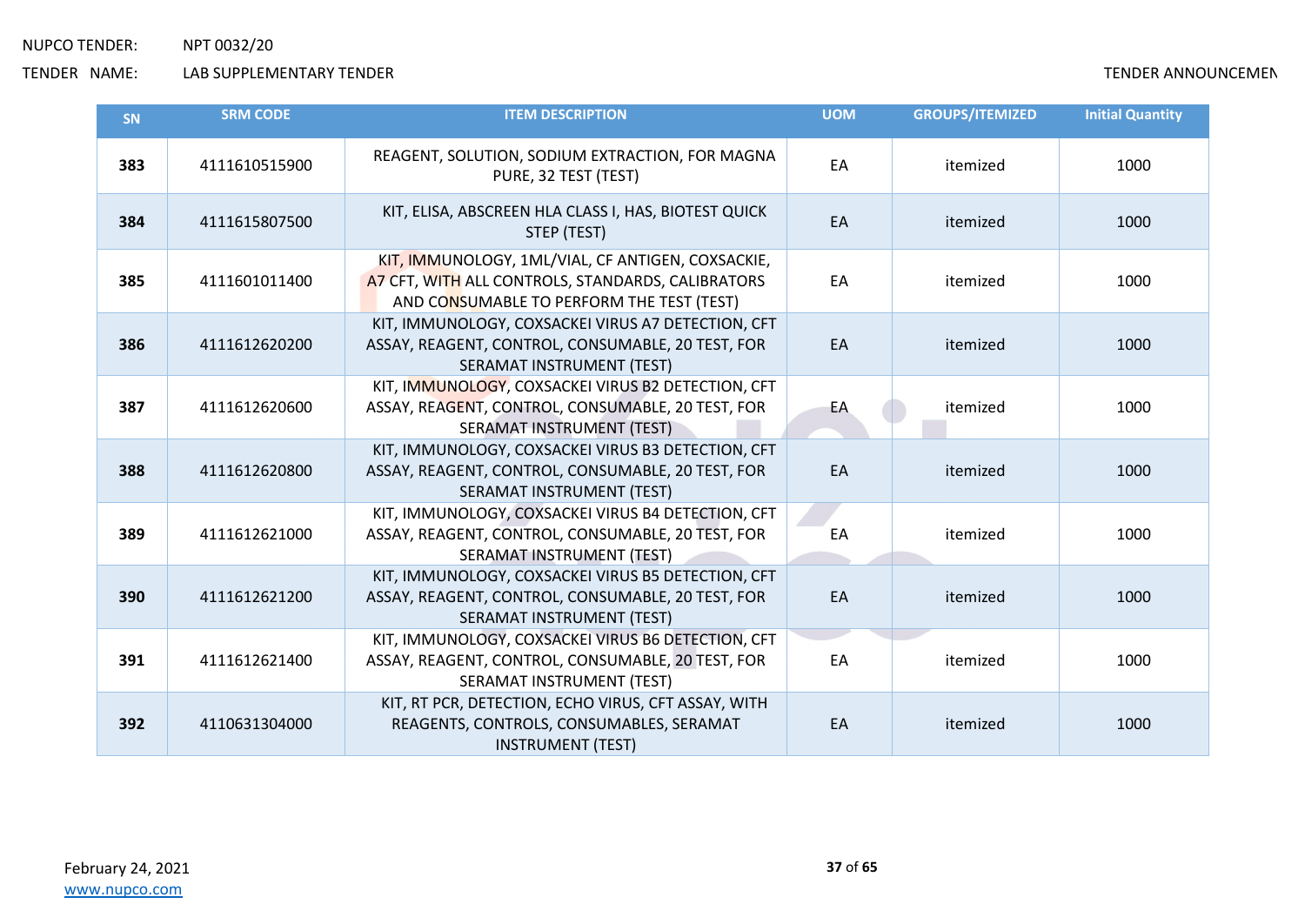| <b>SN</b> | <b>SRM CODE</b> | <b>ITEM DESCRIPTION</b>                                                                                                        | <b>UOM</b> | <b>GROUPS/ITEMIZED</b> | <b>Initial Quantity</b> |
|-----------|-----------------|--------------------------------------------------------------------------------------------------------------------------------|------------|------------------------|-------------------------|
| 393       | 4110631306200   | KIT, RT PCR, Q FEVER, CFT ASSAY, COMPLETE, REAGENT,<br>CONTROL, CONSUMABLE, 20TEST, SERAMAT INSTRUMENT<br>(TEST)               | EA         | itemized               | 1000                    |
| 394       | 4110631306400   | KIT, TICK PORN ENCEPHALITIS, CFT ASSAY, COMPLETE,<br>REAGENT, CONTROL, CONSUMABLE, 20TEST, SERAMAT<br><b>INSTRUMENT (TEST)</b> | EA         | itemized               | 1000                    |
| 395       | 4111612713500   | REAGENT, IMMUNOLOGY, 5ML/VIAL, GUINEA PIG<br>COMPLEMENT, CFT LYOPHILIZED (VIAL)                                                | EA         | itemized               | 1000                    |
| 396       | 4111612713000   | REAGENT, IMMUNOLOGY, 100TABLETS/BOTTLE, C.F.T,<br><b>DILUENT (BOTTLE)</b>                                                      | EA         | itemized               | 1000                    |
| 397       | 4114000076100   | KIT, IMMUNOLOGY, CHLAMYDIA, CFT, REAGENTS,<br>CONTROLS AND CONSUMABLES, SERAMAT INSTRUMENT, 20<br>TEST/KIT (TEST)              | EA         | itemized               | 1000                    |
| 398       | 4111614804000   | KIT, FLOWCYTOMETRY, BCR ABL PROTEIN, CBA FUSION<br>BUFFER, 50 TEST/KIT (TEST)                                                  | EA         | itemized               | 1000                    |
| 399       | 4110631300500   | KIT, RNA AMPLIFICATION, SYBR GREEN 1, ONE STEP, RT<br>PCR, LIGH CYCLER INSTRUMENT (TEST)                                       | EA         | itemized               | 1000                    |
| 400       | 4111613401500   | REAGENT, MOLECULAR BIOLOGY, 1L/BOTTLE,<br>ISOMYLALCOHOL, IN HOUSE PCR (BOTTLE)                                                 | EA         | itemized               | 1000                    |
| 401       | 4114000076300   | KIT, REVERSE TRANSCRIPTASE POLYMERASE CHAIN<br>REACTION, ARTUS HI VIRUS-1 RT-PCR KIT (24) CE (TEST)                            | EA         | itemized               | 1000                    |
| 402       | 4111580811800   | REAGENT, CHEMISTRY, CHEMICAL ANALYZER, REAGENT<br>PACK, VX (PACK)                                                              | EA         | itemized               | 1000                    |
| 403       | 4111580811900   | REAGENT, CHEMISTRY, CHEMICAL ANALYZER, REAGENT<br>PACK, DX (PACK)                                                              | EA         | itemized               | 1000                    |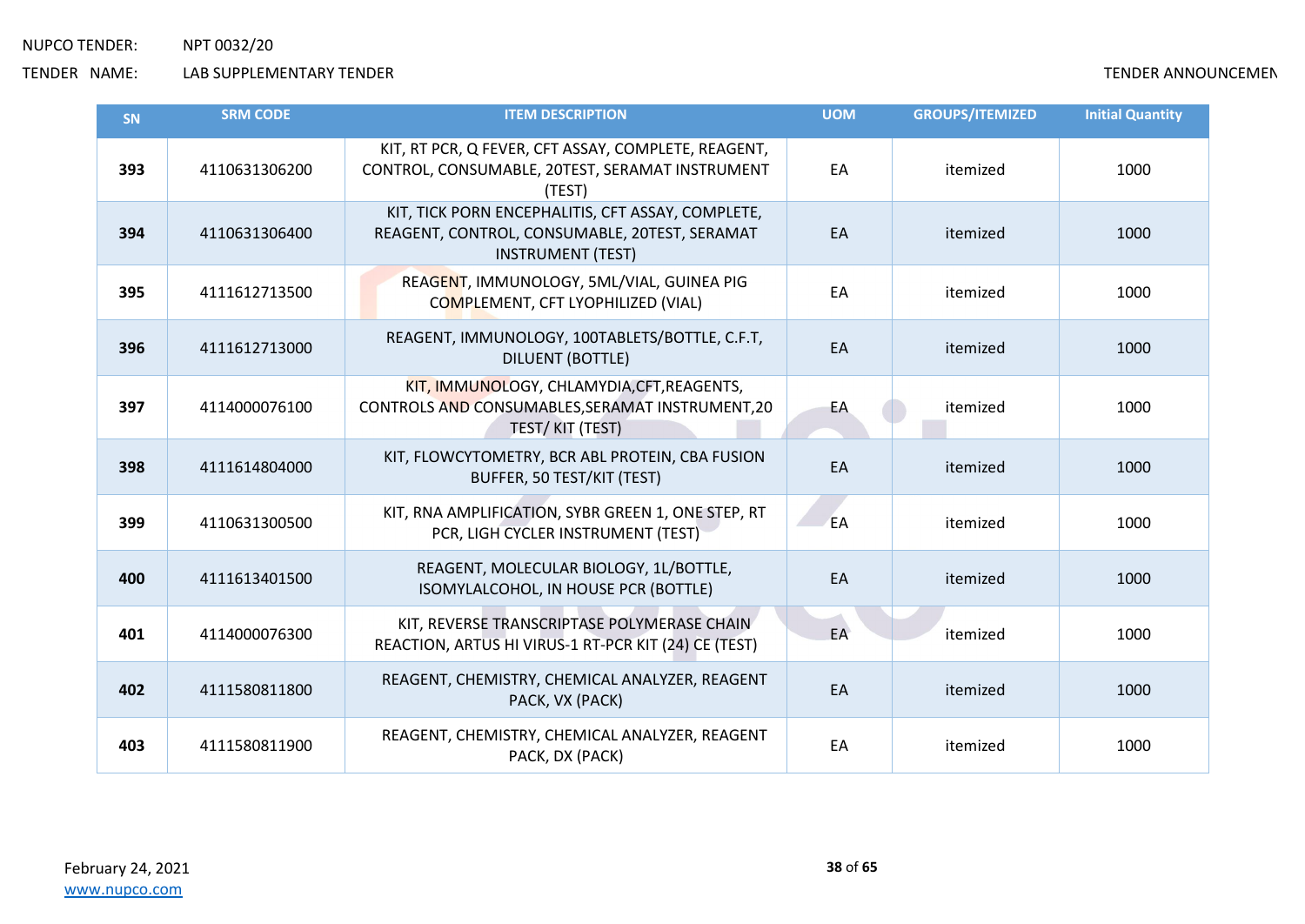| SN  | <b>SRM CODE</b> | <b>ITEM DESCRIPTION</b>                                                                                                                         | <b>UOM</b> | <b>GROUPS/ITEMIZED</b> | <b>Initial Quantity</b> |
|-----|-----------------|-------------------------------------------------------------------------------------------------------------------------------------------------|------------|------------------------|-------------------------|
| 404 | 4111613500100   | KIT, PCR, CONTROL, LIGHTCYCLER 480, 3 INSTRUMENT<br><b>RUN (TEST)</b>                                                                           | EA         | itemized               | 1000                    |
| 405 | 4111615808300   | KIT, ELISA, ASPERGILLUS IGA TEST, ELISA TEST, 96 TEST/KIT<br>LOCATION: 782030416 (TEST)                                                         | EA         | itemized               | 1000                    |
| 406 | 4110630201800   | KIT, PCR, CE MARKED, DETECTION, TRANSPORT PROTEIN,<br>MENINGITIDES, 96 REACTION, CONTROL, COMPLETE,<br>REAGENT, CONTROL, CONSUMABLE (TEST)      | EA         | itemized               | 1000                    |
| 407 | 4111615813000   | KIT, ELISA, LASSA FEVER VIRUS IGG TEST, HUMAN<br>SPECIMEN, EIA METHOD, 90-100 TEST (TEST)                                                       | EA         | itemized               | 1000                    |
| 408 | 4111615813100   | KIT, ELISA, LASSA FEVER VIRUS IGM TEST, HUMAN<br>SPECIMEN, EIA METHOD, 90-100 TEST (TEST)                                                       | EA         | itemized               | 1000                    |
| 409 | 4110630000100   | QUANTITATIVE PCR HUMAN REFERENCE TOTAL RNA (KIT)                                                                                                | EA         | itemized               | 1000                    |
| 410 | 4111612625000   | KIT, IMMUNOLOGY, 12X8WELLS, SKMA, IFA (TEST)                                                                                                    | EA         | itemized               | 1000                    |
| 411 | 4110630202900   | KIT, PCR, MONITOR, HBV, QUALITATIVE ASSAY,<br>COMPLETE, WITH REAGENTS, CONTROLS AND<br>CONSUMABLES, 48 TEST, COBAS (TEST)                       | EA         | itemized               | 1000                    |
| 412 | 4110630203600   | KIT, PCR, TUBERCULOSIS MICROBACTRIUM, QUALITATIVE<br>ASSAY, COMPLETE, REAGENT, CONTROL, CONSUMABLE,<br>96TEST, COBAS LOCATION: 786020426 (TEST) | EA         | itemized               | 1000                    |
| 413 | 4111615807800   | KIT, ELISA, ANTI GLIADIN ANTIBODY, EIA METHOD, 90-100<br>TEST (TEST)                                                                            | <b>TET</b> | itemized               | 1000                    |
| 414 | 4111615811800   | KIT, IMMUNOLOGY, CRIMEAN- CONGO HEMORRHAGIC<br>FEVER, VIRUS IGG TEST, HUMAN SPECIMEN, REAGENT,<br>CONTROL, CONSUMABLE, 90-100 TEST (TEST)       | EA         | itemized               | 1000                    |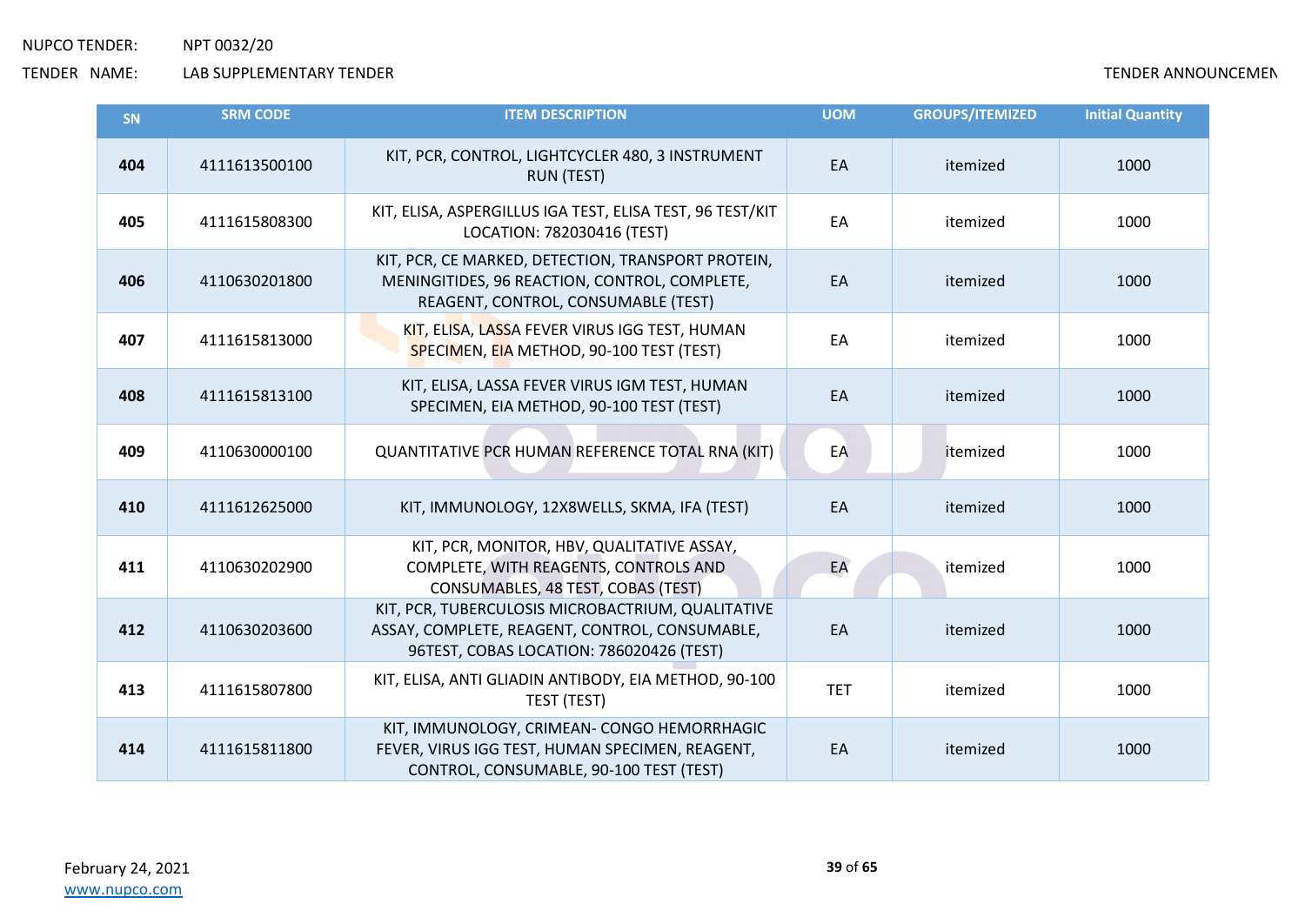| <b>SN</b> | <b>SRM CODE</b> | <b>ITEM DESCRIPTION</b>                                                                                                                        | <b>UOM</b> | <b>GROUPS/ITEMIZED</b> | <b>Initial Quantity</b> |
|-----------|-----------------|------------------------------------------------------------------------------------------------------------------------------------------------|------------|------------------------|-------------------------|
| 415       | 4110630201700   | KIT, PCR, TOTAL NUCLEIC ACID EXTRACTION, COBAS<br>AMPLIPRPE INSTRUMENT, 48 TEST, ROCHE (TEST)                                                  | EA         | itemized               | 1000                    |
| 416       | 4110630202100   | KIT, PCR, HCV V2.0 (AMP/DET) COBAS AMPLISCREEN,<br>WITH REAGENTS, CONTROLS, CONSUMABLES, 96 TEST,<br><b>AMPLICOR INSTRUMENT (TEST)</b>         | EA         | itemized               | 1000                    |
| 417       | 4110630201900   | KIT, PCR, HBV ( AMP/DET) COBAS AMPLISCREEN, WITH<br>REAGENTS, CONTROLS, CONSUMABLES, 96 TEST, AMPLICOR<br><b>INSTRUMENT (TEST)</b>             | EA         | itemized               | 1000                    |
| 418       | 4110630202300   | KIT, PCR, HIV1 V1.5 (AMP/DET), COBAS AMPLISCREEN,<br>WITH REAGENTS, CONTROLS, CONSUMABLES, 96 TEST,<br><b>COBAS AMPLICOR INSTRUMENT (TEST)</b> | EA         | itemized               | 1000                    |
| 419       | 4111612200100   | CONTROL, HEMATOLOGY, 4.5ML X 8VIALS / PACK, E CHECK<br>(XE), L1, X CLASS INSTRUMENT, SYSMEX (VIAL)                                             | EA         | itemized               | 1000                    |
| 420       | 4111612713200   | REAGENT, IMMUNOLOGY, GOAT, ANTI HUMAN IGG (TEST)                                                                                               | EA         | itemized               | 1000                    |
| 421       | 4111614100300   | REAGENT, PARASITOLOGY, DETECTION OF AFRICAN<br>TRYPANOSOMIASIS, CELLOGNOST TRYPANO IHA<br>COMBIPACK, 150 TESTS (TEST)                          | EA         | itemized               | 1000                    |
| 422       | 4111612901600   | KIT, MICROBIOLOGY, CAMP IDENTIFICATION, A 3-TEST<br>SYSTEM, PRESUMPTIVE, THERMOPHILIC, CAMPYLOBACTER<br>SPECIES, 10TEST/KIT (TEST)             | EA         | itemized               | 1000                    |
| 423       | 4111601511500   | REAGENT, FLOWCYTOMETRY, HLA ABC SERUM 1 AND 2,<br>60 WELL, 1 TEST/TRAY (TRAY)                                                                  | EA         | itemized               | 1000                    |
| 424       | 4111615812400   | ASSAY, ELISA, LAT TRAY, DETECTION OF HLA ANTIBODIES,<br>40-96 TEST/TRAY (TRAY)                                                                 | EA         | itemized               | 1000                    |
| 425       | 4111614805200   | KIT, FLOW CYTOMETRY, HLA-ABDR SSP TRAY, 25TEST<br>(TEST)                                                                                       | EA         | itemized               | 1000                    |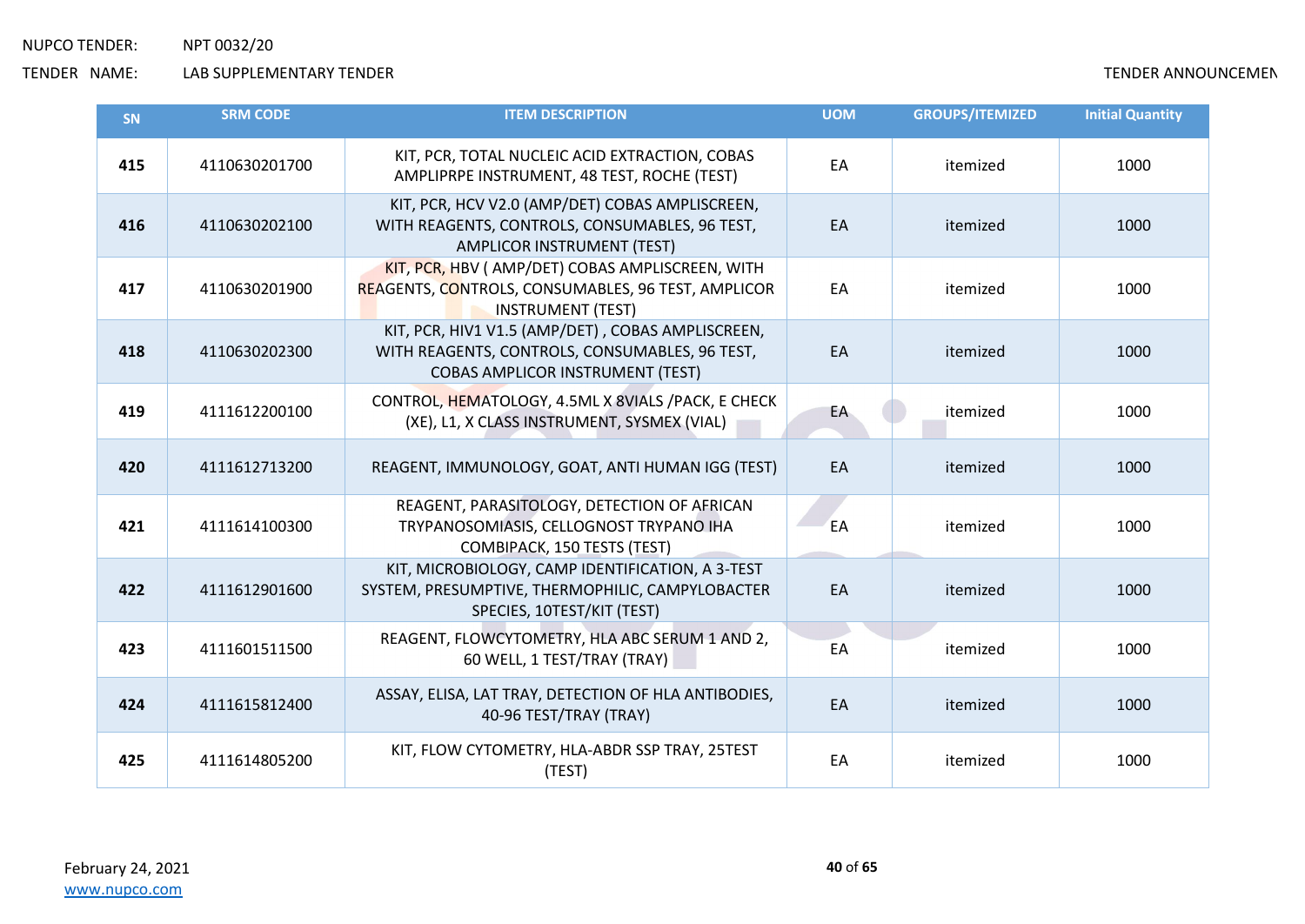| <b>SN</b> | <b>SRM CODE</b> | <b>ITEM DESCRIPTION</b>                                                                                                             | <b>UOM</b> | <b>GROUPS/ITEMIZED</b> | <b>Initial Quantity</b> |
|-----------|-----------------|-------------------------------------------------------------------------------------------------------------------------------------|------------|------------------------|-------------------------|
| 426       | 4111614804800   | KIT, FLOW CYTOMETRY, HLA-ABC SSP TRAY, 25 TEST (TEST)                                                                               | EA         | itemized               | 1000                    |
| 427       | 4111601502400   | REAGENT, FLOW CYTOMETRY, CELL TRAYS CLASS I,<br>60TEST/TRAY (TRAY)                                                                  | EA         | itemized               | 1000                    |
| 428       | 4111612614000   | KIT, IMMUNOLOGY, AKLIDES ANA CYPLAS 10 X 12,<br>QUALITATIVE AND SEMIQUANTITATIVE DETERMINATION OF<br>ANTIBODIES, HUMAN SERUM (TEST) | EA         | itemized               | 1000                    |
| 429       | 4111612614400   | KIT, IMMUNOLOGY, AKLIDES ATA 12 X 8, ANTIBODIES<br><b>AGAINST THYROID ANTIGENS, HUMAN SERUM (TEST)</b>                              | EA         | itemized               | 1000                    |
| 430       | 4111612615800   | KIT, IMMUNOLOGY, ATA IFA 12 X 4 WELLS,<br>DETERMINATION OF IGG ANTIBODIES, THYROID ANTIGENS<br>(TEST)                               | EA         | itemized               | 1000                    |
| 431       | 4111612615900   | KIT, IMMUNOLOGY, ATA IFA 12 X 8 WELLS,<br>DETERMINATION OF IGG ANTIBODIES, THYROID ANTIGENS<br>(TEST)                               | EA         | itemized               | 1000                    |
| 432       | 4111611304600   | SOLUTION, CYTOLOGY, 100 ML/ BOTTLE, QUINS SPERM<br>WASHING MEDIA, SEMEN IN INFERTILITY PROCEDURES<br>(TEST)                         | EA         | itemized               | 1000                    |
| 433       | 4110630203100   | KIT, PCR, SECOND LINE TEST, ACCESSORIES, REAGENTS,<br>CONTROLS, CONSUMABLES, 96TEST, FOR MTB (TEST)                                 | EA         | litemized              | 1000                    |
| 434       | 4111611303100   | REAGENT, CYTOLOGY, SIL-SELECT PLUS, 16 PREPARATION,<br>INFERTILITY PROCEDURES, 100ML/BOTTLE (TEST)                                  | EA         | itemized               | 1000                    |
| 435       | 4111611303300   | REAGENT, CYTOLOGY, SPERM SEPERATION MEDIUM,<br>INFERTILITY PROCEDURES, 100ML/BOTTLE (BOTTLE)                                        | EA         | itemized               | 1000                    |
| 436       | 4110622502200   | MEDIA, BOTTLE, 500GM, CAYE CULTURE, MEDIUM<br>(BOTTLE)                                                                              | EA         | itemized               | 1000                    |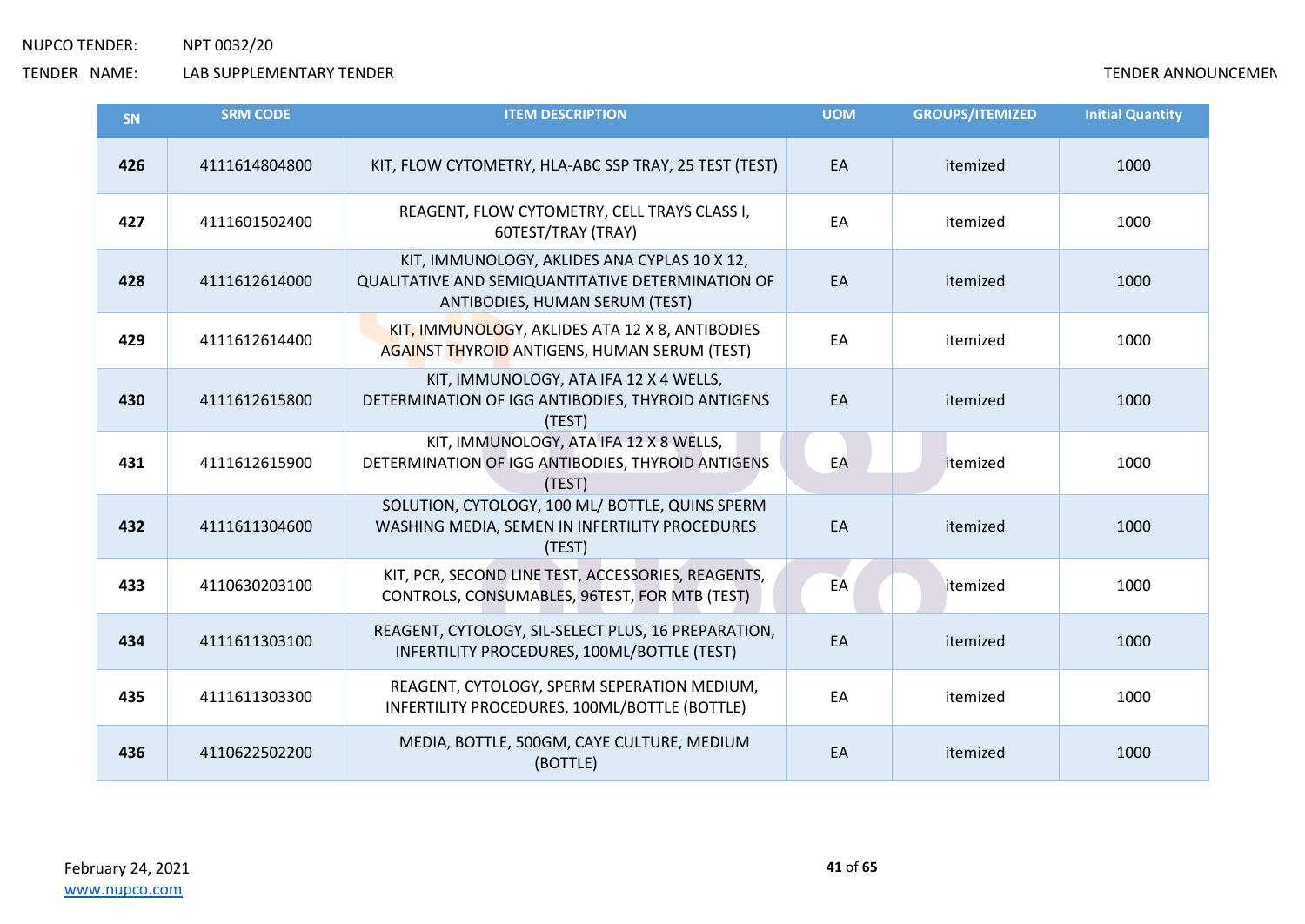| <b>SN</b> | <b>SRM CODE</b> | <b>ITEM DESCRIPTION</b>                                                                                                                         | <b>UOM</b> | <b>GROUPS/ITEMIZED</b> | <b>Initial Quantity</b> |
|-----------|-----------------|-------------------------------------------------------------------------------------------------------------------------------------------------|------------|------------------------|-------------------------|
| 437       | 4111613001600   | REAGENT, BACTERIOLOGY, POLYSORBATE 80 HYDROLYSIS<br>SUBSTRATE CONCENTRATE, DIFFERENTIATION OF<br>MYCOBACTERIUM SPP LOCATION: 788050346 (TEST)   | EA         | itemized               | 1000                    |
| 438       | 4110620402400   | MEDIA, BOTTLED, PYRAZINAMIDASE AGAR,<br>DIFFERENTIATION OF MYCOBACTERIUM SPP,<br>PYRAZINAMIDASE ACTIVITY (BOTTLE)                               | EA         | itemized               | 1000                    |
| 439       | 4110622501800   | MEDIUM, BACTERIA, ARYLSULFATASE BROTH, 2 WEEKS,<br>DIFFERENTIATION OF MYCOBACTERIUM SPP (BOTTLE)                                                | EA         | itemized               | 1000                    |
| 440       | 4110550401300   | KIT, DNA PURIFICATION, MAX UVE, SAMPLE COLLECTION,<br>100 TEST/KIT (TEST)                                                                       | EA         | itemized               | 1000                    |
| 441       | 4110630203200   | KIT, PCR, BIOGX PRIMERS AND PROBES CE-IVD VANR ABC<br>ASSAY, 24 TEST (TEST)                                                                     | EA         | itemized               | 1000                    |
| 442       | 4110622800800   | MEDIA, CULTURE, 500GM, CYSTINE TELURITE AGAR,<br>BOTTLE LOCATION: 788030392 (BOTTLE)                                                            | <b>BT</b>  | itemized               | 1000                    |
| 443       | 4110620404500   | MEDIA, BOTTLED, 500GM, AGAR, MONSUR'S (BOTTLE)                                                                                                  | EA         | itemized               | 1000                    |
| 444       | 4114000076400   | SOLUTION, MICROBIOLOGY, TWEEN OPACITY 1 WEEK FOR<br>DIFFERENTIATION OF MYCOBACTERIUM SPP. (BOTTLE)                                              | EA         | itemized               | 1000                    |
| 445       | 4110622501900   | MEDIUM, BACTERIA, ARYLSULFATASE BROTH, 3 DAYS, 3<br>DAY TEST, DIFFERENTIATION OF MYCOBACTERIUM<br>FORTUITUM COMPLEX, SAPROPHYTIC MYCOBAC (TUBE) | EA         | itemized               | 1000                    |
| 446       | 4111611305200   | SOLUTION, CYTOLOGY, BME WITH EARLS SATL AND L-<br><b>GLUTAMIN FOR 1 LITERS. (BOTTLE)</b>                                                        | EA         | itemized               | 1000                    |
| 447       | 4111611301700   | SOLUTION, CYTOLOGY, THINPREP BLUING 1L, HOLOGIC<br>(BOTTLE)                                                                                     | EA         | itemized               | 1000                    |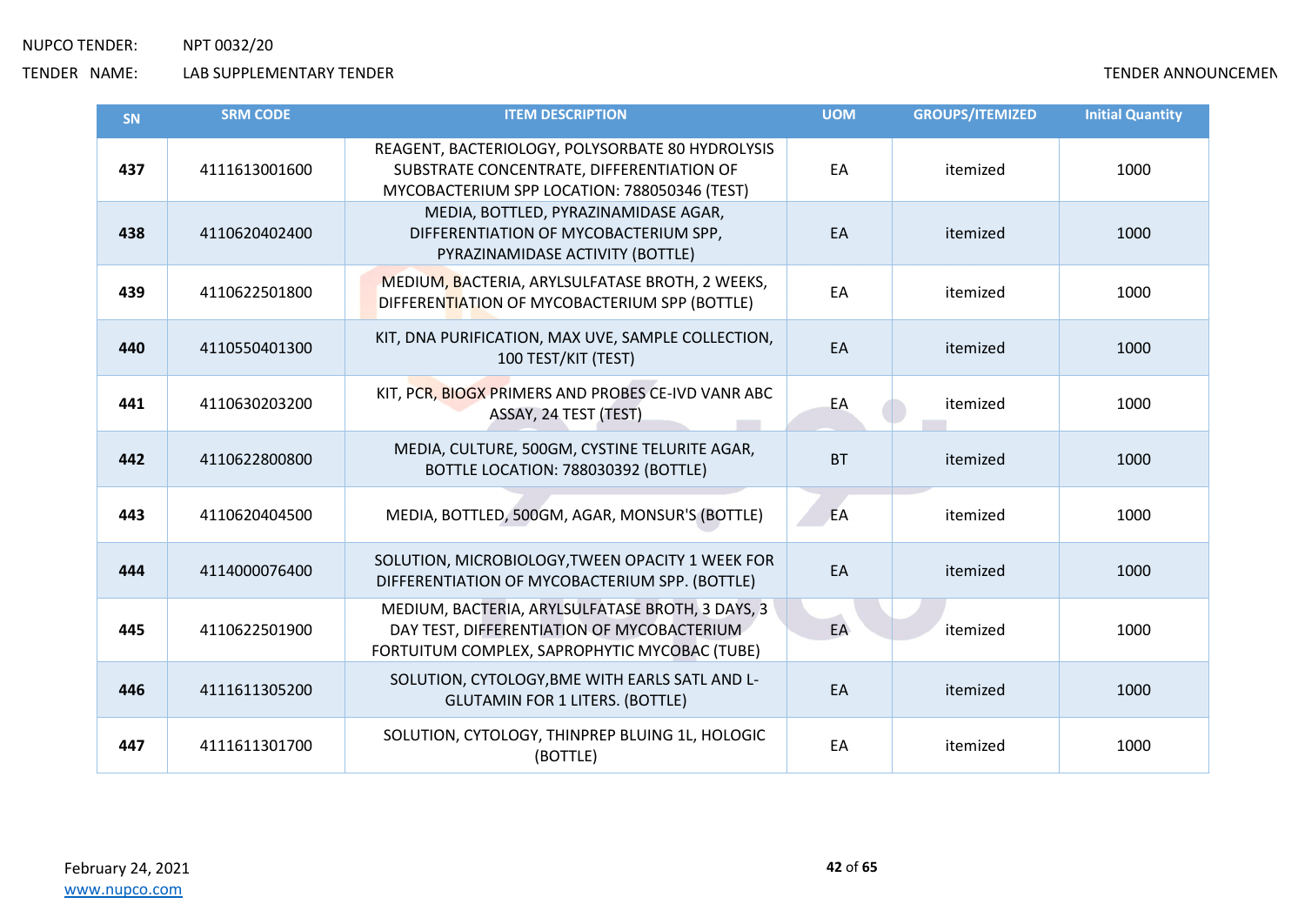| <b>SN</b> | <b>SRM CODE</b> | <b>ITEM DESCRIPTION</b>                                                                                                                         | <b>UOM</b> | <b>GROUPS/ITEMIZED</b> | <b>Initial Quantity</b> |
|-----------|-----------------|-------------------------------------------------------------------------------------------------------------------------------------------------|------------|------------------------|-------------------------|
| 448       | 4111610524800   | REAGENT, CHEMISTRY, 5ML/AMP, 99.5%, BRONINE                                                                                                     | EA         | itemized               | 1000                    |
| 449       | 4111614737900   | REAGENT, TOXICOLOGY, 10MG/VIAL, NIGELLONE (VIAL)                                                                                                | EA         | itemized               | 1000                    |
| 450       | 4111610532500   | REAGENT, CHEMISTRY, 50GM, TETRABUTYL EHTYL<br>AMMONIUM BROMIDE, BOTTLE                                                                          | EA         | itemized               | 1000                    |
| 451       | 4111610546100   | <b>REAGENT 10% NEUTRAL BUFFERED FORMALIN PREFILLED</b><br>CONTAINERS 1500-2000 ML/ CONTAINER (CONTAINER)                                        | EA         | itemized               | 1000                    |
| 452       | 4112340300600   | DROPPER, DOSING, 50UL, DISPOSABLE, STERILE<br>LOCATION: 782010502 (PIECES)                                                                      | EA         | itemized               | 1000                    |
| 453       | 4110410100000   | SHIPPING BOXES CONSISTS: 3 STOOL, 1 PLAIN TUBE,<br>SERUM, 6-ICE BAG ROLL, 1 MARKER PEN, 1 ADHESIVE TAPE,<br>1 PLASTIC BAG, PAPERS, SAMPLE (BOX) | EA         | itemized               | 1000                    |
| 454       | 4112280400100   | RACK, TUBE, TISSUE CULTURE LOCATION: 782010592<br>(RACK)                                                                                        | EA         | itemized               | 1000                    |
| 455       | 4112241200000   | SEAL, TISSUE CULTURE, PLATE, STERILE, 1000/PACK<br>LOCATION: 782077027 (PIECES)                                                                 | EA         | itemized               | 1000                    |
| 456       | 4111615812600   | KIT, IMMUNOLOGY, PLASMA HOMOCYSTEINE, REAGENT,<br>CONTROLS, CONSUMABLES, 96 TEST, FOR ELISA ASSAY<br>(TEST)                                     | EA         | itemized               | 1000                    |
| 457       | 4111612617400   | KIT, IMMUNOLOGY TEST, ANTITHROMBIN III ANTIGEN<br>TEST, IMMUNO DIFFUSION ASSAY, CONTROL 1 VIAL/2 TEST,<br>12 TEST/KIT, CALIBRATOR (TEST)        | EA         | itemized               | 1000                    |
| 458       | 4111611304400   | SOLUTION, CYTOLOGY, 100ML/BOTTLE, PBS, WITHOUT<br>CALCIUM AND MAGNESIUM, LIQUID OR TABLET LOCATION:<br>782010413 (BOTTLE)                       | EA         | itemized               | 1000                    |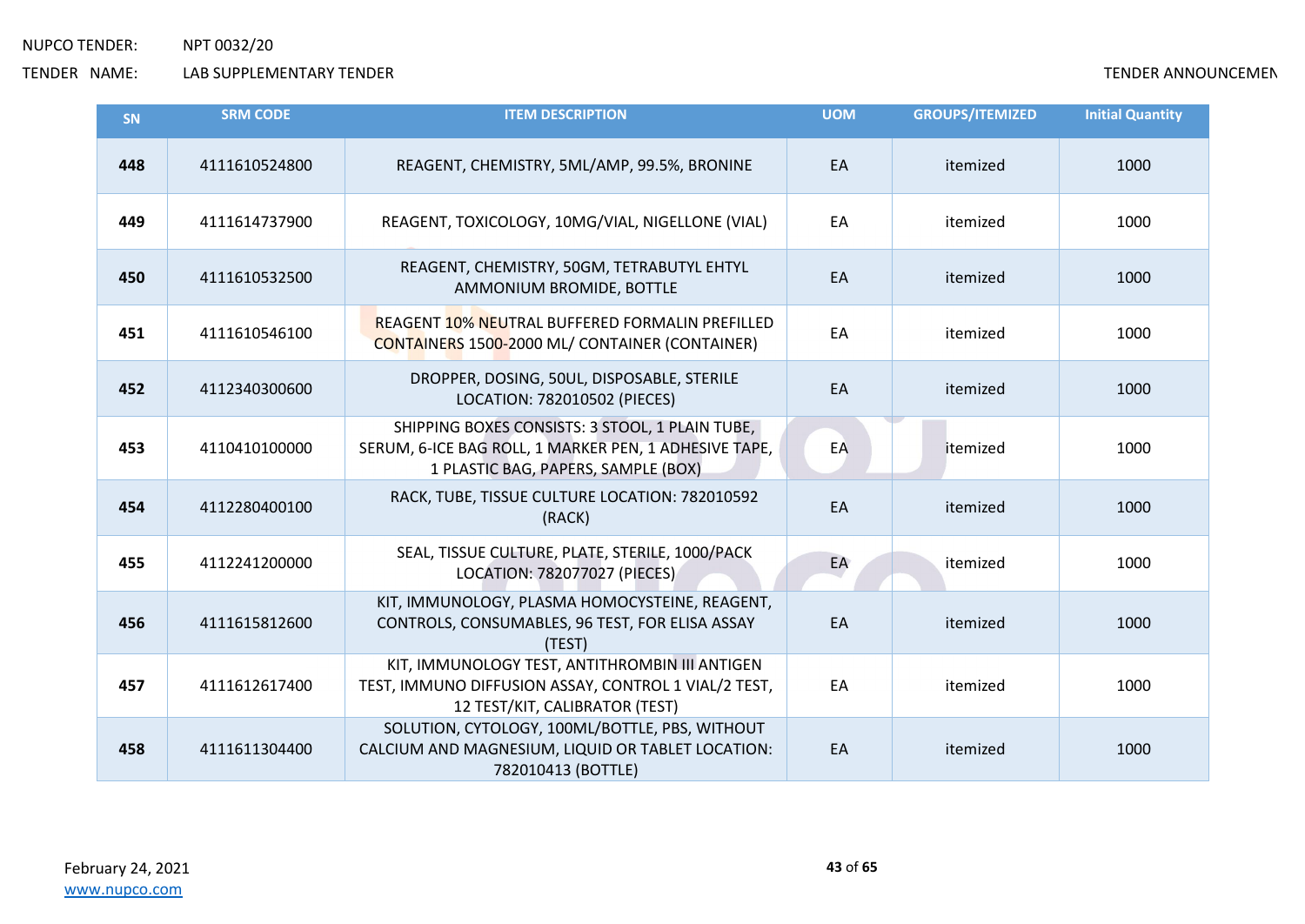| <b>SN</b> | <b>SRM CODE</b> | <b>ITEM DESCRIPTION</b>                                                                                                                                      | <b>UOM</b> | <b>GROUPS/ITEMIZED</b> | <b>Initial Quantity</b> |
|-----------|-----------------|--------------------------------------------------------------------------------------------------------------------------------------------------------------|------------|------------------------|-------------------------|
| 459       | 4114000016700   | PAPER, CHEMICAL TEST, RED LITMUS, 10-20 PIECE/PACK<br>(PACK)                                                                                                 | EA         | itemized               | 1000                    |
| 460       | 4111600454300   | KIT, CHEMISTRY, MYOGLOBIN TEST, FOR PATHFAST,<br>50TEST/PACK (TEST)                                                                                          | EA         | itemized               | 1000                    |
| 461       | 4111600457500   | KIT, CHEMISTRY, FLUID PACK, AVL 9140 NA, K, CA TEST,<br>COMPLETE, REAGENT, CONTROL, ELECTRODE,<br>CONSUMABLE, 100ML/PACK (PACK)                              | EA         | itemized               | 1000                    |
| 462       | 4110530901200   | KIT, ELECTROPHORESIS, 10 GELX24, CHOLESTEROL,<br>COMPLETE, REAGENT, CONTROL, STANDARD, CALIBRATOR,<br>CONSUMABLE, HELENA SAS3 SAS4 (TEST)                    | EA         | itemized               | 1000                    |
| 463       | 4110534200000   | KIT, CHEMISTRY, CREATININE KINASE, ISO ENZYME,<br>REAGENT, CONTROLS, STANDARD, CALIBRATOR,<br>CONSUMABLE, 10GELX20 TEST, FOR HELENA SAS3 A ND SAS4<br>(TEST) | EA         | itemized               | 1000                    |
| 464       | 4113171400200   | ASSAY, HBA2, QUICK COLOUMN, RACK, TUBE (TUBE)                                                                                                                | EA         | itemized               | 1000                    |
| 465       | 4113171400000   | KIT, HEMATOLOGY, HB A2 QUICK COLUMN, 50 TEST (TEST)                                                                                                          | EA         | itemized               | 1000                    |
| 466       | 4111612002100   | KIT, HEMATOLOGY, BETA THALASSEMIA, SHORT<br>PROGRAM, VARIANT CLASSIC, HAEMOGLOBIN ANALYZER<br>(TEST)                                                         | EA         | itemized               | 1000                    |
| 467       | 4111612002300   | ANALYZER, HEMATOLOGY, GLOBIN CHAIN, VARIANT<br>(CLASSIC) HAEMOGLOBIN, COMPETE, WITH REAGENT,<br>CONTROL, CONSUMABLES, CONSUMABLES (TEST)                     | EA         | itemized               | 1000                    |
| 468       | 4111612002600   | KIT, HEMATOLOGY, SICKLE CELL SHORT PROGRAM,<br>REAGENT, CONTROL, CONSUMABLES, CONSUMABLES, FOR<br>VARIANT HAEMOGLOBIN ANALYZER (TEST)                        | EA         | itemized               | 1000                    |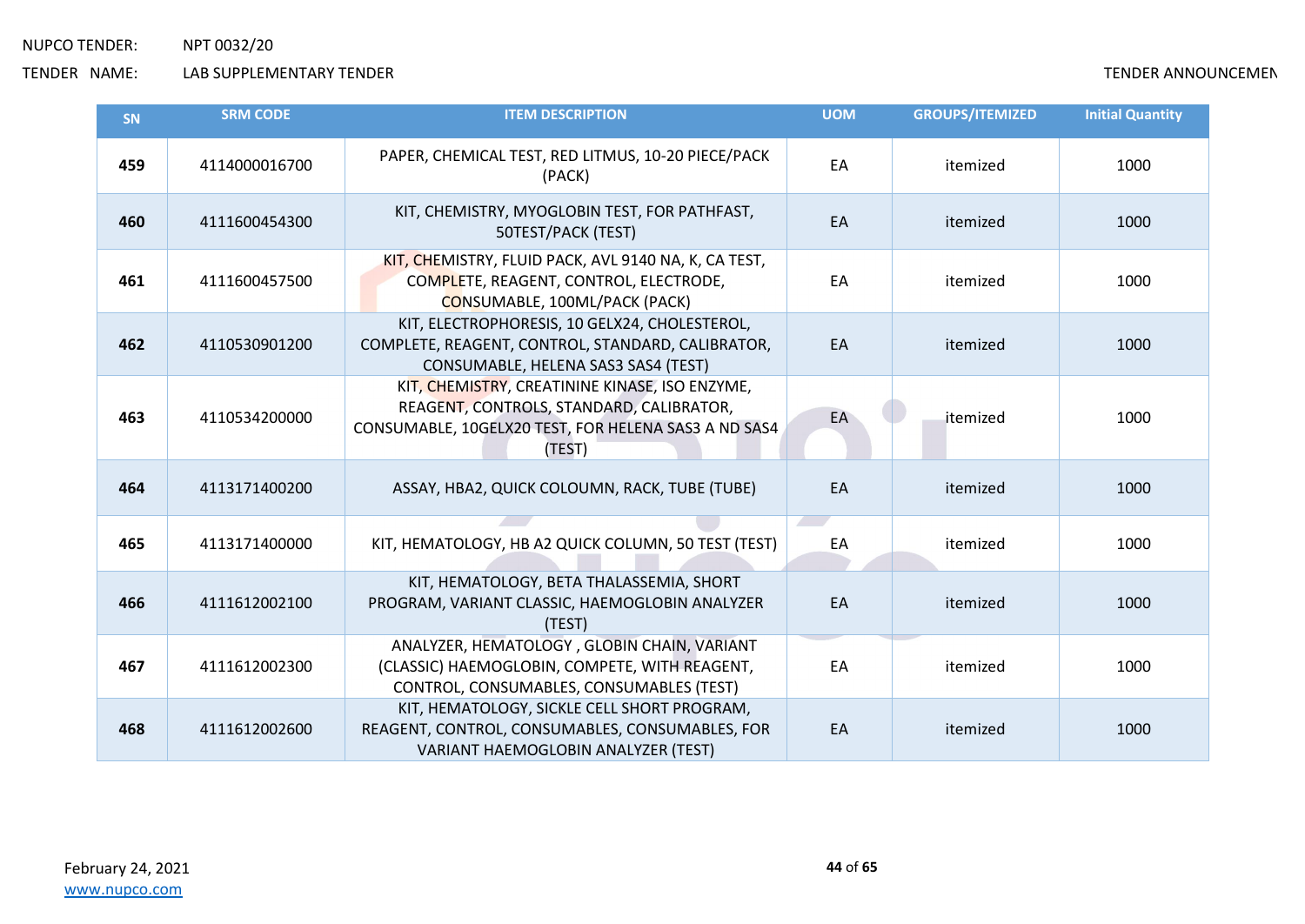| <b>SN</b> | <b>SRM CODE</b> | <b>ITEM DESCRIPTION</b>                                                                                                                           | <b>UOM</b> | <b>GROUPS/ITEMIZED</b> | <b>Initial Quantity</b> |
|-----------|-----------------|---------------------------------------------------------------------------------------------------------------------------------------------------|------------|------------------------|-------------------------|
| 469       | 4111600712700   | KIT, TOXICOLOGY, NETILMICIN, REAGENTS, CONTROLS,<br>STANDARDS, CALIBRATORS, CONSUMABLES, 260TEST, VIVA                                            | EA         | itemized               | 1000                    |
| 470       | 4218320200200   | KIT, IMMUNOLOGY, PARA INFLUENZA-II, DETECTION<br>TEST(IF) (TEST)                                                                                  | EA         | itemized               | 1000                    |
| 471       | 4110630202600   | KIT, RT PCR, CT MONITOR, QUANTITATIVE ASSAY,<br>REAGENT, CONTROL, CONSUMABLE, 48 TEST, FOR COBAS<br><b>TAQMAN INSTRUMENT (TEST)</b>               | EA         | itemized               | 1000                    |
| 472       | 4110630202400   | KIT, RT PCR, MTB MONITOR, QUANTITATIVE ASSAY, WITH<br>REAGENTS, CONTROLS, CONSUMABLES, 48 TEST, FOR COBAS<br>TAQMAN INSTRUMENT (TEST)             | EA         | itemized               | 1000                    |
| 473       | 4110630202200   | KIT, PCR, HIV MONITOR, QUANTITATIVE ASSAY, REAL<br>TIME, WITH REAGENTS, CONTROLS, CONSUMABLES, 48 TEST,<br><b>COBAS TAQMAN INSTRUMENT (TEST)</b>  | EA         | itemized               | 1000                    |
| 474       | 4111612902000   | KIT, MICROBIOLOGY TEST, DETECTION, LISTERIA SPP LSX<br>XPRESS, REAGENTS, CONTROLS, CALIBRATORS,<br>CONSUMABLES, 60TEST, FOR VIDAS (TEST)          | EA         | itemized               | 1000                    |
| 475       | 4111612901900   | KIT, MICROBIOLOGY TEST, DETECTION, LISTERIA SPP,<br>MONOCYTOGENES LDUO, REAGENTS, CONTROLS,<br>CALIBRATORS, CONSUMABLES, 60TEST, FOR VIDAS (TEST) | EA         | itemized               | 1000                    |
| 476       | 4110621201400   | SUPPLEMENT, MEDIA, EGG YOLK TELLURITE EMULSION,<br>EVERY 50 ML, 3 ML OF 3.5% POTASSIUM TELLURITE,<br>50ML/BOTTLE (BOTTLE)                         | EA         | itemized               | 1000                    |
| 477       | 4111600449900   | KIT, CHEMISTRY, BETA HCG TEST, 50 TEST/PACK,<br>PATHFAST (TEST)                                                                                   | EA         | itemized               | 1000                    |
| 478       | 4111612002000   | KIT, HEMATOLOGY, ALPHA THALASSEMIA, SHORT<br>PROGRAM, VARIANT CLASSIC, HAEMOGLOBIN ANALYZER<br>(TEST)                                             | EA         | itemized               | 1000                    |
| 479       | 4113171400100   | KIT, HEMATOLOGY, HB A2 QUICK COLUMN, PRESENCE OF<br>HBS, 25 TEST (TEST)                                                                           | EA         | itemized               | 1000                    |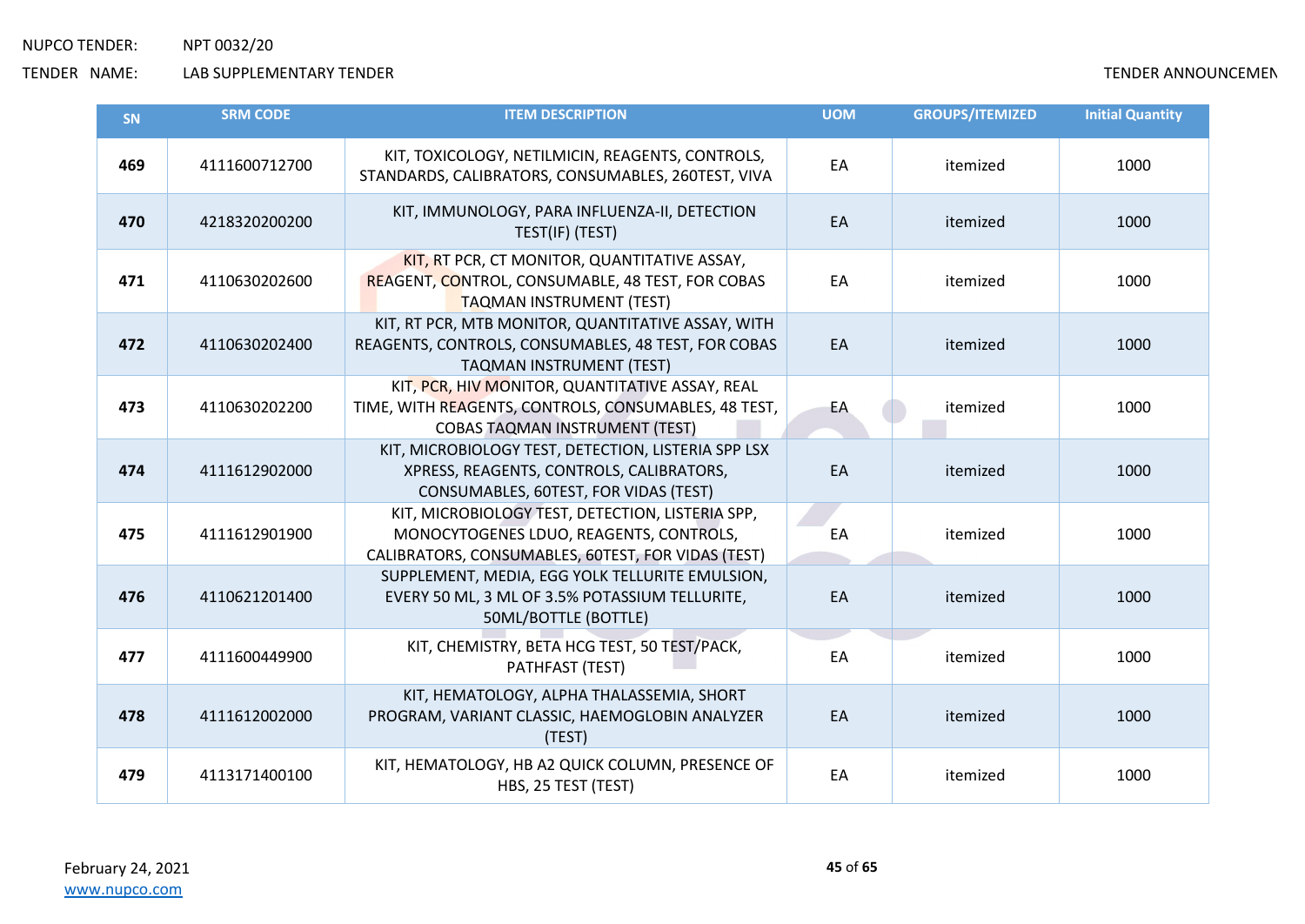| <b>SN</b> | <b>SRM CODE</b> | <b>ITEM DESCRIPTION</b>                                                                                                                                                  | <b>UOM</b> | <b>GROUPS/ITEMIZED</b> | <b>Initial Quantity</b> |
|-----------|-----------------|--------------------------------------------------------------------------------------------------------------------------------------------------------------------------|------------|------------------------|-------------------------|
| 480       | 4111612618600   | KIT, IMMUNOLOGY, CHLAMYDIA PNEUMONITIS ANTIGEN<br>TEST, IMMUNO- FLOURESCENCE FOR ANTIGEN, COMPLETE,<br>REAGENT, CONTROL, SLIDES CONSUMABLE, NEEDED,<br>50TEST/KIT (TEST) | EA         | itemized               | 1000                    |
| 481       | 4112320401700   | ORGANISM, MICROBIOLOGY TEST, SALMONELLA GROUP J,<br>O FACTOR 17, LYOPHILIZED (BOTTLE)                                                                                    | EA         | itemized               | 1000                    |
| 482       | 4111611308500   | MEDIA CYTOLOGY RPMI 1640 LIQUID FORM SODIUM<br>BICARBONATE L - GLUTAMINE HEPES BUFFER 100<br>ML/BOTTLE (BOTTLE)                                                          | <b>BT</b>  | itemized               | 1000                    |
| 483       | 4111616119900   | REAGENT, IMMUNOLOGY, 1ML/VIAL, ANTI HEPAR 2<br>ANTIBODY, RAISED IN MOUSE, PARAFFIN SECTIONS (TEST)                                                                       | EA         | itemized               | 1000                    |
| 484       | 4111541800000   | CUVETTE, SPECTROPHTOMETER, 25MM, CRYSTAL (PIECES)                                                                                                                        | EA         | itemized               | 1000                    |
| 485       | 4111303500000   | PAPER, CHEMICAL TEST, BLUE LITMUS, 10PACK (PACK)                                                                                                                         | EA         | itemized               | 1000                    |
| 486       | 4112320402500   | ORGANISM, MICROBIOLOGY TEST, SHIGELLA DYSENTERIAE<br>TYPE 3-7, LYOPHILIZED (BOTTLE)                                                                                      | EA         | itemized               | 1000                    |
| 487       | 4112320402600   | ORGANISM, MICROBIOLOGY TEST, SHIGELLA DYSENTERIAE<br>TYPE 8-12, LYOPHILIZED (BOTTLE)                                                                                     | EA         | itemized               | 1000                    |
| 488       | 4112320402200   | ORGANISM, MICROBIOLOGY TEST, SHIGELLA BOYDII<br>SEROTYPE 9 ATCC 49812, LYOPHILIZED (BOTTLE)                                                                              | EA         | itemized               | 1000                    |
| 489       | 4111610525800   | REAGENT, CHEMISTRY, 250GM/BOTTLE, CHROMIC ACID<br>(BOTTLE)                                                                                                               | EA         | itemized               | 1000                    |
| 490       | 4110620401100   | MEDIA, BOTTLED, 100GM, BORDET GENGOU (BOTTLE)                                                                                                                            | EA         | itemized               | 1000                    |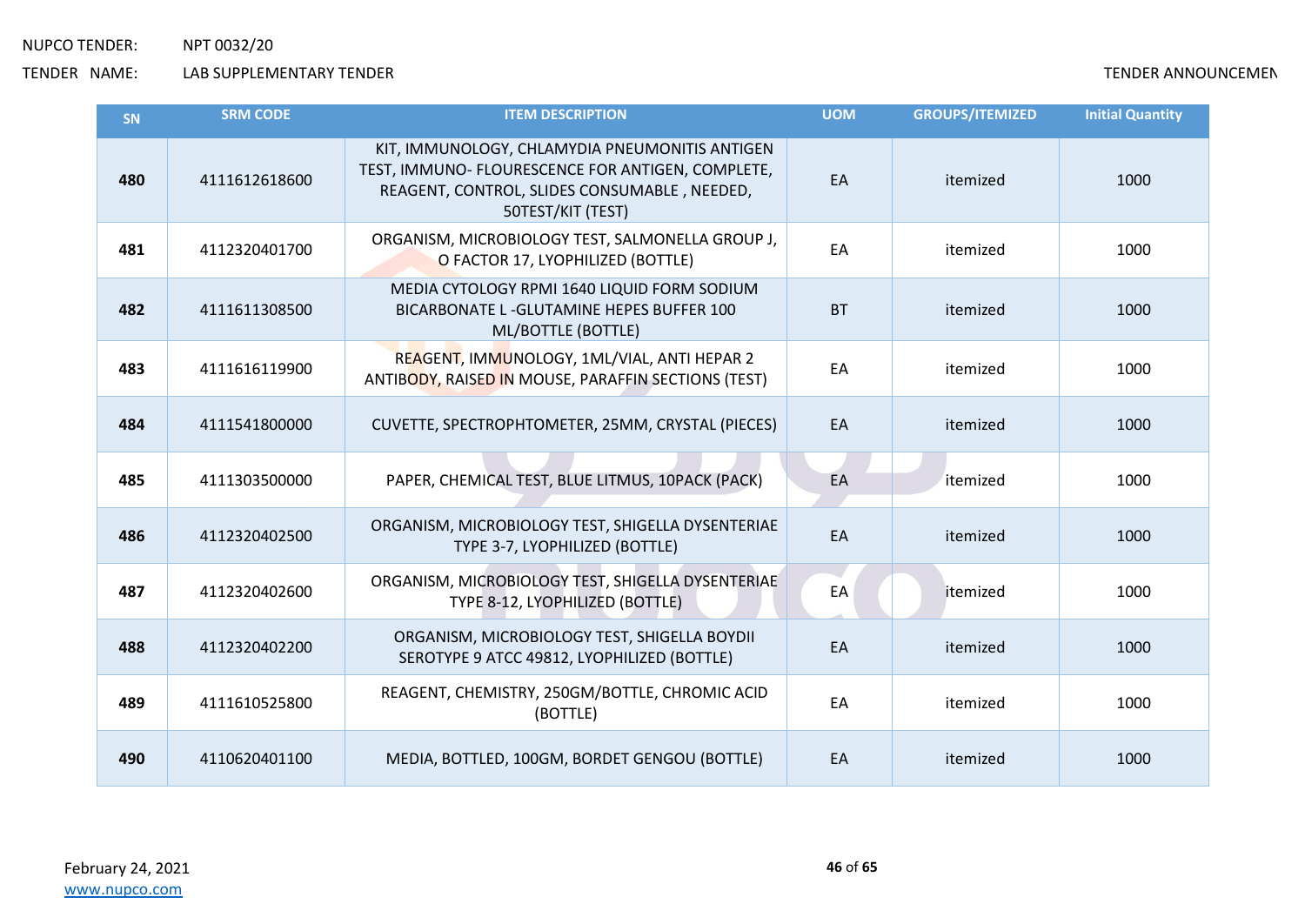| SN  | <b>SRM CODE</b> | <b>ITEM DESCRIPTION</b>                                                                                                               | <b>UOM</b> | <b>GROUPS/ITEMIZED</b> | <b>Initial Quantity</b> |
|-----|-----------------|---------------------------------------------------------------------------------------------------------------------------------------|------------|------------------------|-------------------------|
| 491 | 4111610506900   | REAGENT, HISTOLOGY, 5GM, SAFRANIN O, BOTTLE<br>LOCATION: 785020618 (BOTTLE)                                                           | <b>BT</b>  | itemized               | 1000                    |
| 492 | 4112320402000   | ORGANISM, MICROBIOLOGY TEST, SHIGELLA BOYDII<br>SEROTYPE 14 ATCC 12035, LYOPHILIZED (BOTTLE)                                          | EA         | itemized               | 1000                    |
| 493 | 4111541800100   | PAPER, PRINTER, SPECTROPHOTOMETER, UNICOM, ROLLS<br>(ROLL)                                                                            | EA         | itemized               | 1000                    |
| 494 | 4111601512700   | REAGENT, FLOW CYTOMETRY, HLA-B27, 2-5TEST/TRAY<br>LOCATION: 790010004 (TRAY)                                                          | EA         | itemized               | 1000                    |
| 495 | 4111601512600   | REAGENT, FLOW CYTOMETRY, HLA- DR TYPING, ANTISERA,<br>EXTENDED TRAY, 72 WELL, 1TEST/TRAY (TRAY)                                       | EA         | itemized               | 1000                    |
| 496 | 4110622600000   | MEDIA, BOTTLE, CASEIN HYDROLYSATE YEAST, EXTRACT<br>BROTH, ENTEROTOXIN, VIBRIO CHOLERA, STERILE ML TUBE<br>LOCATION: 788050249 (TUBE) | EA         | itemized               | 1000                    |
| 497 | 4114000013200   | REAGENT, CHEMISTRY, PARAFORMALDEHYDE,500<br>ML/BOTTLE. (BOTTLE)                                                                       | EA         | itemized               | 1000                    |
| 498 | 4110530901000   | KIT, ELECTROPHORESIS, ALKALINE PHOSPHATASE ENZYME,<br>10 GEL X 20 TEST, HELENA SAS4 (TEST)                                            | EA         | itemized               | 1000                    |
| 499 | 4110530900900   | KIT, ELECTROPHORESIS, ALKALINE PHOSPHATASE ENZYME<br>TEST, HELENA SAS3, 10 GEL X 20 TEST/KIT (TEST)                                   | <b>TET</b> | itemized               | 1000                    |
| 500 | 4111571700400   | RING, GC, 8MM, GRAPHITE SEALING, FOR INLET LINER                                                                                      | EA         | itemized               | 1000                    |
| 501 | 4114000011700   | KIT, HISTOLOGY TEST, SUDAN BLACK B STAIN, BONE<br>MARROW, 10 G / BOTTLE (BOTTLE)                                                      | EA         | itemized               | 1000                    |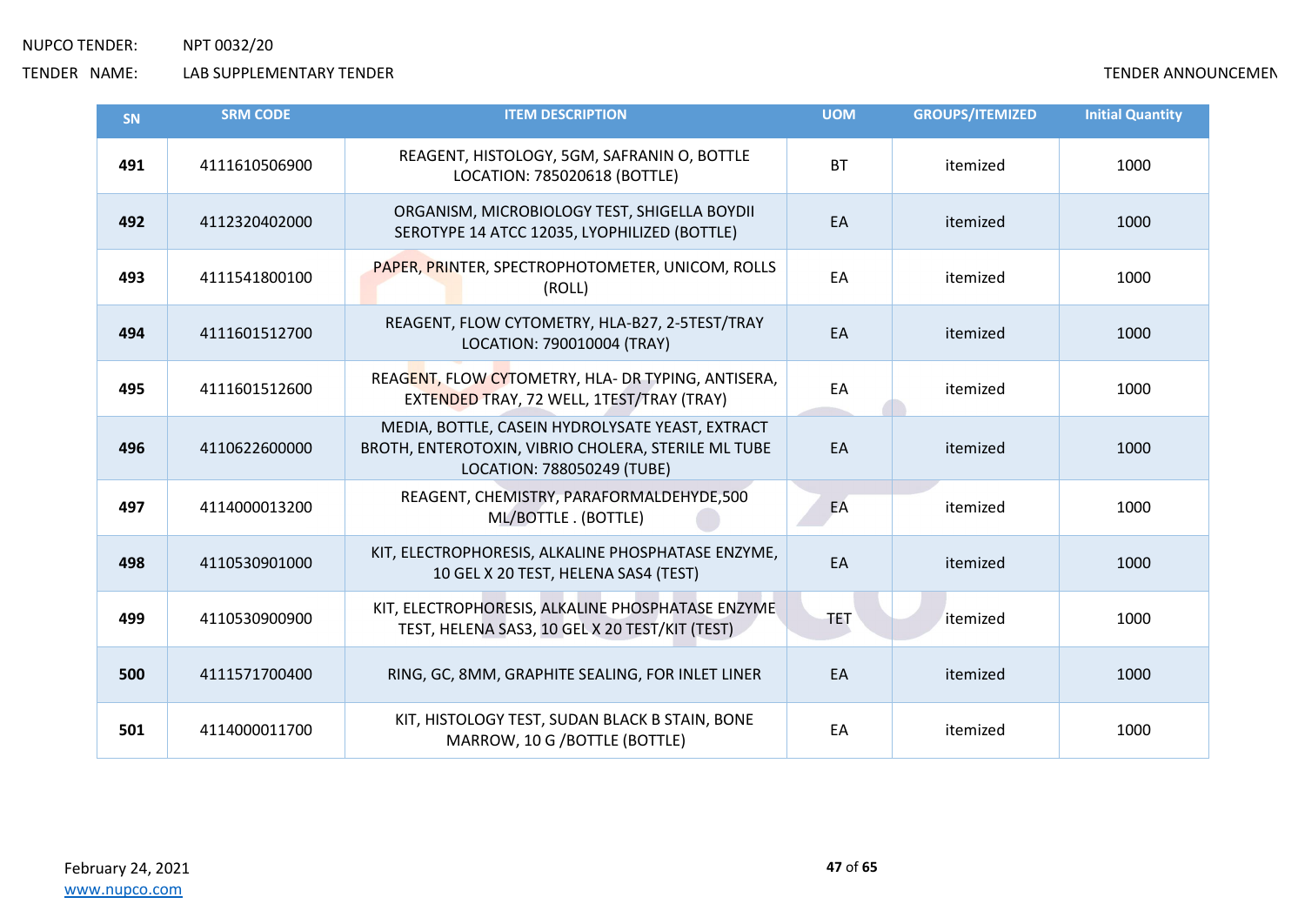| <b>SN</b> | <b>SRM CODE</b> | <b>ITEM DESCRIPTION</b>                                                                                                                                                                                                                 | <b>UOM</b> | <b>GROUPS/ITEMIZED</b> | <b>Initial Quantity</b> |
|-----------|-----------------|-----------------------------------------------------------------------------------------------------------------------------------------------------------------------------------------------------------------------------------------|------------|------------------------|-------------------------|
| 502       | 4110380600000   | STIRRER, MAGNETIC, DIFFERENT SIZE, PTFE (PIECES)                                                                                                                                                                                        | EA         | itemized               | 1000                    |
| 503       | 4111613401100   | REAGENT, MOLECULAR BIOLOGY, 40U, PROTECTOR<br>RNASE, INHIBITOR (BOTTLE)                                                                                                                                                                 | EA         | itemized               | 1000                    |
| 504       | 4111610532900   | REAGENT, CHEMISTRY, SILVER EMTHINAMINE PWODER,<br>100G/BOTTLE                                                                                                                                                                           | EA         | itemized               | 1000                    |
| 505       | 4110391300200   | STOPPER, CYTOCENTRIFUGE, SILICONE RUBBER, FOR<br><b>CYTOSPIN INSTRUMENT (PIECES)</b>                                                                                                                                                    | EA         | itemized               | 1000                    |
| 506       | 4114000076500   | REAGENT, MICROBIOLOGY, SODIUM HYDROXIDE /<br>SODIUM CITRATE, DIGESTION, DECONTAMINATION,<br>PROCEDURES, AFB CULTURE, 50 ML / BTL (BOTTLE)                                                                                               | EA         | itemized               | 1000                    |
| 507       | 4111616119400   | REAGENT, IMMUNOLOGY, 1ML/VIAL, ANTI B 72.3<br>ANTIBODY, RAISED IN MOUSE, PARAFFIN SECTIONS (TEST)                                                                                                                                       | EA         | itemized               | 1000                    |
| 508       | 4111616117600   | ANTI HBS AG ANTIBODY (RAISED IN MOUSE) SUITABLE<br>FOR PARAFFIN SECTIONS 1ML/VIAL. (VIAL)                                                                                                                                               | <b>VIA</b> | itemized               | 1000                    |
| 509       | 4111611301500   | REAGENT, CYTOLOGY, 5-7% VV, LYSED HORSE SERUM,<br><b>STERILE (BOTTLE)</b>                                                                                                                                                               | L          | itemized               | 1000                    |
| 510       | 4111616119500   | REAGENT, IMMUNOLOGY, 1ML/VIAL, ANTI CD56/58<br>ANTIBODY, RAISED IN MOUSE, PARAFFIN SECTIONS (TEST)                                                                                                                                      | EA         | itemized               | 1000                    |
| 511       | 4112180500300   | CONTAINER GRADUATE PRE-FILLED FORMALIN BUFFERED<br>10% VOLUME 3500-4000 ML COLOR BLUE MUST BE LABELED<br>WITH OSHA SAFETY STANDARDS PICTOGRAM C HEMICAL<br>HAZARD PH CASE OF 4 MSDS MUST BE ATTACHED<br>LOCATION: 786040208 (CONTAINER) | <b>CON</b> | itemized               | 1000                    |
| 512       | 4111571700600   | FERRULE, GC, 0.4MM, TRANSFERLINE                                                                                                                                                                                                        | EA         | itemized               | 1000                    |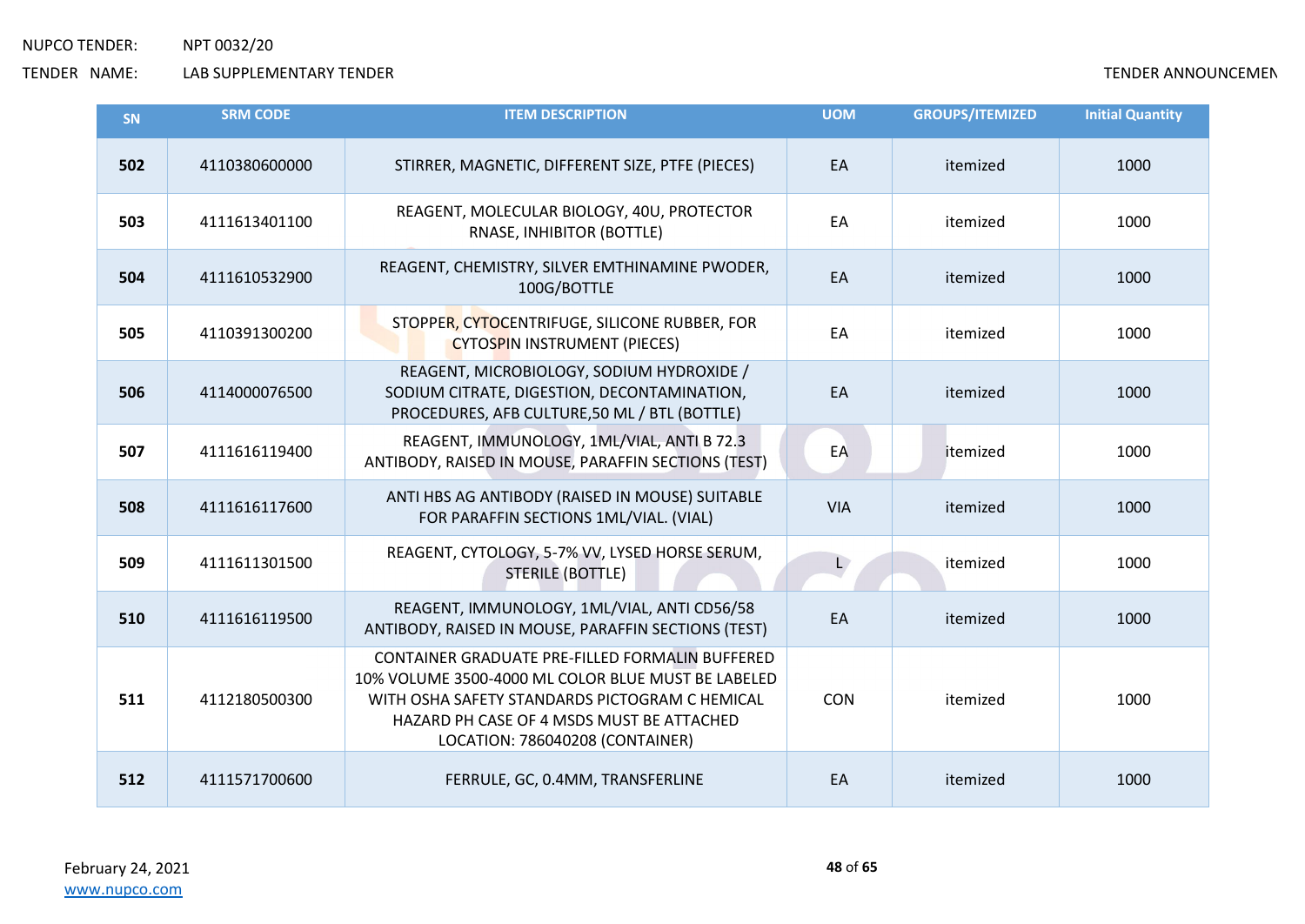| SN  | <b>SRM CODE</b> | <b>ITEM DESCRIPTION</b>                                                                                                                                                           | <b>UOM</b> | <b>GROUPS/ITEMIZED</b> | <b>Initial Quantity</b> |
|-----|-----------------|-----------------------------------------------------------------------------------------------------------------------------------------------------------------------------------|------------|------------------------|-------------------------|
| 513 | 4111611303200   | REAGENT, CYTOLOGY, PH 6.7, SORENSONS PHSOPHATE<br>BUFFER, WITHOUT CALCIUM, MAGNESIUM TABLET (TABLET)                                                                              | EA         | itemized               | 1000                    |
| 514 | 4111613600400   | KIT, URINALYSIS TEST, 1X29ML, UX II SEARCH-SED (SET)                                                                                                                              | EA         | itemized               | 1000                    |
| 515 | 4112320404700   | ORGANISM, MICROBIOLOGY TEST, MYCOBACTERIUM<br>TUBERCULOSIS, ATCC 27294, LYOPHILIZED (BOTTLE)                                                                                      | EA         | itemized               | 1000                    |
| 516 | 4111613600300   | KIT, URINALYSIS TEST, 1X25ML, UX II SEARCH-BAC (SET)                                                                                                                              | EA         | itemized               | 1000                    |
| 517 | 4111610511300   | REAGENT, CHEMISTRY, TOLUIDINE BLUE O, 10G/BOTTLE                                                                                                                                  | EA         | itemized               | 1000                    |
| 518 | 4111610509600   | REAGENT, CHEMISTRY, PHOSPHOMOLYBDIC ACID,<br>500G/BOTTLE                                                                                                                          | EA         | itemized               | 1000                    |
| 519 | 4111610532000   | REAGENT, CHEMISTRY, 500 ML/BOTTLE, HYDROCHLORIC<br>ACID, CONCENTRATED 12.1 M, ATOMIC ABSORPTION,<br>SPECTROPHOTOMETRY (BOTTLE)                                                    | EA         | itemized               | 1000                    |
| 520 | 4111610517000   | REAGENT, CHEMISTRY, DI POTASSIUM H PHOSPHATE                                                                                                                                      | EA         | itemized               | 1000                    |
| 521 | 4111610523700   | REAGENT, CHEMISTRY, 250GM/BOTTLE, AMMONIUM<br>VANDADATE                                                                                                                           | EA         | itemized               | 1000                    |
| 522 | 4111600505000   | REAGENT, COAGULATION, TEST, THROMBIN ACTIVATABLE<br>FIBRINOLYSIS INHIBITOR (TEST)                                                                                                 | <b>TET</b> | itemized               | 1000                    |
| 523 | 4111601506100   | PANEL, IDENTIFICATION, PRIMARY LUEKEMIA,<br>CD8/CD4/CD3, CD3/CD19/CD45, CD19/CD56/CD3,<br>CD20/CD5/CD19, CD19/LAMBDA/KAPPA, CD38/CD56/CD45,<br>MPO/CD79/CD3, TDT/CD22/CD3. (TEST) | EA         | itemized               | 1000                    |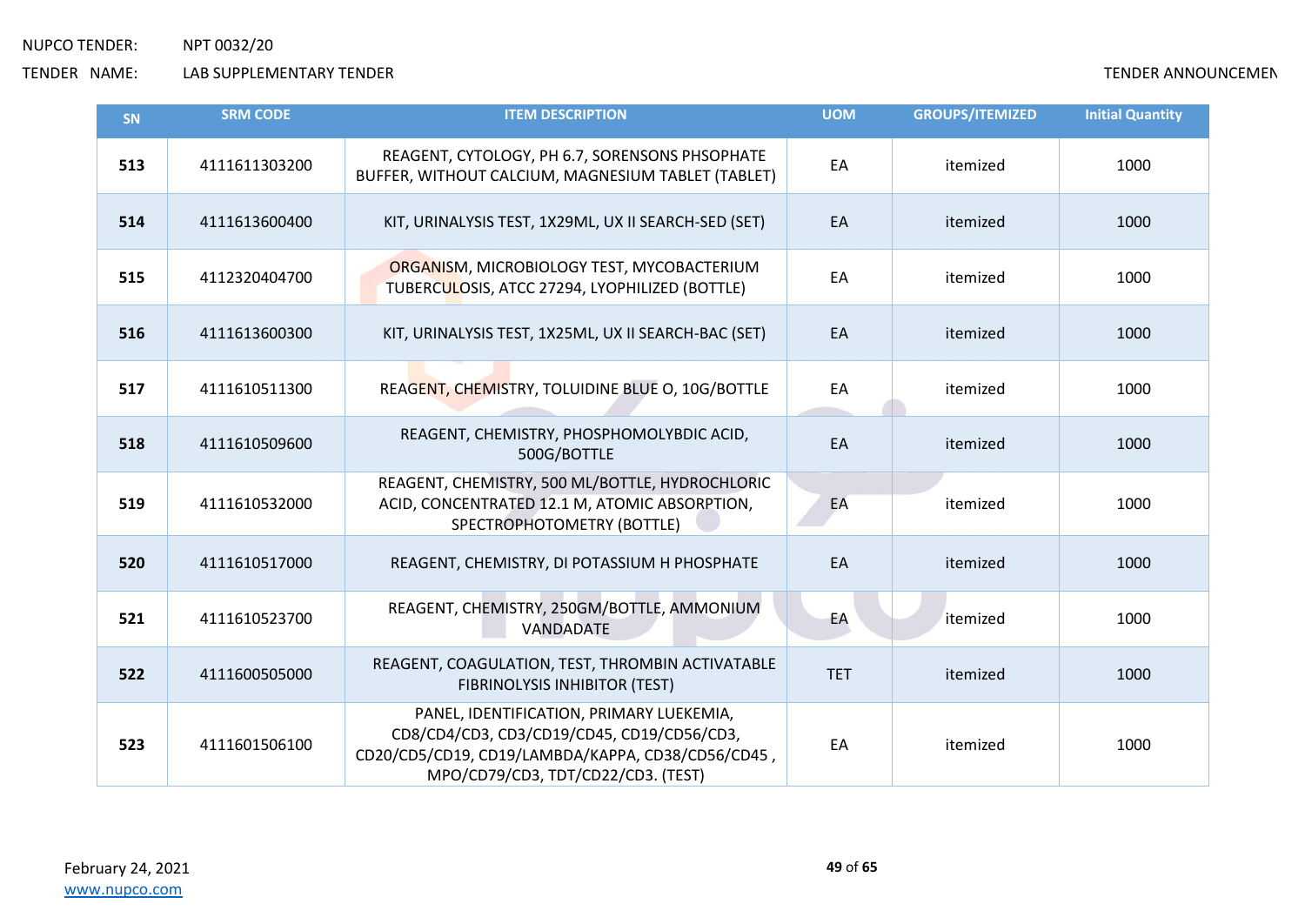| SN  | <b>SRM CODE</b> | <b>ITEM DESCRIPTION</b>                                                                                                                                               | <b>UOM</b> | <b>GROUPS/ITEMIZED</b> | <b>Initial Quantity</b> |
|-----|-----------------|-----------------------------------------------------------------------------------------------------------------------------------------------------------------------|------------|------------------------|-------------------------|
| 524 | 4111614720000   | REAGENT, TOXICOLOGY, 5 MG/VIAL, ETORPHINE (VIAL)                                                                                                                      | EA         | itemized               | 1000                    |
| 525 | 4111571800200   | SEPTA, INJECTOR, SSL 71, GC/MSN, THERMO, 10/PACK                                                                                                                      | EA         | itemized               | 1000                    |
| 526 | 4111601509000   | PANEL, FLOW CYTOMETRY, CHRONIC B-CELL,<br>FMC7/CD23/CD19, CD5/CD10/CD19, CD43/ CD79/CD19,<br>CD103/CD11C/CD19 (TEST)                                                  | EA         | itemized               | 1000                    |
| 527 | 4111616134100   | REAGENT, IMMUNOLOGY, 1ML/VIAL, ANTI OSTEONECTIN<br>ANTIBODY, RAISED IN MOUSE, PARAFFIN SECTIONS (VIAL)                                                                | EA         | itemized               | 1000                    |
| 528 | 4924170400000   | INDICATOR, WATER TEST, 100TABLET/BOTTLE, CALCIUM<br><b>HARDNES (BOTTLE)</b>                                                                                           | EA         | itemized               | 1000                    |
| 529 | 4111614708100   | REAGENT, TOXICOLOGY, 10MG, PYRIMITE (VIAL)                                                                                                                            | EA         | itemized               | 1000                    |
| 530 | 4111612618400   | KIT, IMMUNOLOGY, CERULOPASMIN PLATES,<br>IMMUNODIFFUSION TEST, CONTROL, STANDARD, 12-14<br>TEST/KIT (PLATE)                                                           | EA         | itemized               | 1000                    |
| 531 | 4111612618500   | KIT, IMMUNOLOGY, CHLAMYDIA, QUALITATIVE<br>DETECTION, CHALAMYDIA, TRACHOMATIS ANTIGEN, FEMALE<br>AND MALE URINE, ENDOCERVICAL SWAB, SPECIM ENS,<br>20TES T/KIT (TEST) | EA         | itemized               | 1000                    |
| 532 | 4111614800600   | PANEL, FLOWCYTOMETRY, PLASMA CELL, CD38, CD56,<br>CD19, LAMBDA, KAPPA (TEST)                                                                                          | EA         | itemized               | 1000                    |
| 533 | 4111611303400   | STAIN, CYTOLOGY, SPERMAC STAIN, SEMEN, DETECT,<br>NORMAL AND ABNORMAL, INFERTILITY PROCEDURES,<br>10ML/BOTTLE (BOTTLE)                                                | EA         | itemized               | 1000                    |
| 534 | 4111616134000   | REAGENT, IMMUNOLOGY, 1ML/VIAL, ANTI GLA PROTEIN<br>ANTIBODY, RAISED IN MOUSE, PARAFFIN SECTIONS (VIAL)                                                                | EA         | itemized               | 1000                    |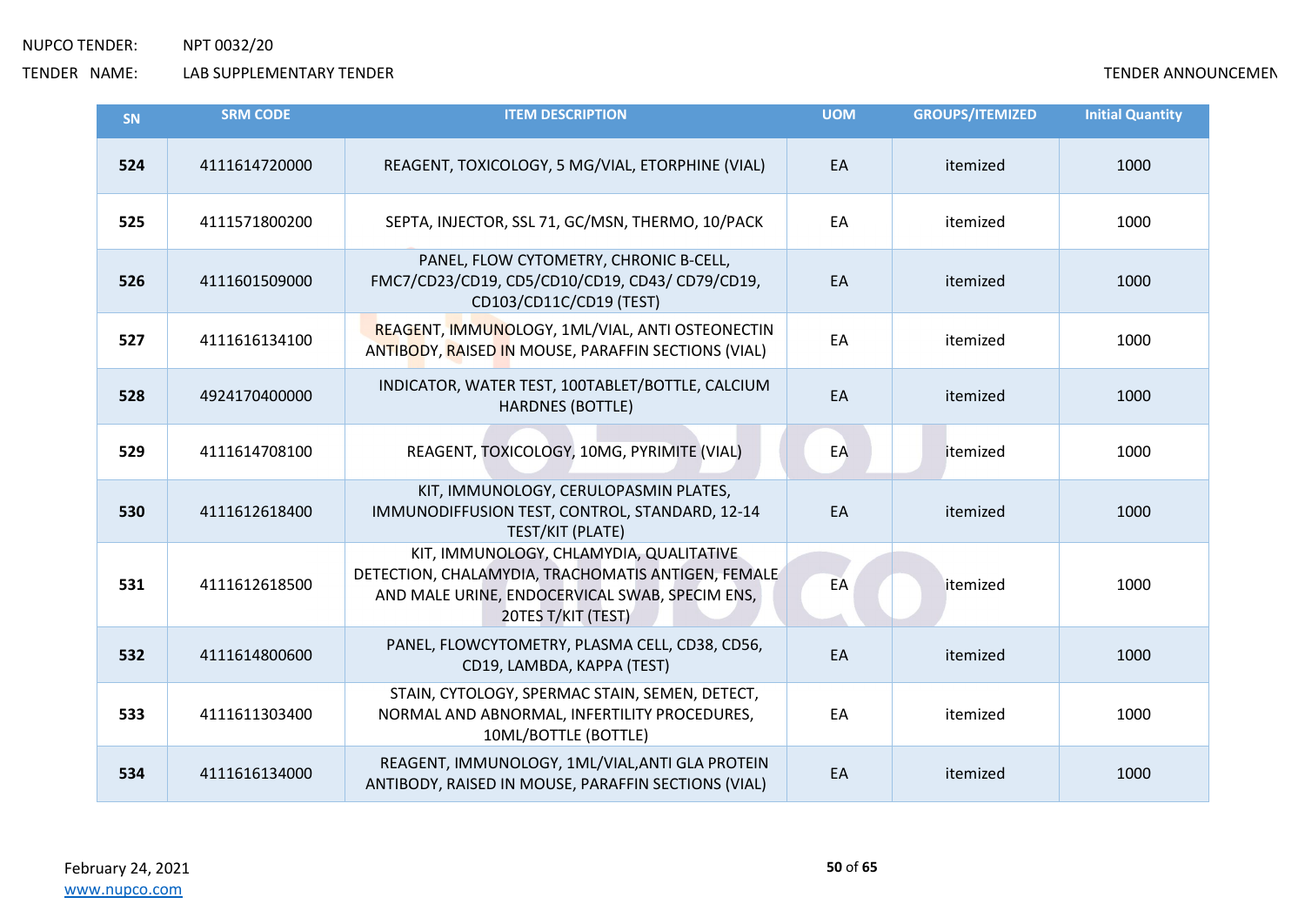| SN  | <b>SRM CODE</b> | <b>ITEM DESCRIPTION</b>                                                                                | <b>UOM</b> | <b>GROUPS/ITEMIZED</b> | <b>Initial Quantity</b> |
|-----|-----------------|--------------------------------------------------------------------------------------------------------|------------|------------------------|-------------------------|
| 535 | 4110621201600   | SUPPLEMENT, MEDIA, FILDE'S ENRICHMENT,<br>5MLX6/PACK (PACK)                                            | EA         | itemized               | 1000                    |
| 536 | 4112200100300   | SYRINGE, CHROMATOGRAPHY, 10ML, MICRO, GLASS, GC<br>(PIECES)                                            | EA         | itemized               | 1000                    |
| 537 | 4111612800400   | CONTROL, IMMUNOLOGY, PROTEUS POSITIVE, OX19, OX2,<br>OXK (TEST)                                        | EA         | itemized               | 1000                    |
| 538 | 4111601509100   | PANEL, FLOW CYTOMETRY, CHRONIC T-CELL,<br>CD2/CD7/CD3, CD16/CD56/CD3, CD57/CD7/CD3 (TEST)              | EA         | itemized               | 1000                    |
| 539 | 4111616120200   | REAGENT, IMMUNOLOGY, 1ML/VIAL, ANTI OSTEOCALCIN<br>ANTIBODY, RAISED IN MOUSE, PARAFFIN SECTIONS (VIAL) | EA         | itemized               | 1000                    |
| 540 | 4110532300000   | REAGENT, ELECTROPHORESIS, TRIS HCL BUFFER POWDER,<br>100G/BOTTLE LOCATION: 785020327 (BOTTLE)          | EA         | itemized               | 1000                    |
| 541 | 4111581600400   | PAPER, ANALYZER, TOSOH, 6MM, FOR G7/G8/360, 10<br><b>ROLLS/PACK (PACK)</b>                             | EA         | itemized               | 1000                    |
| 542 | 4110321300400   | DECONTAMINANT LABORATORY SPRAY RNASEZAP<br>SOLUTION 6 X 250 ML (PACK)                                  | <b>PAC</b> | itemized               | 1000                    |
| 543 | 4111614805000   | REAGENT, FLOW CYTOMETRY, HLA ABC, T1 - 72 WELL, 1<br>TEST/TRAY LOCATION: 790010024 (TRAY)              | EA         | itemized               | 1000                    |
| 544 | 4111601507100   | PANEL, FLOW CYTOMETRY, ACUTE B-CELL,<br>CD19/CD10/CD45, CD19/CD34/CD22 (TEST)                          | EA         | itemized               | 1000                    |
| 545 | 4111601507300   | PANEL, FLOW CYTOMETRY, ACUTE T-CELL,<br>CD1A/CD7/CD3, CD2/CD34/CD5, CD2/CD7/CD3 (TEST)                 | EA         | itemized               | 1000                    |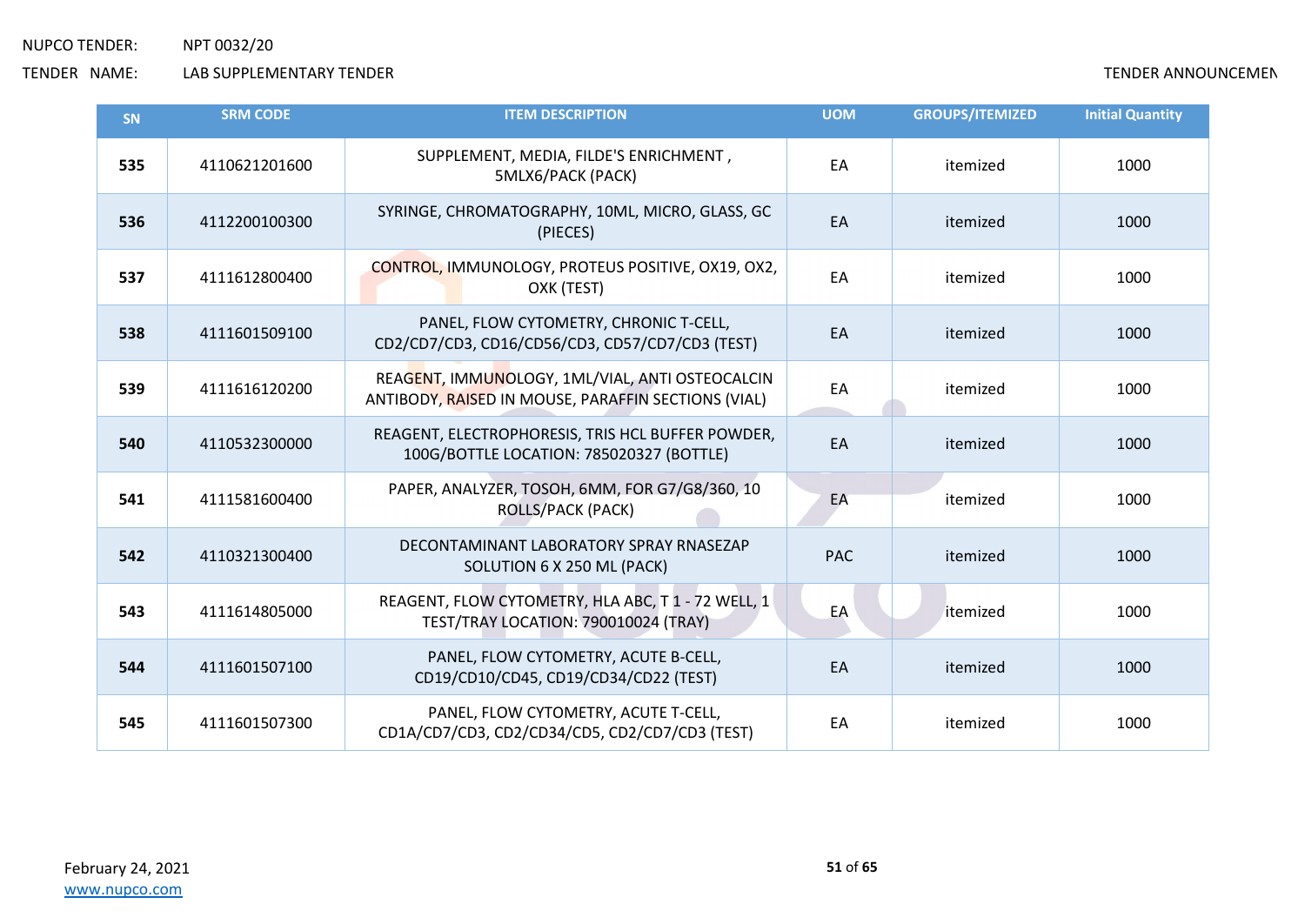| <b>SN</b> | <b>SRM CODE</b> | <b>ITEM DESCRIPTION</b>                                                                                                                            | <b>UOM</b> | <b>GROUPS/ITEMIZED</b> | <b>Initial Quantity</b> |
|-----------|-----------------|----------------------------------------------------------------------------------------------------------------------------------------------------|------------|------------------------|-------------------------|
| 546       | 4111601507200   | PANEL, FLOW CYTOMETRY, ACUTE MYELOID,<br>CD71/CD235A/CD45, CD41/CD34/CD61, CD15/CD34/CD64,<br>CD13/HLA-DR/CD117, CD33/CD34/CD117 (TEST)            | EA         | itemized               | 1000                    |
| 547       | 4111613600100   | KIT, URINALYSIS TEST, 1X2100ML, UX II PACK-BAC (TEST)                                                                                              | EA         | itemized               | 1000                    |
| 548       | 4111613002700   | REAGENT, MICROBIOLOGY, NITRATE A, AFB,<br>DIFFERENTIATION, IDENTIFICATION, MYCOBACTERIA, WITH<br>NITRATE B-, WITH NITRATE SUBSTRATE BROTH (BOTTLE) | EA         | itemized               | 1000                    |
| 549       | 4111613002800   | REAGENT, MICROBIOLOGY, NITRATE B, AFB,<br>DIFFERENTIATION, IDENTIFICATION, MYCOBACTERIA, WITH<br>NITRATE B-, WITH NITRATE SUBSTRATE BROTH (BOTTLE) | EA         | itemized               | 1000                    |
| 550       | 4111613600200   | KIT, URINALYSIS TEST, 1X2100ML, UX II PACK-SED (PACK)                                                                                              | EA         | itemized               | 1000                    |
| 551       | 4111611302300   | REAGENT, CYTOLOGY, 100ML/BOTTLE, EARLS BALANCED<br>SALT (EBS), WITHOUT CALCIUM, MAGNESIUM (BOTTLE)                                                 | EA         | itemized               | 1000                    |
| 552       | 4112170900400   | TUBE, CAPILLARY, ESI, MS (PIECES)                                                                                                                  | EA         | itemized               | 1000                    |
| 553       | 4111570100000   | DETECTOR, CHROMATOGRAPHIC, DEUTERIUM LAMP                                                                                                          | EA         | itemized               | 1000                    |
| 554       | 4111614732800   | IMMUNOSUPPRESSANT, 1MG/ML, CYCLOSPORIN D                                                                                                           | EA         | itemized               | 1000                    |
| 555       | 4110621200900   | SUPPLEMENT, MEDIA, 500GM, SKIMMED MILK POWDER<br>LOCATION: 788030287 (BOTTLE)                                                                      | EA         | itemized               | 1000                    |
| 556       | 4111610710300   | REAGENT, CHEMISTRY, 250ML, 12000 MS/CM,<br>CONDUCTIVITY STANDARD SOLUTION, BOTTLE (BOTTLE)                                                         | EA         | itemized               | 1000                    |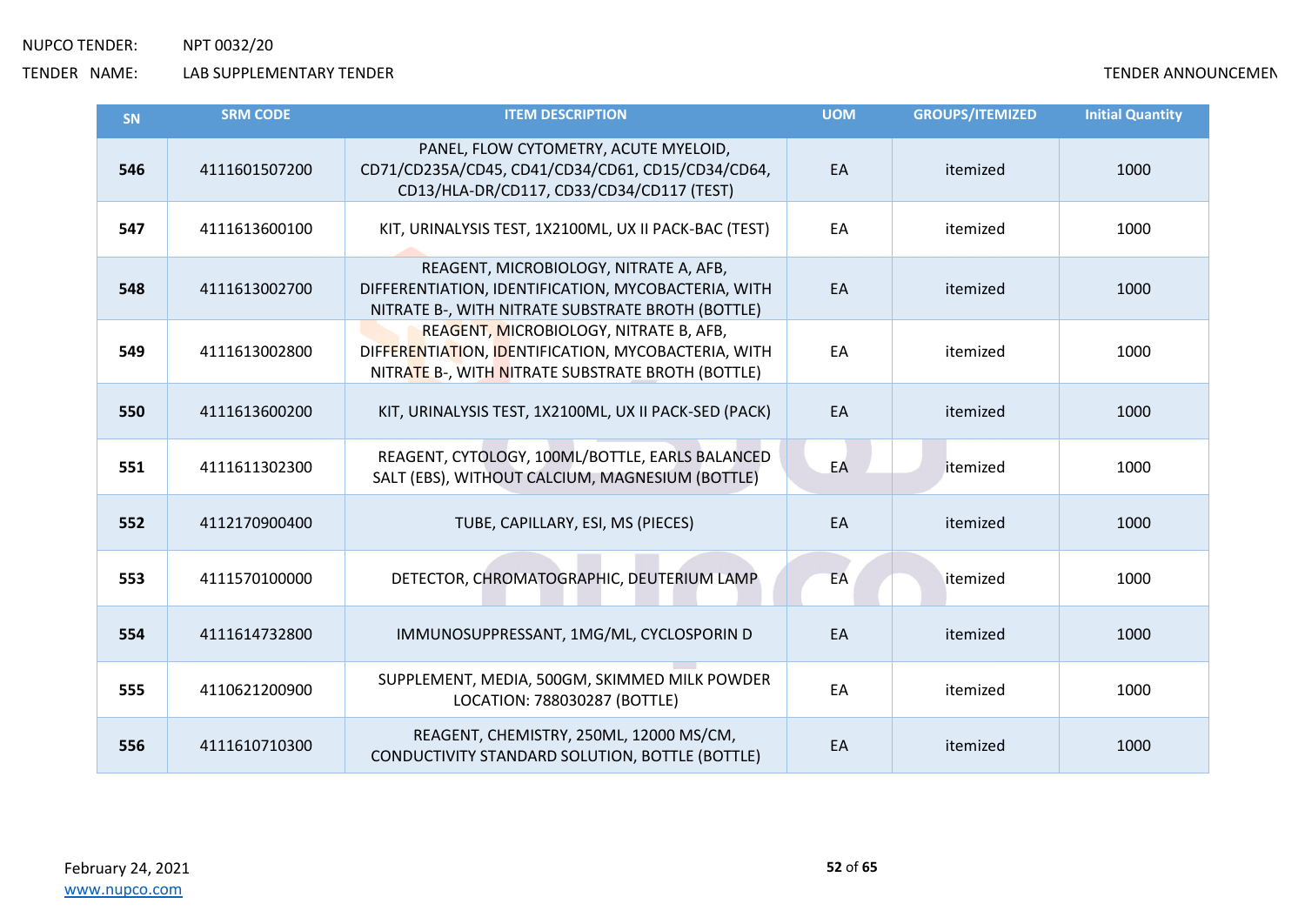| SN  | <b>SRM CODE</b> | <b>ITEM DESCRIPTION</b>                                                                                           | <b>UOM</b> | <b>GROUPS/ITEMIZED</b> | <b>Initial Quantity</b> |
|-----|-----------------|-------------------------------------------------------------------------------------------------------------------|------------|------------------------|-------------------------|
| 557 | 4110622800400   | MEDIA, BOTTLED, 20ML, KL-VIRULENCE, ENRICHMENT,<br>DIPHTERIA (BOTTLE)                                             | EA         | itemized               | 1000                    |
| 558 | 4111610709200   | CALIBRATOR, CHEMISTRY, MALB VERIFIER II, VITROS (SET)                                                             | EA         | itemized               | 1000                    |
| 559 | 4111610555400   | <b>HYDROGEN DIPOTOSSIUM PHOSPHOTE, TRIHYDRATE</b><br>(500g / BOTTLE).                                             | EA         | itemized               | 1000                    |
| 560 | 4111611302800   | REAGENT, CYTOLOG, Y LYMPHOWIK, T & B, 50TEST,<br><b>BOTTLE (BOTTLE)</b>                                           | EA         | itemized               | 1000                    |
| 561 | 4111614805100   | REAGENT, FLOW CYTOMETRY, HLA ABC, T3-72 WELL 1<br>TEST/TRAY (TRAY)                                                | EA         | itemized               | 1000                    |
| 562 | 4111616119300   | REAGENT, IMMUNOLOGY, 1ML/VIAL, ANTI ATPASE<br>ANTIBODY, RAISED IN MOUSE, PARAFFIN SECTIONS (VIAL)                 | EA         | itemized               | 1000                    |
| 563 | 4111616120600   | REAGENT, IMMUNOLOGY, 1ML/VIAL, ANTI SECRETORY<br>COMPONENT ANTIBODY, RAISED IN MOUSE, PARAFFIN<br>SECTIONS (VIAL) | EA         | itemized               | 1000                    |
| 564 | 4110492901100   | PAPER, FILTER, DIA 50 CM, ROUND SHAPE, 100/PACK<br>LOCATION: 785030236 (PIECES)                                   | EA         | itemized               | 1000                    |
| 565 | 4110622800300   | MEDIA, BOTTLED, 1L, AGAR, KL-VIRULENCE, DIPHTERIA<br>(BOTTLE)                                                     | EA         | itemized               | 1000                    |
| 566 | 4111611303500   | SOLUTION, CYTOLOGY, PHENOL RED, STERILE,<br>100ML/BOTTLE (BOTTLE)                                                 | EA         | itemized               | 1000                    |
| 567 | 4111612606000   | TEST, IMMUNOLOGY, PROTEUS 0X2 ANTIGENS, LINE SLIDE<br>AND TUBE (TEST)                                             | EA         | itemized               | 1000                    |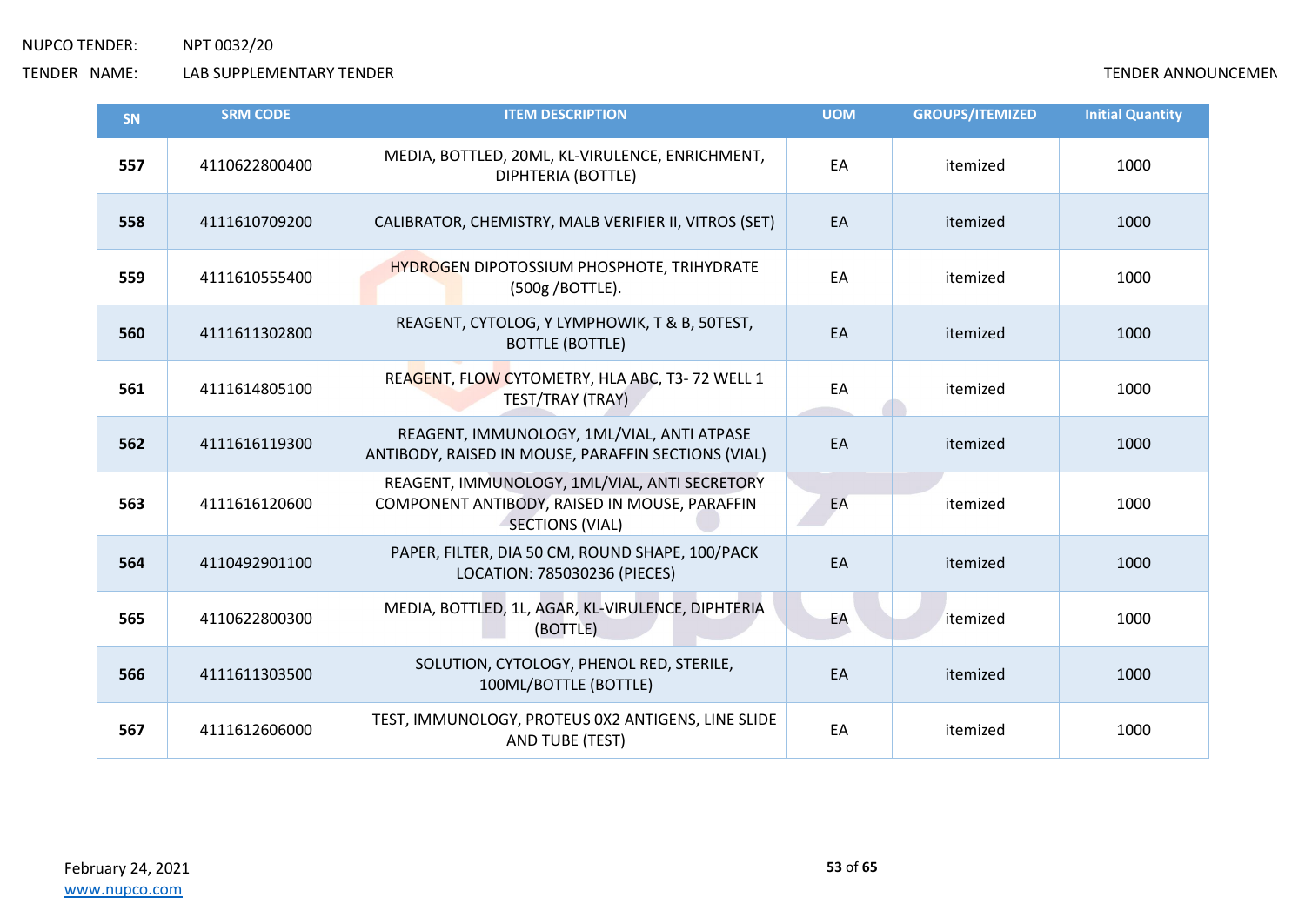| <b>SN</b> | <b>SRM CODE</b> | <b>ITEM DESCRIPTION</b>                                                                                 | <b>UOM</b> | <b>GROUPS/ITEMIZED</b> | <b>Initial Quantity</b> |
|-----------|-----------------|---------------------------------------------------------------------------------------------------------|------------|------------------------|-------------------------|
| 568       | 4111612606100   | TEST, IMMUNOLOGY, PROTEUS 0XK ANTIGENS, LINE SLIDE<br>AND TUBE (TEST)                                   | EA         | itemized               | 1000                    |
| 569       | 4111612605900   | TEST, IMMUNOLOGY, PROTEUS 0X19 ANTIGENS, LINE<br><b>SLIDE AND TUBE (TEST)</b>                           | EA         | itemized               | 1000                    |
| 570       | 4111600803000   | REAGENT, HEMATOLOGY, 10 X 800ML, G8 VARIANT,<br>ELUTION BUFFER, HIS NO. 2 (S) PACK, TOSOH (PACK)        | EA         | itemized               | 1000                    |
| 571       | 4111600803100   | REAGENT, HEMATOLOGY, 10 X 800ML, G8 VARIANT,<br><b>ELUTION BUFFER, HIS NO. 3 (S) PACK, TOSOH (PACK)</b> | EA         | itemized               | 1000                    |
| 572       | 4111612202500   | CONTROL, HEMATOLOGY, 2X2 VIAL/PACK, HEMOGLOBIN<br>F, A2, TOSOH (SET)                                    | EA         | itemized               | 1000                    |
| 573       | 4111600802400   | SOLUTION, HEMATOLOGY, 5 X 2000ML, HIS HEMOGLOBIN<br>AND WASH, TOSOH (PACK)                              | EA         | itemized               | 1000                    |
| 574       | 4111601513000   | REAGENT, FLOWCYTOMETRY, 250ML, LYMPHOCYTE<br>SEPERATION MEDIUM, BOTTLE (BOTTLE)                         | EA         | itemized               | 1000                    |
| 575       | 4111610702900   | REAGENT, CHEMISTRY, HBA2, QUICK COLUMN NORMAL,<br>VIAL, CONTROL, 1ML                                    | EA         | itemized               | 1000                    |
| 576       | 4111612608500   | KIT, IMMUNOLOGY, 2-3ML/ VIAL, ANTISERUM E.COLI,<br>026:H1 (VIAL)                                        | <b>VIA</b> | itemized               | 1000                    |
| 577       | 4111612402600   | REAGENT, HISTOLOGY, 500ML, STAIN FIX, BOTTLE<br>LOCATION: 790010028 (BOTTLE)                            | <b>BT</b>  | itemized               | 1000                    |
| 578       | 4111612712300   | REAGENT, IMMUNOLOGY, 2-10ML/VIAL, ABC<br><b>COMPLEMENT (VIAL)</b>                                       | EA         | itemized               | 1000                    |
| 579       | 4111612713400   | REAGENT, IMMUNOLOGY, 2-10ML, DR COMPLEMENT,<br>VIAL (VIAL)                                              | EA         | itemized               | 1000                    |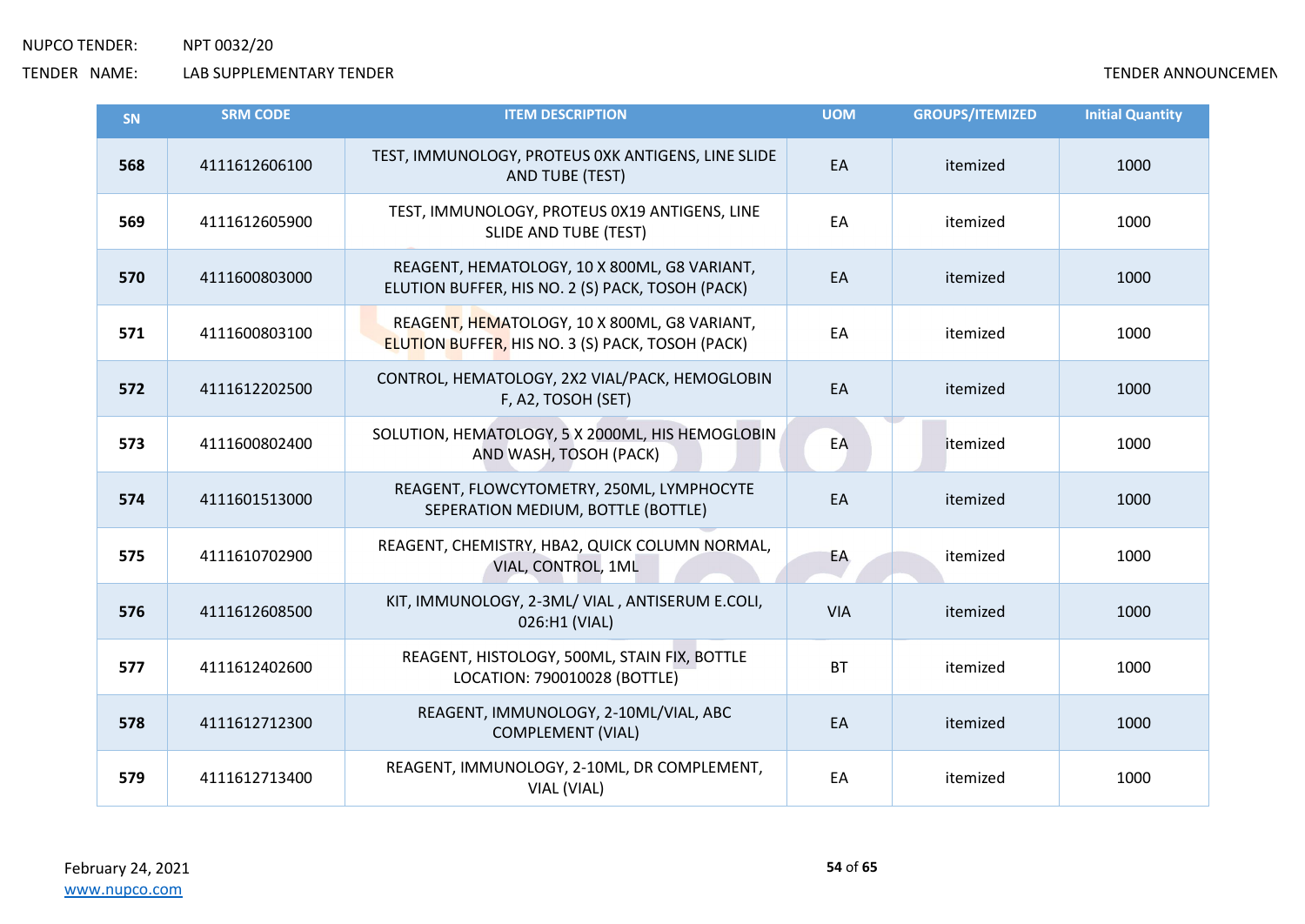| SN  | <b>SRM CODE</b> | <b>ITEM DESCRIPTION</b>                                                                      | <b>UOM</b> | <b>GROUPS/ITEMIZED</b> | <b>Initial Quantity</b> |
|-----|-----------------|----------------------------------------------------------------------------------------------|------------|------------------------|-------------------------|
| 580 | 4112160800000   | TIP, PIPETTE, STAINLESS STEEL, PTFE COATED, TECAN<br>STANDARD, EVO SP, 1PCS (PIECES)         | EA         | itemized               | 1000                    |
| 581 | 4111614804200   | KIT, FLOW CYTOMETRY, CLEANSEQ STARTER, AGENCOURT<br>PRODUCT (PACK)                           | EA         | itemized               | 1000                    |
| 582 | 4110620401600   | AGAR, BOTTLED, ARYLSULFATASE, DETECTION OF<br>MYCOBACTERIUM (BOTTLE)                         | EA         | itemized               | 1000                    |
| 583 | 4111610535500   | REAGENT, CHEMISTRY, 2L, LITHIUM CITRATE BUFFER B<br>(BOTTLE)                                 | EA         | itemized               | 1000                    |
| 584 | 4111610535600   | REAGENT, CHEMISTRY, 2L, LITHIUM CITRATE BUFFER C II<br>(BOTTLE)                              | EA         | itemized               | 1000                    |
| 585 | 4111610535700   | REAGENT, CHEMISTRY, 2L, LITHIUM CITRATE BUFFER D II<br>(BOTTLE)                              | EA         | itemized               | 1000                    |
| 586 | 4111610535800   | REAGENT, CHEMISTRY, 2L, LITHIUM CITRATE BUFFER PH<br>2.2 (BOTTLE)                            | EA         | itemized               | 1000                    |
| 587 | 4111610535900   | REAGENT, CHEMISTRY, 2L, LITHIUM CITRATE BUFFER PH<br>3.55 (BOTTLE)                           | EA         | itemized               | 1000                    |
| 588 | 4111610533800   | REAGENT, CHEMISTRY, 2L, ULTRANINHYDRIN, SOLUTION<br>(BOTTLE)                                 | EA         | itemized               | 1000                    |
| 589 | 4111610533900   | REAGENT, CHEMISTRY, 1.7L, ULTRASOLVE (BOTTLE)                                                | EA         | itemized               | 1000                    |
| 590 | 4111613402100   | SOLUTION, MOLECULAR BIOLOGY, TRITON X-100,<br>DETERGENT, RVF TESTS, 250GRAMS/BOTTLE (BOTTLE) | EA         | itemized               | 1000                    |
| 591 | 4111610533100   | REAGENT, CHEMISTRY, SPANDS, FLUORIDE<br>DETERMINATION, 10G/BOTTLE (BOTTLE)                   | EA         | itemized               | 1000                    |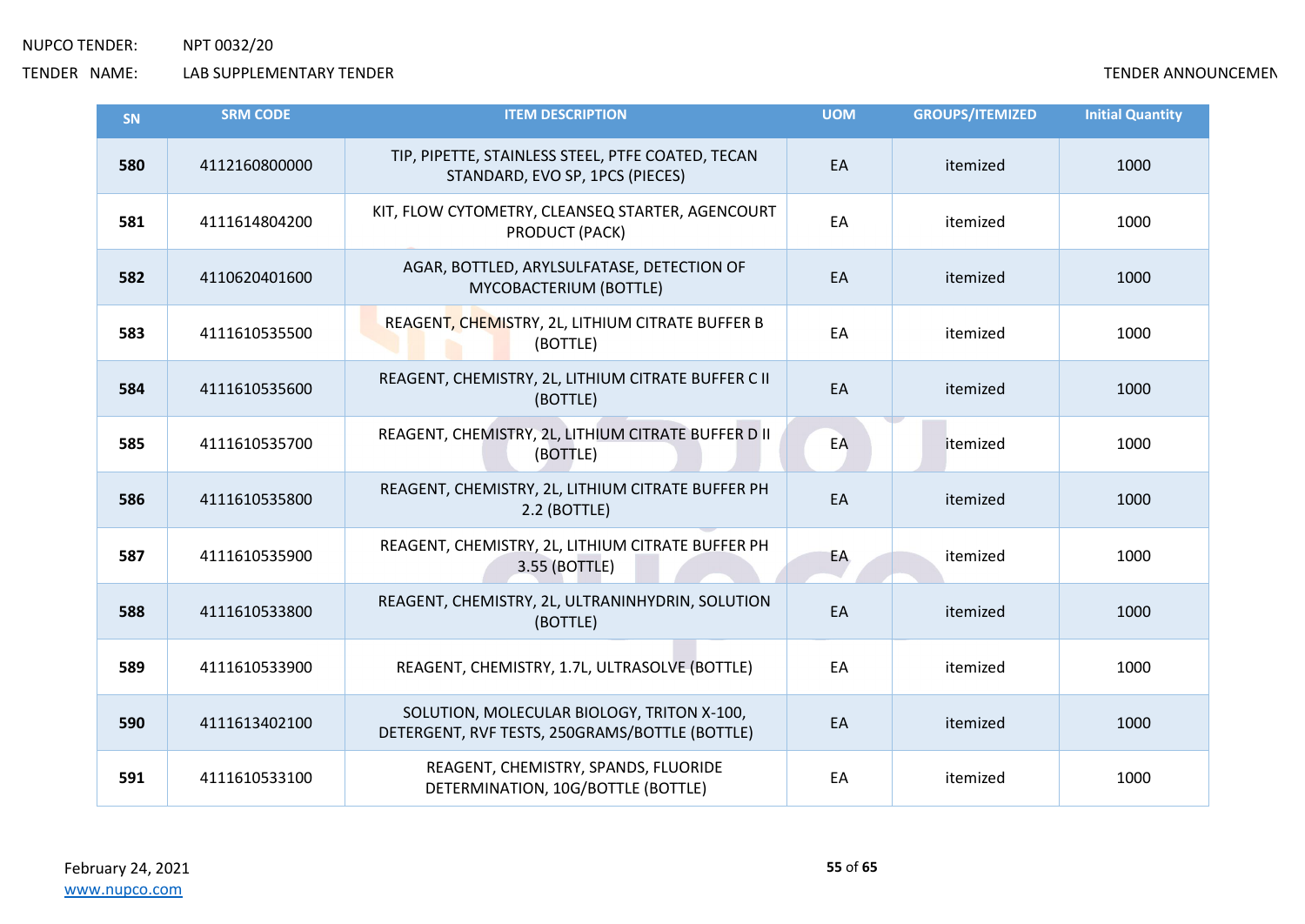| <b>SN</b> | <b>SRM CODE</b> | <b>ITEM DESCRIPTION</b>                                                                                         | <b>UOM</b> | <b>GROUPS/ITEMIZED</b> | <b>Initial Quantity</b> |
|-----------|-----------------|-----------------------------------------------------------------------------------------------------------------|------------|------------------------|-------------------------|
| 592       | 4110620403400   | MEDIA, BOTTLED, 500GM, AGAR, GARDNERELLA<br><b>VAGINALIS (BOTTLE)</b>                                           | EA         | itemized               | 1000                    |
| 593       | 4111571600000   | ADAPTER, LIQUID CHROMATOGRAPHY, GUAR COLUMN                                                                     | EA         | itemized               | 1000                    |
| 594       | 4111611301000   | REAGENT, CYTOLOGY, MCCOYS MEDIUM, HEPES BUFFER,<br>CALCIUM, MAGNSIUM, 100ML/BOTTLE (BOTTLE)                     | EA         | itemized               | 1000                    |
| 595       | 4110620402700   | MEDIA, BOTTLED, THIOPHEN 2- CARBOXYLIC ACID<br>HYDRAZIDE AGAR, DIFFERENTIATION OF MYCOBACTERIUM<br>SPP (BOTTLE) | EA         | itemized               | 1000                    |
| 596       | 4110620405000   | MEDIA, BOTTLED, 500GM, DIAGNOSTIC SENSITIVITY TEST<br><b>AGAR (BOTTLE)</b>                                      | <b>BT</b>  | itemized               | 1000                    |
| 597       | 4111613800600   | STRIP, URINALYSIS TEST, 10K, MEDITAPE II, 100<br><b>STRIP/PACK (STRIP)</b>                                      | EA         | itemized               | 1000                    |
| 598       | 4111613800800   | STRIP, URINALYSIS TEST, 9U, MEDITAPE II, 100 STRIP/PACK<br>(STRIP)                                              | EA         | itemized               | 1000                    |
| 599       | 4111613800700   | STRIP, URINALYSIS TEST, 10U, MEDITAPE II, 100<br><b>STRIP/PACK (STRIP)</b>                                      | EA         | itemized               | 1000                    |
| 600       | 4111613001300   | REAGENT, MICROBIOLOGY, 100GM/BOTTLE, ALBERTS<br><b>IODINE (BOTTLE)</b>                                          | EA         | itemized               | 1000                    |
| 601       | 4111610710200   | REAGENT, CHEMISTRY, 250ML, 1200 MS/CM,<br>CONDUCTIVITY STANDARD SOLUTION, BOTTLE (BOTTLE)                       | EA         | itemized               | 1000                    |
| 602       | 4110620401700   | AGAR, BOTTLED, 500GM/BOTTLE, BACILLUS CEREUS<br>SELECTIVE, BROMOTHYMOL BLUE INDICATIOR AGAR<br>(BOTTLE)         | <b>BT</b>  | itemized               | 1000                    |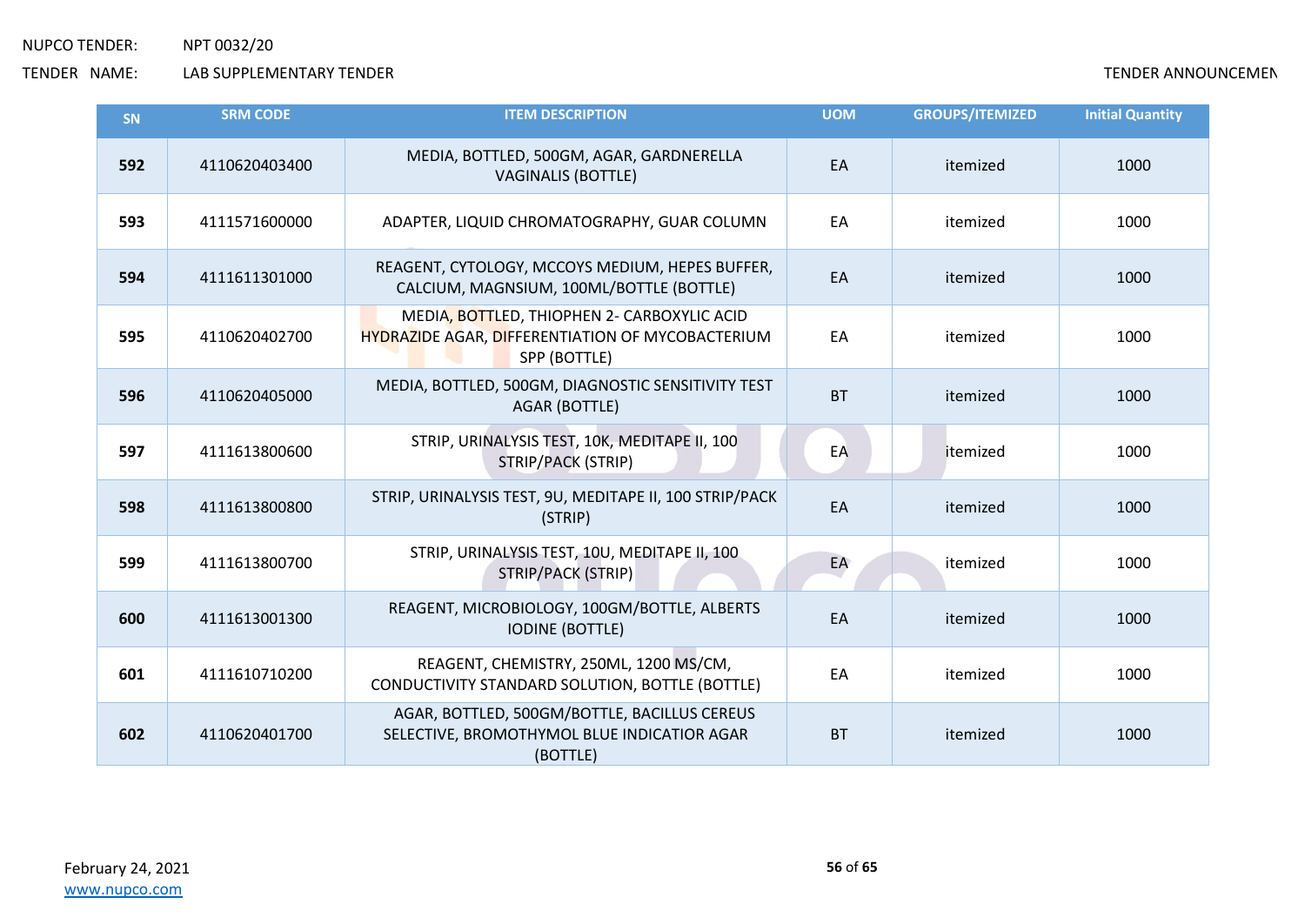| SN  | <b>SRM CODE</b> | <b>ITEM DESCRIPTION</b>                                                                                                                                                                                               | <b>UOM</b> | <b>GROUPS/ITEMIZED</b> | <b>Initial Quantity</b> |
|-----|-----------------|-----------------------------------------------------------------------------------------------------------------------------------------------------------------------------------------------------------------------|------------|------------------------|-------------------------|
| 603 | 4112151700300   | TIP, PIPETTE, 100ML, GREY, TECAN, PP, DISPOSABLE, 108<br>PCE (PIECES)                                                                                                                                                 | EA         | itemized               | 1000                    |
| 604 | 4111610513600   | REAGENT, CHEMISTRY, 500GM/BOTTLE, CELLCDINE BLUE                                                                                                                                                                      | EA         | itemized               | 1000                    |
| 605 | 4110620403300   | MEDIA, BOTTLED, 500GM, GC SUGAR BASE (BOTTLE)                                                                                                                                                                         | EA         | itemized               | 1000                    |
| 606 | 4110621202100   | MEDIA, CULTURE, 500GM, DERMASAL ANTIBIOTIC<br><b>SUPPLEMENT (BOTTLE)</b>                                                                                                                                              | EA         | itemized               | 1000                    |
| 607 | 4110621200400   | SUPPLEMENT, MEDIA, 500ML OR 25 TAB/BOTTLE,<br><b>BACILLUS CEREUS SELECTIVE (BOTTLE)</b>                                                                                                                               | EA         | itemized               | 1000                    |
| 608 | 4111613500200   | CONTROL, KIT, RNA, FOR RT-PCR, LIGHT CYCLER<br>INSTRUMENT, COMPLETE WITH ALL REAGENTS, CONTROLS,<br>CONSUMABLES TO PERFORM THE TEST, 50 TE ST/KIT, DE<br>LIVERED WITH SUFFICIENT QUANTITIES, FREE OF CHARGE<br>(TEST) | EA         | itemized               | 1000                    |
| 609 | 4110630201500   | KIT, PCR, 10 STRIP, ALPHA GLOBIN, 4-160 (TEST)                                                                                                                                                                        | EA         | itemized               | 1000                    |
| 610 | 4111582800200   | URINE, ANALYZER, UX CLEAN-C (PACK)                                                                                                                                                                                    | EA         | itemized               | 1000                    |
| 611 | 4110622502400   | MEDIA, BOTTLE, 500GM, SPORULATING BROTH,<br><b>CLOSTRIDIUM PERFRINGENS (BOTTLE)</b>                                                                                                                                   | EA         | itemized               | 1000                    |
| 612 | 4111580806300   | CYTOLOGY TEST, LIQUID BASED, GYNAE AND NON GYNAE<br><b>ONLY FOR BD SUREPATH</b>                                                                                                                                       | EA         | itemized               | 1000                    |
| 613 | 4111615809700   | KIT, ELISA, MEPHEDRONE, METHCATHINONE, 96TEST                                                                                                                                                                         | EA         | itemized               | 1000                    |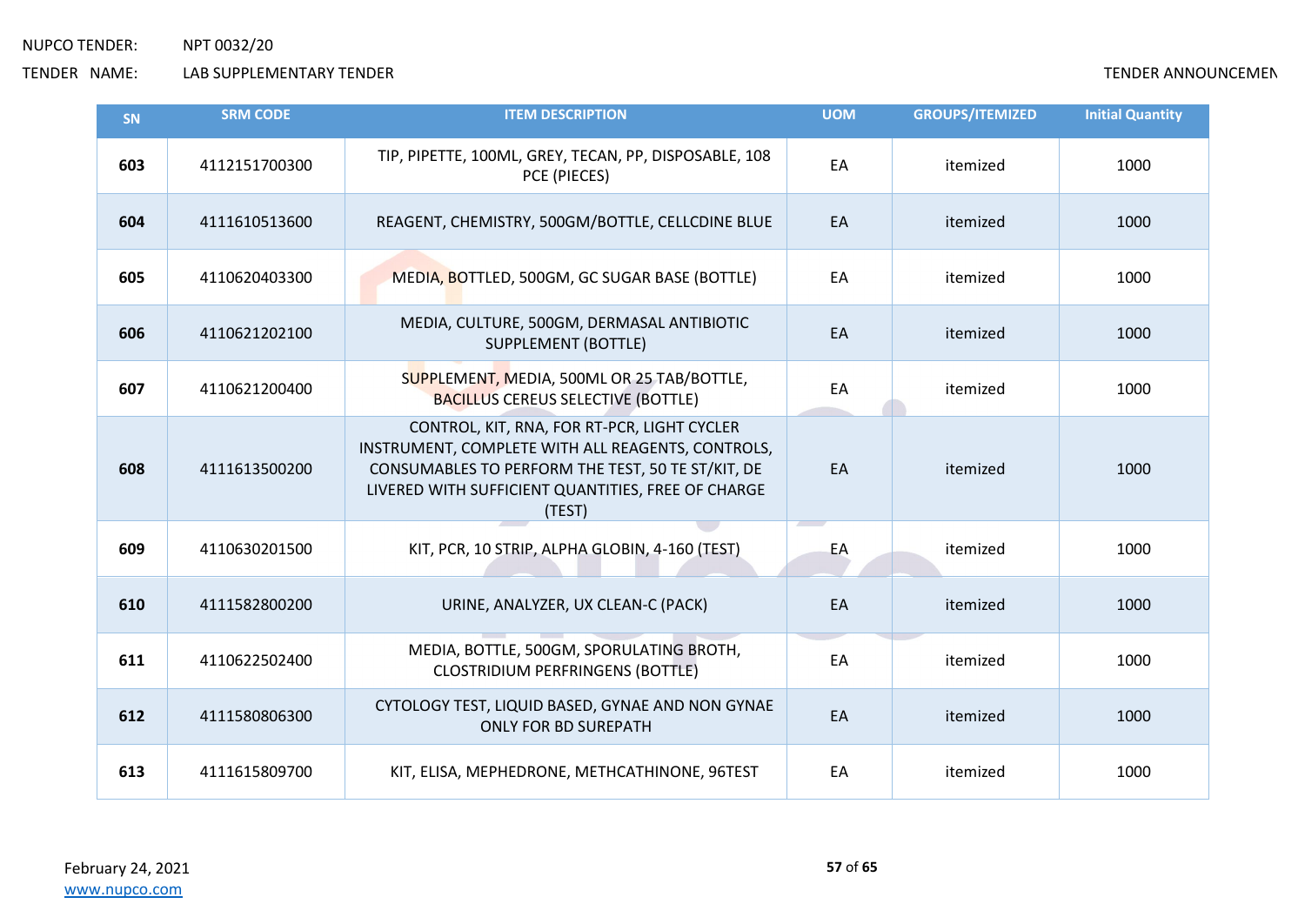| <b>SN</b> | <b>SRM CODE</b> | <b>ITEM DESCRIPTION</b>                                                                                         | <b>UOM</b> | <b>GROUPS/ITEMIZED</b> | <b>Initial Quantity</b> |
|-----------|-----------------|-----------------------------------------------------------------------------------------------------------------|------------|------------------------|-------------------------|
| 614       | 4111615809500   | KIT, ELISA, MDPV, 96TEST                                                                                        | EA         | itemized               | 1000                    |
| 615       | 4111615808900   | KIT, ELISA, SYNTHETIC CANNABINOIDS, 96 TEST                                                                     | EA         | itemized               | 1000                    |
| 616       | 4111615808800   | KIT, ELISA, SYNTHETIC CANNABINOIDS, UR144/XLR-11, 96<br><b>TEST</b>                                             | EA         | itemized               | 1000                    |
| 617       | 4111615808700   | KIT, ELISA, SYNTHETIC CANNABINOIDS, JWH250/RCS8, 96<br><b>TEST</b>                                              | EA         | itemized               | 1000                    |
| 618       | 4110621201200   | SUPPLEMENT, MEDIA, 50ML/BOTTLE, EGG YOLK<br><b>EMULSION (BOTTLE)</b>                                            | EA         | itemized               | 1000                    |
| 619       | 4111611303000   | REAGENT, CYTOLOGY, 500ML, STAIN QUENCH, EHTIDIUM<br>BROMIDE, ACRIDIEN ORANGE, PRESERVATIVES, BOTTLE<br>(BOTTLE) | EA         | itemized               | 1000                    |
| 620       | 4111601511600   | REAGENT, IMMUNOLOGY, CONFIRM ANTI CD-79A, CLONE<br>11 E3 (TEST)                                                 | EA         | itemized               | 1000                    |
| 621       | 4114000018100   | HEPARIN SODIUM HEPARIN INJECTION 5000 I.U./ML<br>(VIAL)                                                         | EA         | itemized               | 1000                    |
| 622       | 4111612712400   | REAGENT, IMMUNOLOGY, 2L/BOTTLE, 22%, BINDER<br><b>ALBUMIN (BOTTLE)</b>                                          | EA         | itemized               | 1000                    |
| 623       | 4111610531500   | REAGENT, CHEMISTRY, 250GM, DIPHENYL CARBAZONE,<br><b>BOTTLE (BOTTLE)</b>                                        | EA         | itemized               | 1000                    |
| 624       | 4111610703000   | REAGENT, CHEMISTRY, HBA2, QUICK COLUMN<br>ABNORMAL, CONTROL                                                     | EA         | itemized               | 1000                    |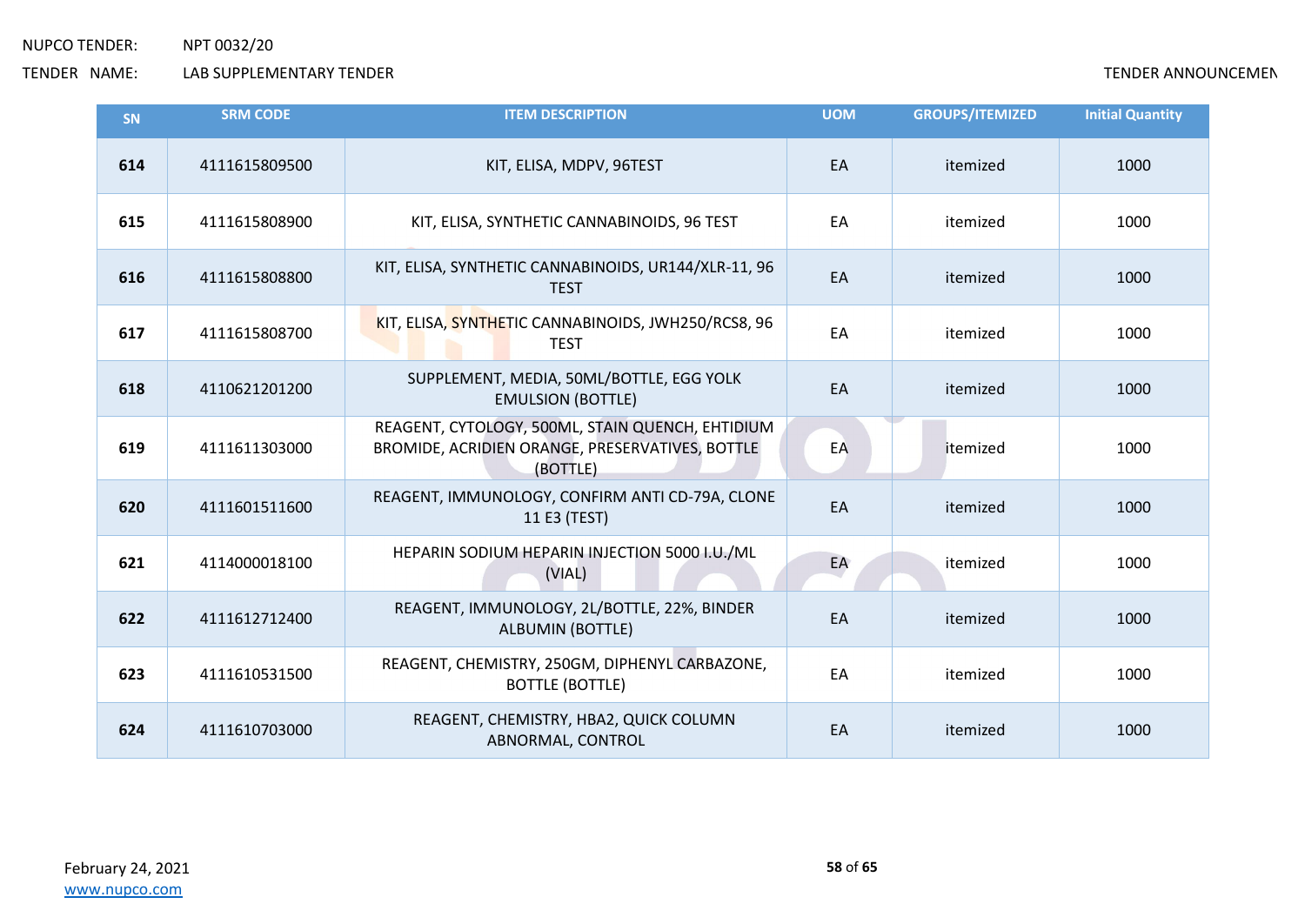| SN  | <b>SRM CODE</b> | <b>ITEM DESCRIPTION</b>                                                                                                                   | <b>UOM</b> | <b>GROUPS/ITEMIZED</b> | <b>Initial Quantity</b> |
|-----|-----------------|-------------------------------------------------------------------------------------------------------------------------------------------|------------|------------------------|-------------------------|
| 625 | 4111612002400   | ANALYZER, HEMATOLOGY, HAEMOGLOBIN A1C<br>FRACTION, VARIANT (CLASSIC), COMPLETE, WITH REAGENT,<br>CONTROL, CONSUMABLES, CONSUMABLES (TEST) | EA         | itemized               | 1000                    |
| 626 | 4111560400000   | ELECTRODE, PH, COMBINED, FOR PH METER,<br><b>RADIOMETER (PIECES)</b>                                                                      | EA         | itemized               | 1000                    |
| 627 | 4111613407400   | REAGENT, MOLECULAR BIOLOGY, ETHIDIUM BROMIDE, 10<br>ML/BOTTLE LOCATION: 790010131 (BOTTLE)                                                | EA         | itemized               | 1000                    |
| 628 | 4111610537500   | REAGENT, CHEMISTRY, 500GM/BOTTLE, POTASSIUM<br><b>CYANIDE GRG</b>                                                                         | EA         | itemized               | 1000                    |
| 629 | 4111610532800   | REAGENT, CHEMISTRY, 15G, POTASSIUM CHLORIDE<br>CRYSTALS, BOTTLE, FOR RADIOMETER PH METER (BOTTLE)                                         | EA         | itemized               | 1000                    |
| 630 | 4111615813400   | KIT, ELISA, TISSUE FACTOR, PATHWAY INHIBITOR, EIA<br>METHOD, COMPLETE, REAGENT, CONTROL, 32TEST (TEST)                                    | EA         | itemized               | 1000                    |
| 631 | 4112241000400   | FILM, SEALING, INSTASEAL, TERASAKI PLATE, 250/BOX<br>LOCATION: 785010234 (PIECES)                                                         | EA         | itemized               | 1000                    |
| 632 | 4111613002300   | STAIN, MICROBIOLOGY, HOLBROOK AND ANDERSON'S<br>(BOTTLE)                                                                                  | EA         | itemized               | 1000                    |
| 633 | 4111613115300   | REAGENT, MICROBIOLOGY, NIACIN, DISK, CONTROL,<br>POSITIVE, 25 DISK/VIAL (DISK)                                                            | EA         | itemized               | 1000                    |
| 634 | 4110621200800   | SUPPLEMENT, MEDIA, 0.1GM/VIAL, ROSOLIC ACID,<br>SELECTIVE ISOLATION OF COLIFORM BACTERIA, 5VIAL/PACK<br>(VIAL)                            | EA         | itemized               | 1000                    |
| 635 | 4110621202200   | REAGENT, CHEMISTRY, CHAPMAN TELLURITE SOLUTION<br>2ML/VIAL (VIAL)                                                                         | EA         | itemized               | 1000                    |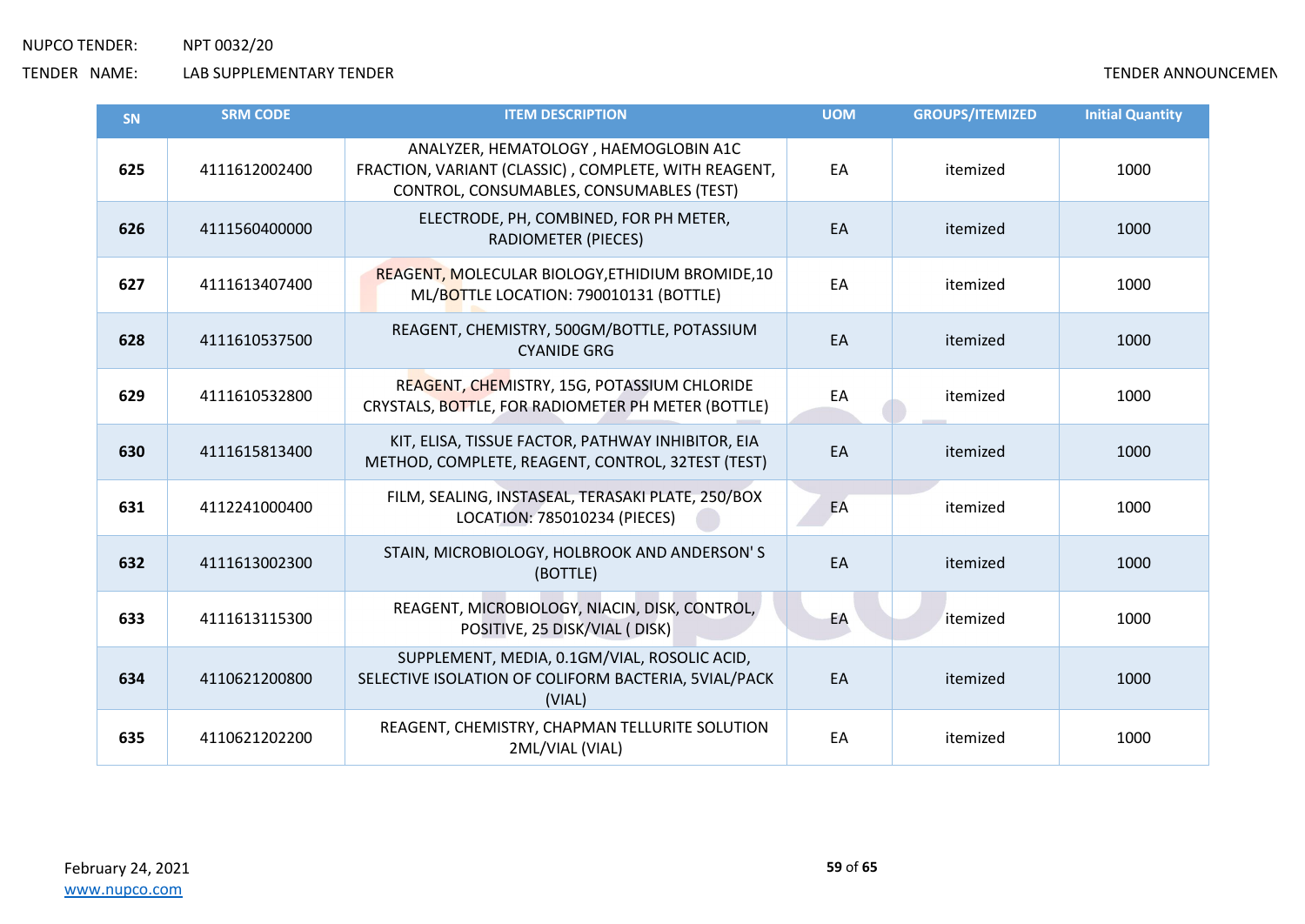| <b>SN</b> | <b>SRM CODE</b> | <b>ITEM DESCRIPTION</b>                                                        | <b>UOM</b> | <b>GROUPS/ITEMIZED</b> | <b>Initial Quantity</b> |
|-----------|-----------------|--------------------------------------------------------------------------------|------------|------------------------|-------------------------|
| 636       | 4111581200200   | TIP, ANALYZER, DNA, 5ML, EASYPREP (PIECES)                                     | EA         | itemized               | 1000                    |
| 637       | 4111581200300   | BRUSH, ANALYZER, EASYPREP (PIECES)                                             | EA         | itemized               | 1000                    |
| 638       | 4111581200400   | TUBE, CENTRIFUGE, EASYPREP ANALYZER (TUBE)                                     | EA         | itemized               | 1000                    |
| 639       | 4111581200500   | GLASS, ANALYZER, COATED SLIDE, EASYPREP (PIECES)                               | EA         | itemized               | 1000                    |
| 640       | 4111600463100   | REAGENT, DNA SEQUENCING, FIXATIVE SOLUTION,<br><b>EASYPREP (PACK)</b>          | EA         | itemized               | 1000                    |
| 641       | 4111600475400   | REAGENT, CHEMISTRY, RINSE SOLUTION, EASYPREP (PACK)                            | EA         | itemized               | 1000                    |
| 642       | 4111580806400   | CHAMBER, SLIDE, EASYPREP, LABORATORY (PIECES)                                  | EA         | itemized               | 1000                    |
| 643       | 4111610504200   | REAGENT, CHEMISTRY, 1LITER/BOTTLE, HEXYLAMINE,<br><b>HPLC GRADE (BOTTLE)</b>   | EA         | itemized               | 1000                    |
| 644       | 4111541703300   | <b>BALOON PIPETTE ELEMENT FREE FOR ATOMIC</b><br><b>ABSORPTION 5 ML.</b>       | EA         | itemized               | 1000                    |
| 645       | 4110620402200   | MEDIA, BOTTLE, 500GM, CL PERFRINGENS, SELECTIVE<br>(BOTTLE)                    | EA         | itemized               | 1000                    |
| 646       | 4110530500000   | WICK, ELECTROPHORESIS, ZIP ZONE CHAMBER (PIECES)                               | EA         | itemized               | 1000                    |
| 647       | 4111610525900   | REAGENT, CHEMISTRY, 250ML/BOTTLE, CLEANING<br>SOLUTION, PH RADIOMETER (BOTTLE) | EA         | itemized               | 1000                    |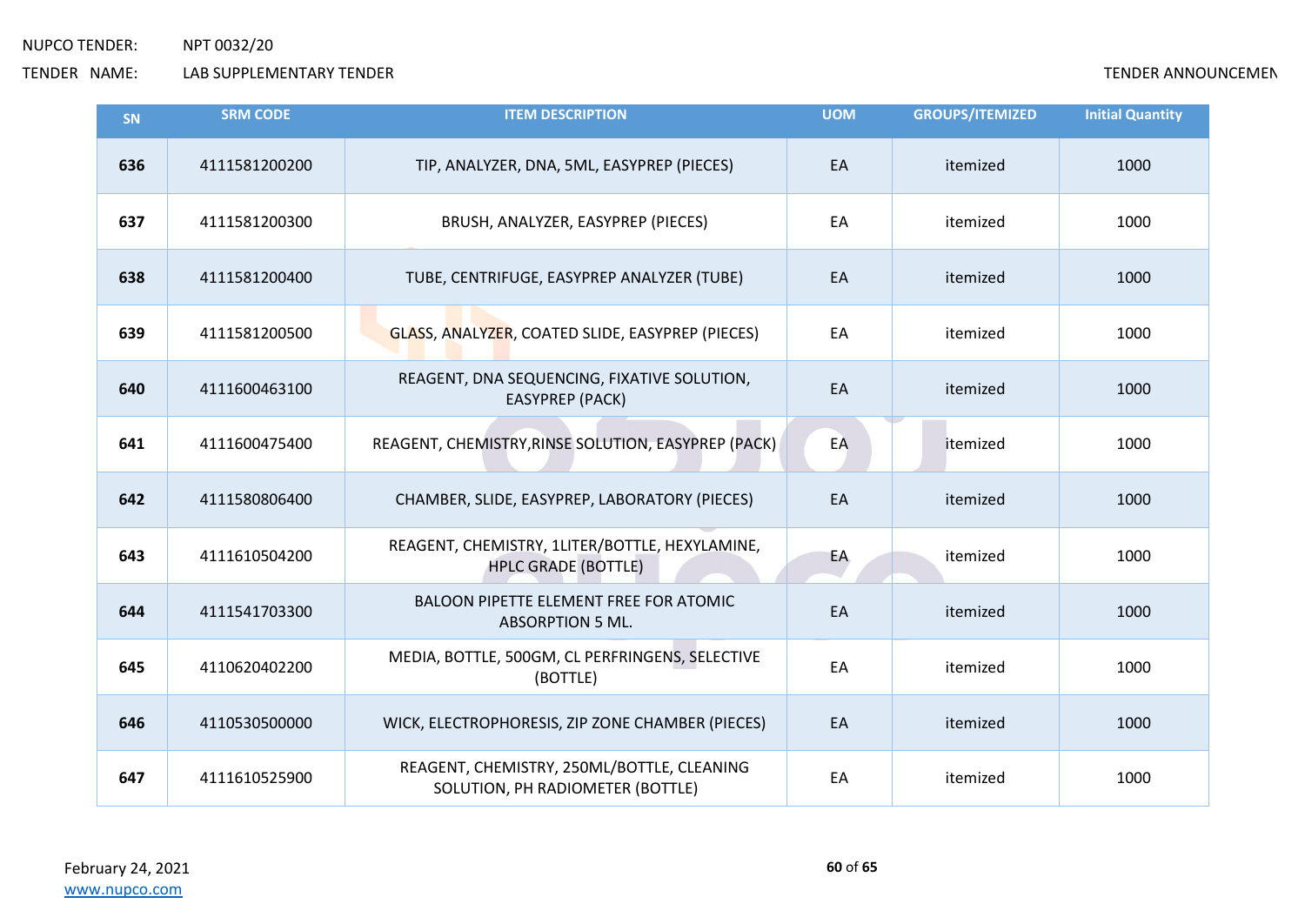| SN  | <b>SRM CODE</b> | <b>ITEM DESCRIPTION</b>                                                                                                                                                                   | <b>UOM</b> | <b>GROUPS/ITEMIZED</b> | <b>Initial Quantity</b> |
|-----|-----------------|-------------------------------------------------------------------------------------------------------------------------------------------------------------------------------------------|------------|------------------------|-------------------------|
| 648 | 4214150201000   | APPLICATOR, FIBER-TIPPED, POLYESTER, SWAB, STERILE,<br>INDIVIDUALLY PACKED, 50-100PCS/PACK (PIECES)                                                                                       | EA         | itemized               | 1000                    |
| 649 | 4110620404400   | MEDIA, BOTTLED, 500GM, MODIFIED DUNCAN, STRONG<br>(BOTTLE)                                                                                                                                | EA         | itemized               | 1000                    |
| 650 | 4111600461000   | REAGENT, CHEMISTRY, GRADIENT DENSITY, EASYPREP<br>LOCATION: 790030946 (BOTTLE)                                                                                                            | EA         | itemized               | 1000                    |
| 651 | 4111612901800   | KIT, MICROBIOLOGY TEST, DETECTION, LISTERIA<br>MONOCYTOGENES LMO2, REAGENTS, CONTROLS,<br>CALIBRATORS, CONSUMABLES, 60TEST, FOR VIDAS (TEST)                                              | EA         | itemized               | 1000                    |
| 652 | 4111612712700   | REAGENT, IMMUNOLOGY, 2-3ML/VIAL, BRUCELLA<br>ABORUS ANTISERUM LOCATION: 782030322 (VIAL)                                                                                                  | EA         | itemized               | 100                     |
| 653 | 4111612621800   | KIT, IMMUNOLOGY, DIRECT CLOSTRIDUM PERFRINGENS<br>ENTEROTOXIN, FAECAL OR CULTURE FILTRATE SAMPLE,<br>REAGENT, CONSUMABLE, 20-25 TEST LOCAT ION: 782020404<br>(TEST)                       | <b>TET</b> | itemized               | 100                     |
| 654 | 4111600463800   | REAGENT CHEMISTRY AMYLASE VITROS CHEMISTRY<br>SYSTEM 90 TEST/PACK (TEST)                                                                                                                  | EA         | itemized               | 100                     |
| 655 | 4111600491200   | TEST, VITROS CSF PROTEIN OCD (TEST)                                                                                                                                                       | <b>TET</b> | itemized               | 100                     |
| 656 | 4114000019700   | TEST, ARCHITECT HBSAG CONF FOR ARCHITECT<br>I1000/I2000, 100 TEST/KIT (TEST)                                                                                                              | EA         | itemized               | 100                     |
| 657 | 4114000079300   | CREATININE TEST FOR BECKMAN SYNCHRON FOR DXC<br>800. DXC 600 SERIESES (2 X300 TEST/PACK) COMPLETE WITH<br>ALL REAGENTS CONTROLS CALIBRATORS ANDCON<br>SUMABLES TO PERFORM THE TEST (TEST) | EA         | itemized               | 100                     |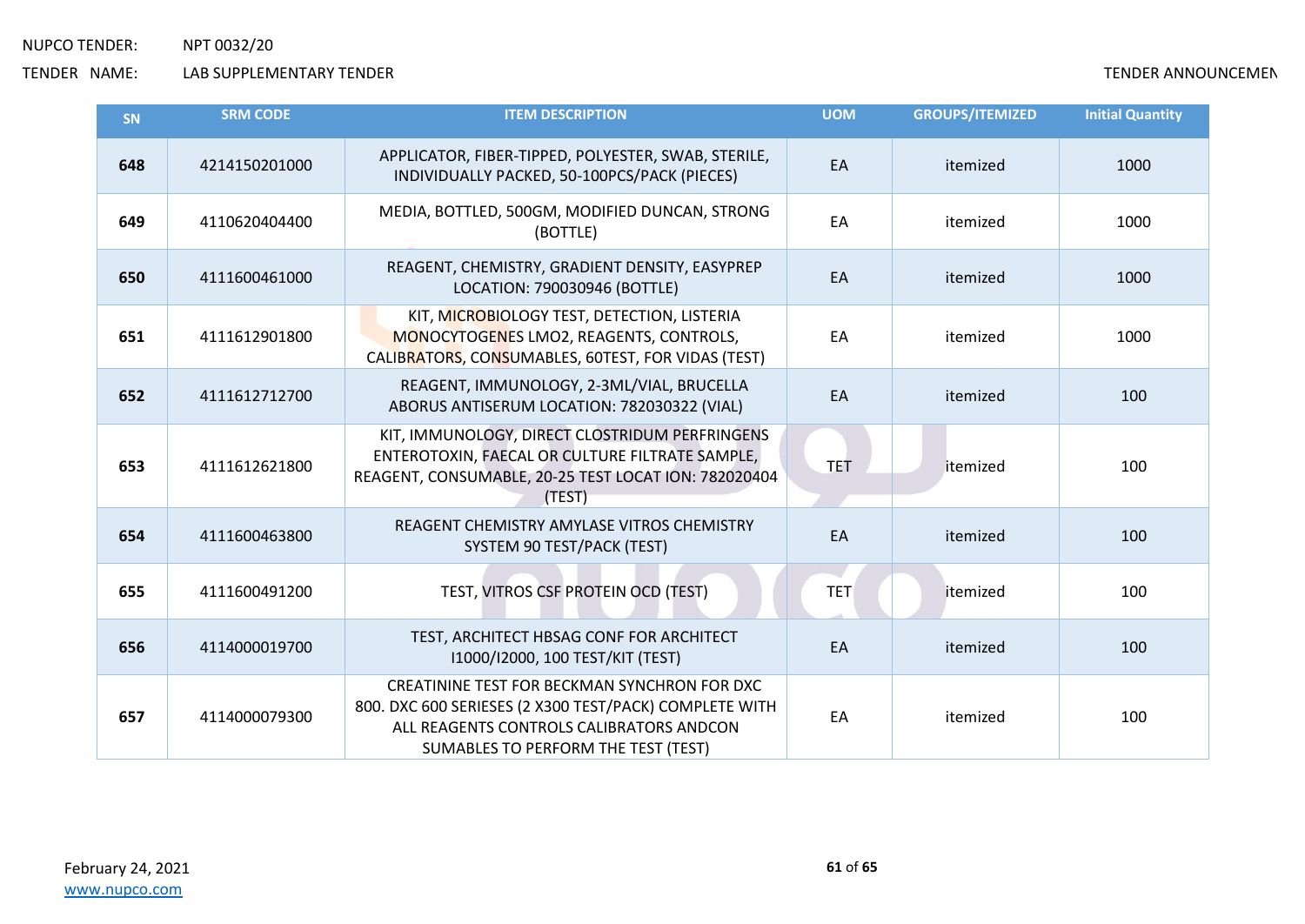| SN  | <b>SRM CODE</b> | <b>ITEM DESCRIPTION</b>                                                                                                                                                                | <b>UOM</b> | <b>GROUPS/ITEMIZED</b> | <b>Initial Quantity</b> |
|-----|-----------------|----------------------------------------------------------------------------------------------------------------------------------------------------------------------------------------|------------|------------------------|-------------------------|
| 658 | 4114000023800   | TEST, C-REACTIVE PROTEIN - CR-P FOR BECKMAN DXC600<br>/ DXC800 SERIESES COMPLETE WITH ALL<br>REAGENTS, CONTROLS, CALIBRATORS (TEST)                                                    | EA         | itemized               | 100                     |
| 659 | 4111612630000   | TEST, ANTI-HIV 1+2 REAGENT FOR VITROS V 3600, V 5600,<br>XT7600 & ECIQ (100 TEST/KIT), COMPLETE WITH ALL<br>REAGENTS, CONTROLS, CALIBRATOR & CONSUMABLS TO<br>PERFORM THE TEST. (TEST) | EA         | itemized               | 100                     |
| 660 | 4111600473700   | TEST, TSH REAGENT FOR VITROS V 3600, V 5600, XT7600 &<br>ECIQ (100 TEST/KIT), COMPLETE WITH ALL REAGENTS,<br>CONTROLS, CALIBRATOR & CONSUMABLS TO PERFORM THE<br>TEST. (TEST)          | EA         | itemized               | 100                     |
| 661 | 4111600474100   | TEST, AFP REAGENT FOR VITROS V 3600, V 5600, XT7600 &<br>ECIQ (100 TEST/KIT), COMPLETE WITH ALL REAGENTS,<br>CONTROLS, CALIBRATOR & CONSUMABLS TO PERFORM THE<br>TEST. (TEST)          | EA         | itemized               | 100                     |
| 662 | 4111600474000   | TEST, FSH REAGENT FOR VITROS V 3600, V 5600, XT7600 &<br>ECIQ (100 TEST/KIT), COMPLETE WITH ALL REAGENTS,<br>CONTROLS, CALIBRATOR & CONSUMABLS TO PERFORM THE<br>TEST. (TEST)          | EA         | itemized               | 100                     |
| 663 | 4114000035200   | ANTI-E (ANTI-RH3) (MONOCLONAL) BIOCLONE (TEST)                                                                                                                                         | EA         | itemized               | 100                     |
| 664 | 4114000035300   | ANTI-C (ANTI-RH4) (MONOCLONAL) BIOCLONE (TEST)                                                                                                                                         | EA         | itemized               | 100                     |
| 665 | 4114000044800   | REAGENT BIOVUE D/C/E/SMC/SME/CTL 100 PAC (TEST)                                                                                                                                        | EA         | itemized               | 100                     |
| 666 | 4114000078400   | KIT, CAPTURE-R READY-SCREEN® (3) PLATE, 120 TEST / KIT<br>(KIT)                                                                                                                        | EA         | itemized               | 100                     |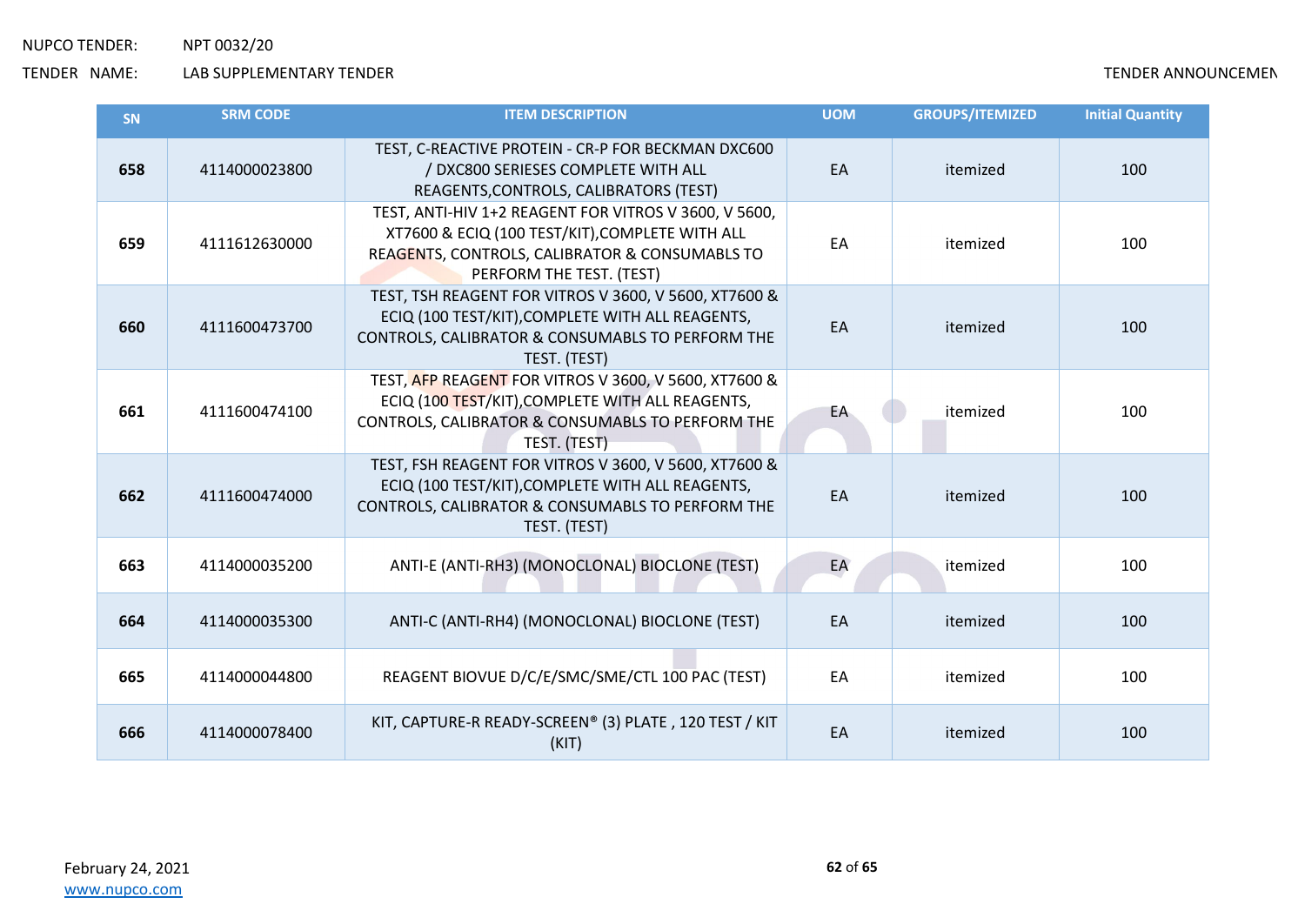| <b>SN</b> | <b>SRM CODE</b> | <b>ITEM DESCRIPTION</b>                                                                                                                                                                | <b>UOM</b> | <b>GROUPS/ITEMIZED</b> | <b>Initial Quantity</b> |
|-----------|-----------------|----------------------------------------------------------------------------------------------------------------------------------------------------------------------------------------|------------|------------------------|-------------------------|
| 667       | 4111612629800   | TEST, TOTAL PSA II REAGENT FOR VITROS V 3600, V 5600,<br>XT7600 & ECIQ (100 TEST/KIT), COMPLETE WITH ALL<br>REAGENTS, CONTROLS, CALIBRATOR & CONSUMABLS TO<br>PERFORM THE TEST. (TEST) | EA         | itemized               | 100                     |
| 668       | 4114000035400   | ANTI-CW (RH8) POLYCLONAL IGM (TEST)                                                                                                                                                    | EA         | itemized               | 100                     |
| 669       | 4114000036500   | REAGENT ANTI-C3B -C3D BIOCLONE (TEST)                                                                                                                                                  | EA         | itemized               | 100                     |
| 670       | 4114000036100   | REAGENT ANTI-M (MNS1)(RABBIT) (TEST)                                                                                                                                                   | EA         | itemized               | 100                     |
| 671       | 4114000036200   | REAGENT ANTI-N (MNS2)(RABBIT) (TEST)                                                                                                                                                   | EA         | itemized               | 100                     |
| 672       | 4114000036400   | REAGENT ANTI-C3D BIOCLONE (TEST)                                                                                                                                                       | EA         | itemized               | 100                     |
| 673       | 4114000035700   | <b>REAGENT ANTI-S (MNS3) (TEST)</b>                                                                                                                                                    | EA         | itemized               | 100                     |
| 674       | 4114000035800   | REAGENT ANTI-S (MNS4) (TEST)                                                                                                                                                           | EA         | itemized               | 100                     |
| 675       | 4114000035900   | REAGENT ANTI-FYA(FY1) (TEST)                                                                                                                                                           | EA         | itemized               | 100                     |
| 676       | 4114000036000   | REAGENT ANTI-FYB(FY2) (TEST)                                                                                                                                                           | EA         | itemized               | 100                     |
| 677       | 4114000036800   | <b>REAGENT ANTI-IGG (TEST)</b>                                                                                                                                                         | EA         | itemized               | 100                     |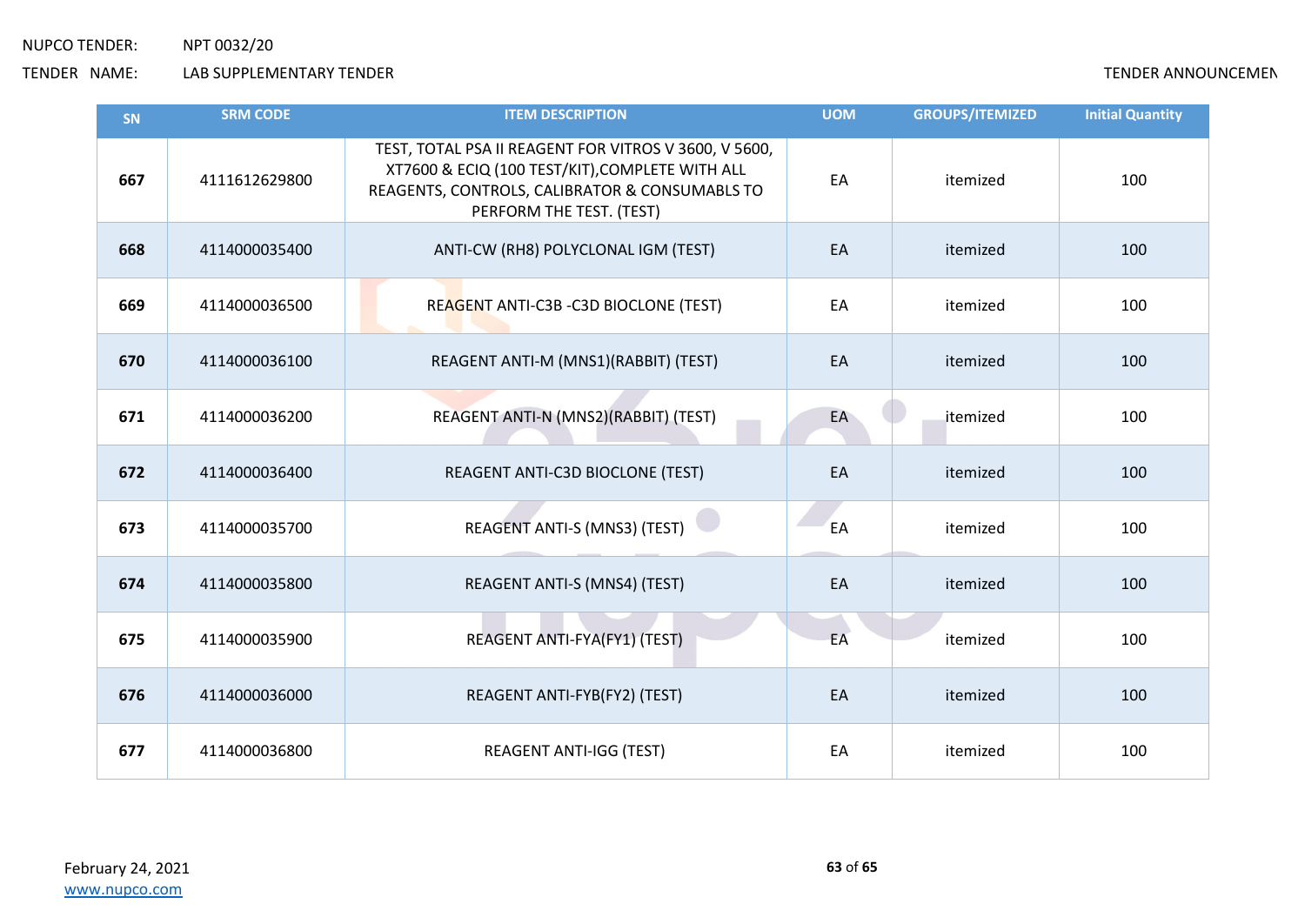| SN  | <b>SRM CODE</b> | <b>ITEM DESCRIPTION</b>                                                                                                                                                                                           | <b>UOM</b> | <b>GROUPS/ITEMIZED</b> | <b>Initial Quantity</b> |
|-----|-----------------|-------------------------------------------------------------------------------------------------------------------------------------------------------------------------------------------------------------------|------------|------------------------|-------------------------|
| 678 | 4114000036300   | <b>REAGENT ANTI-P1 (TEST)</b>                                                                                                                                                                                     | EA         | itemized               | 100                     |
| 679 | 4110631320000   | NOVEL CORONAVIRUS REAL-TIME REVERSE<br>TRANSCRIPTASE (RT)-PCR DETECTION OF NUCLEIC ACID<br>FROM SARS-COVID-19 IN UPPER AND LOWER RESPIRATORY<br>SPECIMENS, WITH ALL CONTROLS, CALIBRATORS TO<br>PERFORM THE TEST. | <b>TET</b> | itemized               | 5000                    |
| 680 | 4110631318800   | BIONEER EXIPREP 96 VIRAL DNA/RNA EXTRACTION KIT<br>COMPLETE WITH ALL CONTROLS & ACCESSORIES TO<br>PERFORM THE TEST                                                                                                | <b>TET</b> | itemized               | 5000                    |
| 681 | 4110631318900   | BIONEER EXIPREP 96 LITE AUTOMATED NA PURIFICATION<br>SYSTEM COMPLETE WITH ALL CONTROLS & ACCESSORIES TO<br>PERFORM THE TEST                                                                                       | <b>TET</b> | itemized               | 5000                    |
| 682 | 4110631319000   | CHEMAGIC VIRAL DNA/RNA EXTRACTION 300 TEST/KIT<br>H96 FOR PERKIN ELMER COMPLETE WITH ALL CONTROLS &<br>ACCESSORIES TO PERFORM THE TEST                                                                            | <b>TET</b> | itemized               | 5000                    |
| 683 | 4110631319100   | KIT, ABBOTT REALTIME SARS-COVID-19 AMPLIFICATION 96<br>TEST/KIT, COMPLETE WITH ALL CONTROLS & ACCESSORIES<br>TO PERFORM THE TEST                                                                                  | <b>TET</b> | itemized               | 5000                    |
| 684 | 4110631319200   | LYRA SARS COVID-19 ASSAY 96 TEST/KIT BY QUIDEL<br>COMPLETE WITH ALL CONTROLS & ACCESSORIES TO<br>PERFORM THE TEST                                                                                                 | <b>TET</b> | itemized               | 5000                    |
| 685 | 4110631319300   | MGI TEST TO DETECT SARS-COVID-19 RT-PCR BY BGI 192<br>TEST/KIT COMPLETE WITH ALL CONTROLS & ACCESSORIES<br>TO PERFORM THE TEST                                                                                    | <b>TET</b> | itemized               | 5000                    |
| 686 | 4110631319400   | LOGIX SMAR CORONAVIRUS 2019 BY CO-DIAGNOSTIC, 250<br>RXN/KIT COMPLETE WITH ALL CONTROLS & ACCESSORIES TO<br>PERFORM THE TEST                                                                                      | <b>KIT</b> | itemized               | 5000                    |
| 687 | 4110631319500   | POWERCHEK RT-PCR TO DETECT SARS-COVID-19 BY<br>COGENE 100 TEST/KIT COMPLETE WITH ALL CONTROLS &<br>ACCESSORIES TO PERFORM THE TEST                                                                                | <b>TET</b> | itemized               | 5000                    |